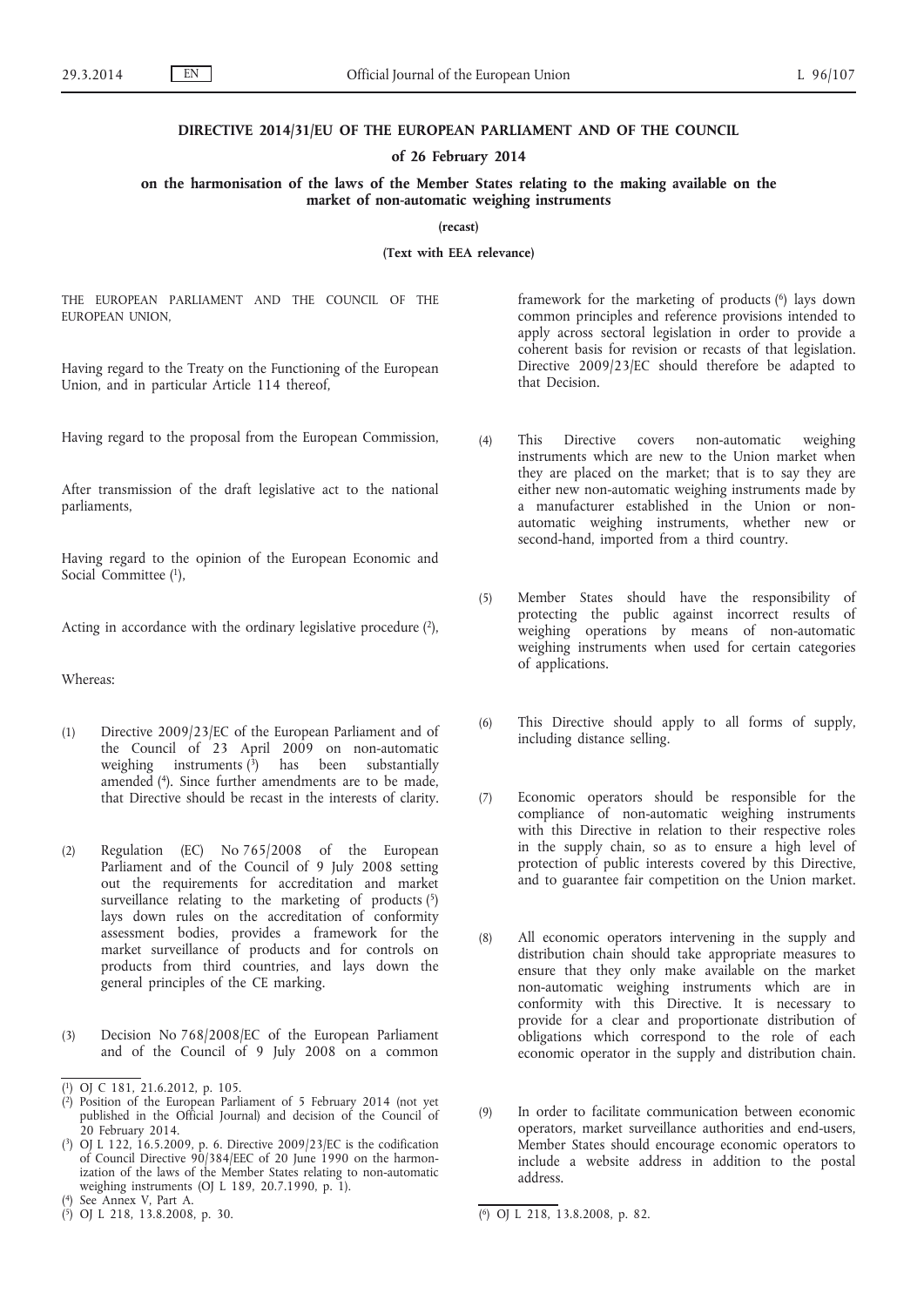- (10) The manufacturer, having detailed knowledge of the design and production process, is best placed to carry out the conformity assessment procedure. Conformity assessment should therefore remain solely the obligation of the manufacturer.
- (11) It is necessary to ensure that non-automatic weighing instruments from third countries entering the Union market comply with this Directive, and in particular that appropriate conformity assessment procedures have been carried out by manufacturers with regard to those non-automatic weighing instruments. Provision should therefore be made for importers to make sure that the non-automatic weighing instruments they place on the market comply with the requirements of this Directive and that they do not place on the market non-automatic weighing instruments which do not comply with such requirements or present a risk. Provision should also be made for importers to make sure that conformity assessment procedures have been carried out and that marking of non-automatic weighing instruments and documentation drawn up by manufacturers are available for inspection by the competent national authorities.
- (12) When placing a non-automatic weighing instrument on the market, every importer should indicate on the nonautomatic weighing instrument his name, registered trade name or registered trade mark and the postal address at which he can be contacted. Exceptions should be provided, including for cases where the importer should have to open the packaging only for the purpose of putting his name and address on the instrument.
- (13) The distributor makes a non-automatic weighing instrument available on the market after it has been placed on the market by the manufacturer or the importer and should act with due care to ensure that its handling of the non-automatic weighing instrument does not adversely affect the compliance of that instrument.
- (14) Any economic operator that either places a nonautomatic weighing instrument on the market under his own name or trade mark or modifies a nonautomatic weighing instrument in such a way that compliance with this Directive may be affected should be considered to be the manufacturer and should assume the obligations of the manufacturer.
- (15) Distributors and importers, being close to the market place, should be involved in market surveillance tasks carried out by the competent national authorities, and should be prepared to participate actively, providing those authorities with all necessary information relating to the non-automatic weighing instrument concerned.
- (16) Ensuring traceability of a non-automatic weighing instrument throughout the whole supply chain helps to

make market surveillance simpler and more efficient. An efficient traceability system facilitates market surveillance authorities' task of tracing economic operators who made non-compliant non-automatic weighing instruments available on the market. When keeping the information required under this Directive for the identification of other economic operators, economic operators should not be required to update such information in respect of other economic operators who have either supplied them with a non-automatic weighing instrument or to whom they have supplied a non-automatic weighing instrument.

- (17) This Directive should be limited to the expression of the essential requirements as regards metrology and performance in relation to non-automatic weighing instruments. In order to facilitate conformity assessment with those essential requirements as regards metrology and performance, it is necessary to provide for a presumption of conformity for non-automatic weighing instruments which are in conformity with harmonised standards that are adopted in accordance with Regulation (EU) No 1025/2012 of the European Parliament and of the Council of 25 October 2012 on European Standardisation (1) for the purpose of expressing detailed technical specifications of those requirements, in particular as to the metrological, design and construction characteristics.
- (18) Regulation (EU) No 1025/2012 provides for a procedure for objections to harmonised standards where those standards do not entirely satisfy the requirements of this Directive.
- (19) Assessment of conformity with the relevant metrological and technical provisions is necessary to provide effective protection for users and third parties.
- (20) In order to enable economic operators to demonstrate and the competent authorities to ensure that nonautomatic weighing instruments made available on the market conform to the essential requirements, it is necessary to provide for conformity assessment procedures. Decision No 768/2008/EC establishes modules for conformity assessment procedures, which include procedures from the least to the most stringent, in proportion to the level of risk involved and the level of safety required. In order to ensure inter-sectoral coherence and to avoid ad-hoc variants, conformity assessment procedures should be chosen from among those modules.
- (21) Manufacturers should draw up an EU declaration of conformity to provide information required under this Directive on the conformity of a non-automatic weighing instrument with the requirements of this Directive and of other relevant Union harmonisation legislation.

<sup>(</sup> 1) OJ L 316, 14.11.2012, p. 12.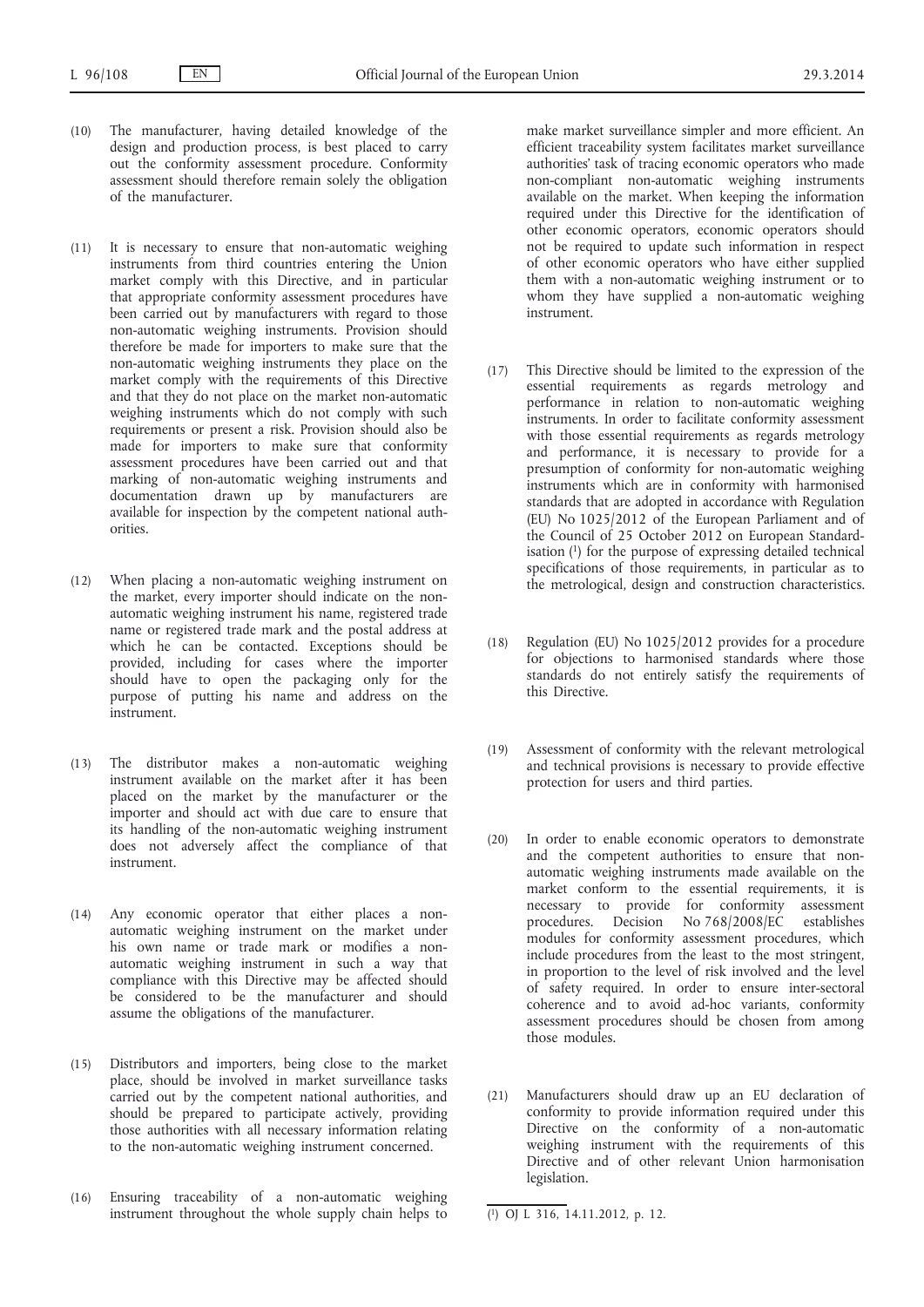- (22) To ensure effective access to information for market surveillance purposes, the information required to identify all applicable Union acts should be available in a single EU declaration of conformity. In order to reduce the administrative burden on economic operators, that single EU declaration of conformity may be a dossier made up of relevant individual declarations of conformity.
- (23) The CE marking and the supplementary metrology marking, indicating the conformity of a non-automatic weighing instrument, are the visible consequence of a whole process comprising conformity assessment in a broad sense. General principles governing the CE marking and its relationship to other markings are set out in Regulation (EC) No 765/2008. Rules governing the affixing of the CE marking and the supplementary metrology marking should be laid down in this Directive.
- (24) The conformity assessment procedures set out in this Directive require the intervention of conformity assessment bodies, which are notified by the Member States to the Commission.
- (25) Experience has shown that the criteria set out in Directive 2009/23/EC that conformity assessment bodies have to fulfil to be notified to the Commission are not sufficient to ensure a uniformly high level of performance of notified bodies throughout the Union. It is, however, essential that all notified bodies perform their functions to the same level and under conditions of fair competition. That requires the setting of obligatory requirements for conformity assessment bodies wishing to be notified in order to provide conformity assessment services.
- (26) If a conformity assessment body demonstrates conformity with the criteria laid down in harmonised standards, it should be presumed to comply with the corresponding requirements set out in this Directive.
- (27) In order to ensure a consistent level of conformity assessment quality, it is also necessary to set requirements for notifying authorities and other bodies involved in the assessment, notification and monitoring of notified bodies.
- (28) The system set out in this Directive should be complemented by the accreditation system provided for in Regulation (EC) No 765/2008. Since accreditation is an essential means of verifying the competence of conformity assessment bodies, it should also be used for the purposes of notification.
- (29) Transparent accreditation as provided for in Regulation (EC) No 765/2008, ensuring the necessary level of confidence in certificates of conformity, should be considered by the national public authorities throughout the Union as the preferred means of demonstrating the technical competence of conformity assessment bodies.

However, national authorities may consider that they possess the appropriate means of carrying out that evaluation themselves. In such cases, in order to ensure the appropriate level of credibility of evaluations carried out by other national authorities, they should provide the Commission and the other Member States with the necessary documentary evidence demonstrating the compliance of the conformity assessment bodies evaluated with the relevant regulatory requirements.

- (30) Conformity assessment bodies frequently subcontract parts of their activities linked to the assessment of conformity or have recourse to a subsidiary. In order to safeguard the level of protection required for the non-automatic weighing instruments to be placed on the market, it is essential that conformity assessment subcontractors and subsidiaries fulfil the same requirements as notified bodies in relation to the performance of conformity assessment tasks. Therefore, it is important that the assessment of the competence and the performance of bodies to be notified and the monitoring of bodies already notified cover also activities carried out by subcontractors and subsidiaries.
- (31) It is necessary to increase the efficiency and transparency of the notification procedure and, in particular, to adapt it to new technologies so as to enable online notification.
- (32) Since notified bodies may offer their services throughout the Union, it is appropriate to give the other Member States and the Commission the opportunity to raise objections concerning a notified body. It is therefore important to provide for a period during which any doubts or concerns as to the competence of conformity assessment bodies can be clarified before they start operating as notified bodies.
- (33) In the interests of competitiveness, it is crucial that notified bodies apply the conformity assessment procedures without creating unnecessary burdens for economic operators. For the same reason, and to ensure equal treatment of economic operators, consistency in the technical application of the conformity assessment procedures needs to be ensured. That can best be achieved through appropriate coordination and cooperation between notified bodies.
- (34) Member States should take all appropriate measures to ensure that non-automatic weighing instruments may be placed on the market only if, when properly stored and used for their intended purpose, or under conditions of use which can be reasonably foreseen, they do not endanger the health and safety of persons. Nonautomatic weighing instruments should be considered as non-compliant with the essential requirements laid down in this Directive only under conditions of use which can be reasonably foreseen, that is when such use could result from lawful and readily predictable human behaviour.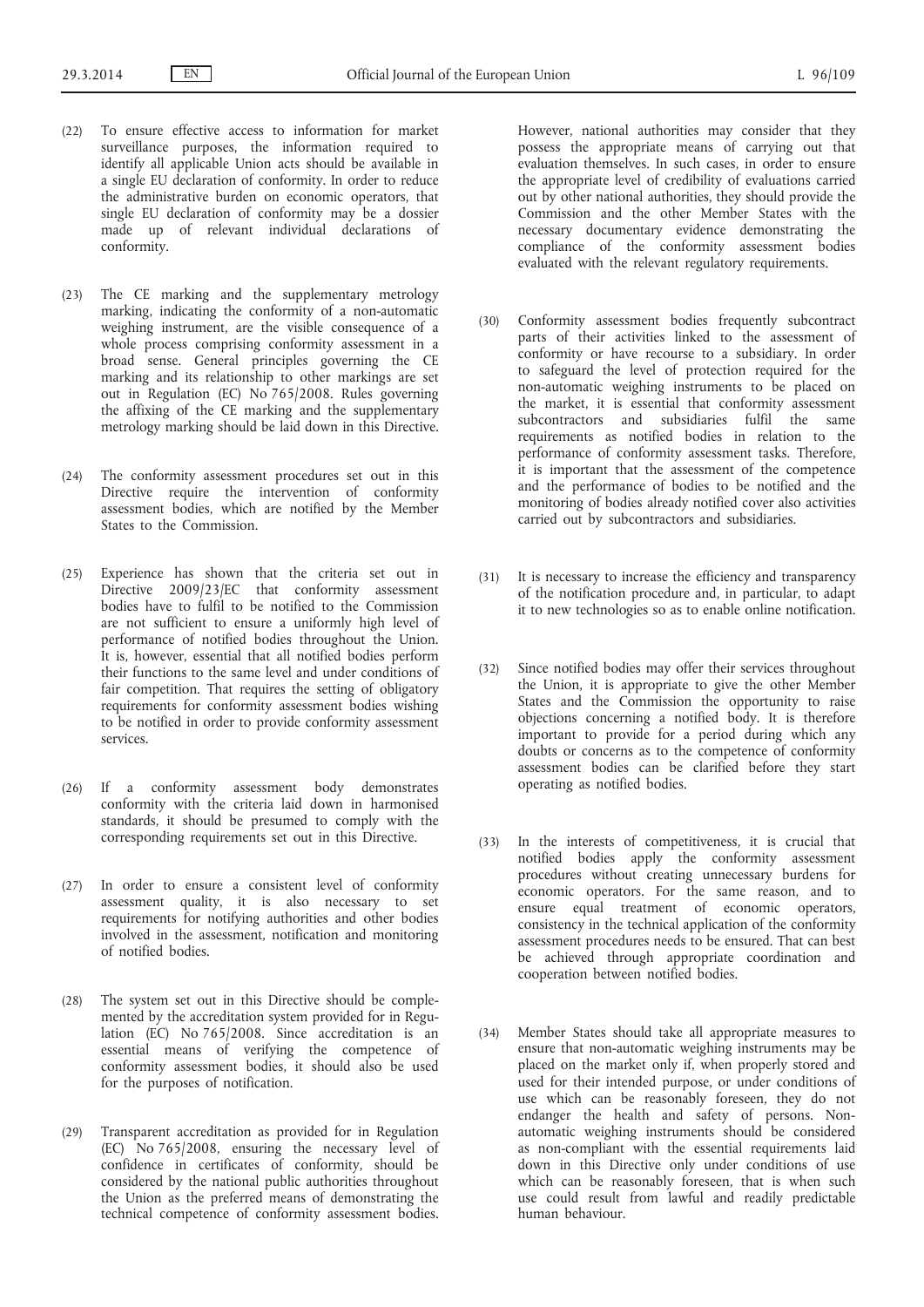- (35) In order to ensure legal certainty, it is necessary to clarify that rules on Union market surveillance and control of products entering the Union market provided for in Regulation (EC) No 765/2008 apply to non-automatic weighing instruments covered by this Directive. This Directive should not prevent Member States from choosing the competent authorities to carry out those tasks.
- (36) Directive 2009/23/EC already provides for a safeguard procedure allowing the Commission to examine the justification for a measure taken by a Member State against non-automatic weighing instruments it considers being non-compliant. In order to increase transparency and to reduce processing time, it is necessary to improve the existing safeguard procedure, with a view to making it more efficient and drawing on expertise available in Member States.
- (37) The existing system should be supplemented by a procedure under which interested parties are informed of measures intended to be taken with regard to nonautomatic weighing instruments presenting a risk to aspects of public interest protection covered by this Directive. It should also allow market surveillance authorities, in cooperation with the relevant economic operators, to act at an earlier stage in respect of such nonautomatic weighing instruments.
- (38) Where the Member States and the Commission agree as to the justification of a measure taken by a Member State, no further involvement of the Commission should be required, except where non-compliance can be attributed to shortcomings of a harmonised standard.
- (39) In order to ensure uniform conditions for the implementation of this Directive, implementing powers should be conferred on the Commission. Those powers should be exercised in accordance with Regulation (EU) No 182/2011 of the European Parliament and of the Council of 16 February 2011 laying down the rules and general principles concerning mechanisms for control by Member States of the Commission's exercise of implementing powers  $(1)$ .
- (40) The advisory procedure should be used for the adoption of implementing acts requesting the notifying Member State to take the necessary corrective measures in respect of notified bodies that do not meet or no longer meet the requirements for their notification.
- (41) The examination procedure should be used for the adoption of implementing acts with respect to

compliant non-automatic weighing instruments which present a risk to the health or safety of persons or to other aspects of public interest protection.

- (42) In line with established practice, the committee set up by this Directive can play a useful role in examining matters concerning the application of this Directive raised either by its chair or by a representative of a Member State in accordance with its rules of procedure.
- (43) When matters relating to this Directive, other than its implementation or infringements, are being examined, i.e. in a Commission expert group, the European Parliament should in line with existing practice receive full information and documentation and, where appropriate, an invitation to attend such meetings.
- (44) The Commission should, by means of implementing acts and, given their special nature, acting without the application of Regulation (EU) No 182/2011, determine whether measures taken by Member States in respect of non-compliant non-automatic weighing instruments are justified or not.
- (45) Member States should lay down rules on penalties applicable to infringements of the provisions of national law adopted pursuant to this Directive and ensure that those rules are enforced. The penalties provided for should be effective, proportionate and dissuasive.
- (46) It is necessary to provide for reasonable transitional arrangements that allow the making available on the market and/or putting into service, without the need to comply with further product requirements, of nonautomatic weighing instruments that have already been placed on the market in accordance with Directive 2009/23/EC before the date of application of national measures transposing this Directive. Distributors should therefore be able to supply non-automatic weighing instruments that have been placed on the market, namely stock that is already in the distribution chain, before the date of application of national measures transposing this Directive.
- (47) Since the objective of this Directive, namely to ensure that non-automatic weighing instruments on the market fulfil the requirements providing for a high level of protection of public interests covered by this Directive while guaranteeing the functioning of the internal market, cannot be sufficiently achieved by the Member States but can rather, by reason of its scale and effects, be better achieved at Union level, the Union may adopt measures, in accordance with the principle of subsidiarity as set out in Article 5 of the Treaty on European Union. In accordance with the principle of proportionality, as set out in that Article, this Directive does not go beyond what is necessary in order to achieve that objective.

<sup>(</sup> 1) OJ L 55, 28.2.2011, p. 13.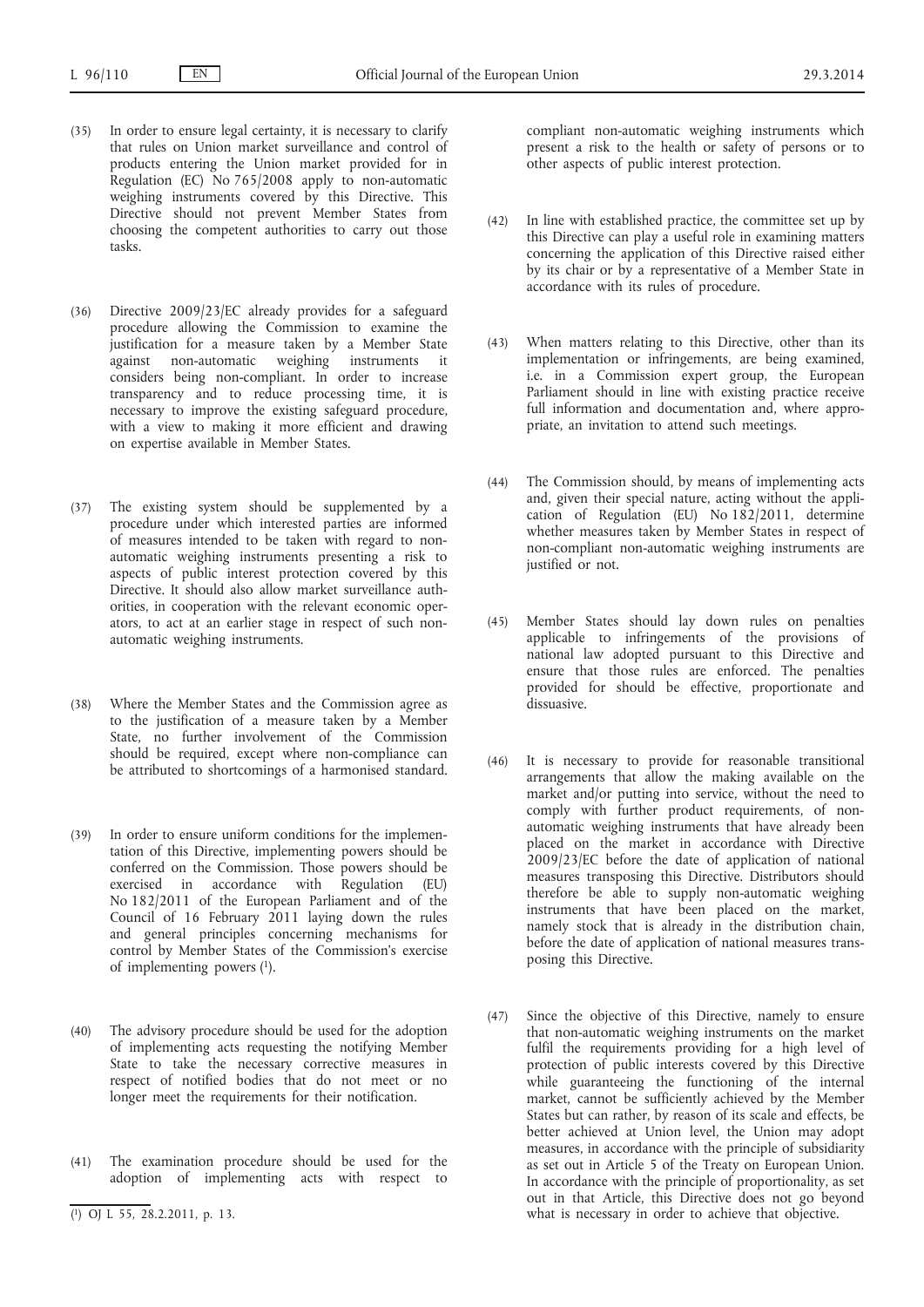- (48) The obligation to transpose this Directive into national law should be confined to those provisions which represent a substantive amendment as compared to the earlier Directive. The obligation to transpose the provisions which are unchanged arises under the earlier Directive.
- (49) This Directive should be without prejudice to the obligations of the Member States relating to the time limits for transposition into national law and the dates of application of the Directives set out in Annex V, Part B,

HAVE ADOPTED THIS DIRECTIVE:

### CHAPTER 1

#### **GENERAL PROVISIONS**

# *Article 1*

## **Scope**

1. This Directive shall apply to all non-automatic weighing instruments.

2. For the purposes of this Directive, the following categories of use of non-automatic weighing instruments shall be distinguished:

- (a) determination of mass for commercial transactions;
- (b) determination of mass for the calculation of a toll, tariff, tax, bonus, penalty, remuneration, indemnity or similar type of payment;
- (c) determination of mass for the application of laws or regulations or for an expert opinion given in court proceedings;
- (d) determination of mass in the practice of medicine for weighing patients for the purposes of monitoring, diagnosis and medical treatment;
- (e) determination of mass for making up medicines on prescription in a pharmacy and determination of mass in analyses carried out in medical and pharmaceutical laboratories;
- (f) determination of price on the basis of mass for the purposes of direct sales to the public and the making-up of prepackages;
- (g) all applications other than those listed in points (a) to (f).

#### *Article 2*

## **Definitions**

For the purposes of this Directive, the following definitions shall apply:

- (1) 'weighing instrument' means a measuring instrument serving to determine the mass of a body by using the action of gravity on that body. A weighing instrument may also serve to determine other mass-related magnitudes, quantities, parameters or characteristics;
- (2) 'non-automatic weighing instrument' or 'instrument' means a weighing instrument requiring the intervention of an operator during weighing;
- (3) 'making available on the market' means any supply of an instrument for distribution or use on the Union market in the course of a commercial activity, whether in return for payment or free of charge;
- (4) 'placing on the market' means the first making available of an instrument on the Union market;
- (5) 'manufacturer' means any natural or legal person who manufactures an instrument or has an instrument designed or manufactured, and markets that instrument under his name or trade mark;
- (6) 'authorised representative' means any natural or legal person established within the Union who has received a written mandate from a manufacturer to act on his behalf in relation to specified tasks;
- (7) 'importer' means any natural or legal person established within the Union who places an instrument from a third country on the Union market;
- (8) 'distributor' means any natural or legal person in the supply chain, other than the manufacturer or the importer, who makes an instrument available on the market;
- (9) 'economic operators' means the manufacturer, the authorised representative, the importer and the distributor;
- (10) 'technical specification' means a document that prescribes technical requirements to be fulfilled by an instrument;
- (11) 'harmonised standard' means harmonised standard as defined in point (c) of point 1 of Article 2 of Regulation (EU) No 1025/2012;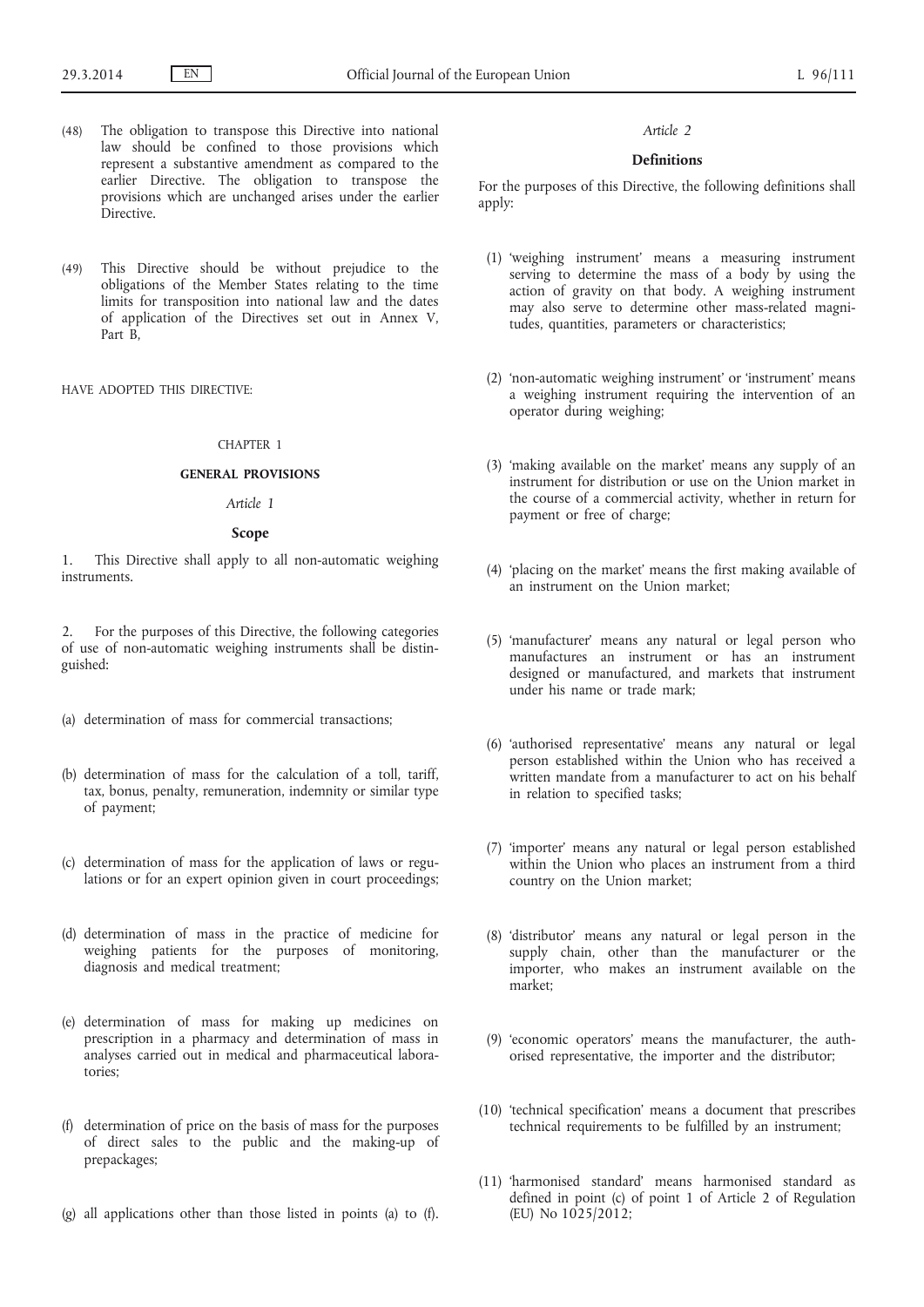(12) 'accreditation' means accreditation as defined in point 10 of Article 2 of Regulation (EC) No 765/2008;

## (13) 'national accreditation body' means national accreditation body as defined in point 11 of Article 2 of Regulation (EC) No 765/2008;

- (14) 'conformity assessment' means the process demonstrating whether the essential requirements of this Directive relating to an instrument have been fulfilled;
- (15) 'conformity assessment body' means a body that performs conformity assessment activities including calibration, testing, certification and inspection;
- (16) 'recall' means any measure aimed at achieving the return of an instrument that has already been made available to the end-user;
- (17) 'withdrawal' means any measure aimed at preventing an instrument in the supply chain from being made available on the market;
- (18) 'Union harmonisation legislation' means any Union legislation harmonising the conditions for the marketing of products;
- (19) 'CE marking' means a marking by which the manufacturer indicates that the instrument is in conformity with the applicable requirements set out in Union harmonisation legislation providing for its affixing.

### *Article 3*

### **Making available on the market and putting into service**

1. Member States shall take all steps to ensure that only instruments that meet the applicable requirements of this Directive may be made available on the market.

2. Member States shall take all steps to ensure that instruments may not be put into service for the uses referred to in points (a) to (f) of Article 1(2) unless they meet the requirements of this Directive.

3. Member States shall take all steps to ensure that instruments put into service for the uses referred to in points (a) to (f) of Article 1(2) continue to conform to the applicable requirements of this Directive.

## *Article 4*

### **Essential requirements**

Instruments used or intended to be used for the applications listed in points (a) to (f) of Article 1(2) shall satisfy the essential requirements set out in Annex I.

Where the instrument includes, or is connected to, devices which are not used or intended to be used for the applications listed in points (a) to (f) of Article 1(2), such devices shall not be subject to those essential requirements.

## *Article 5*

## **Free movement of instruments**

1. Member States shall not impede the making available on the market of instruments which meet the requirements of this Directive.

2. Member States shall not impede the putting into service, for the uses referred to in points (a) to  $(f)$  of Article 1(2), of instruments which meet the requirements of this Directive.

### CHAPTER 2

#### **OBLIGATIONS OF ECONOMIC OPERATORS**

## *Article 6*

## **Obligations of manufacturers**

1. When placing on the market their instruments intended to be used for the applications listed in points (a) to (f) of Article 1(2), manufacturers shall ensure that they have been designed and manufactured in accordance with the essential requirements set out in Annex I.

2. For the instruments intended to be used for the applications listed in points (a) to (f) of Article 1(2), manufacturers shall draw up the technical documentation referred to in Annex II and carry out the relevant conformity assessment procedure referred to in Article 13 or have it carried out.

Where compliance of an instrument intended to be used for the applications listed in points (a) to (f) of Article 1(2) with the applicable requirements has been demonstrated by that conformity assessment procedure, manufacturers shall draw up an EU declaration of conformity and affix the CE marking and the supplementary metrology marking.

For the instruments intended to be used for the applications listed in points (a) to (f) of Article 1(2), manufacturers shall keep the technical documentation and the EU declaration of conformity for 10 years after the instrument has been placed on the market.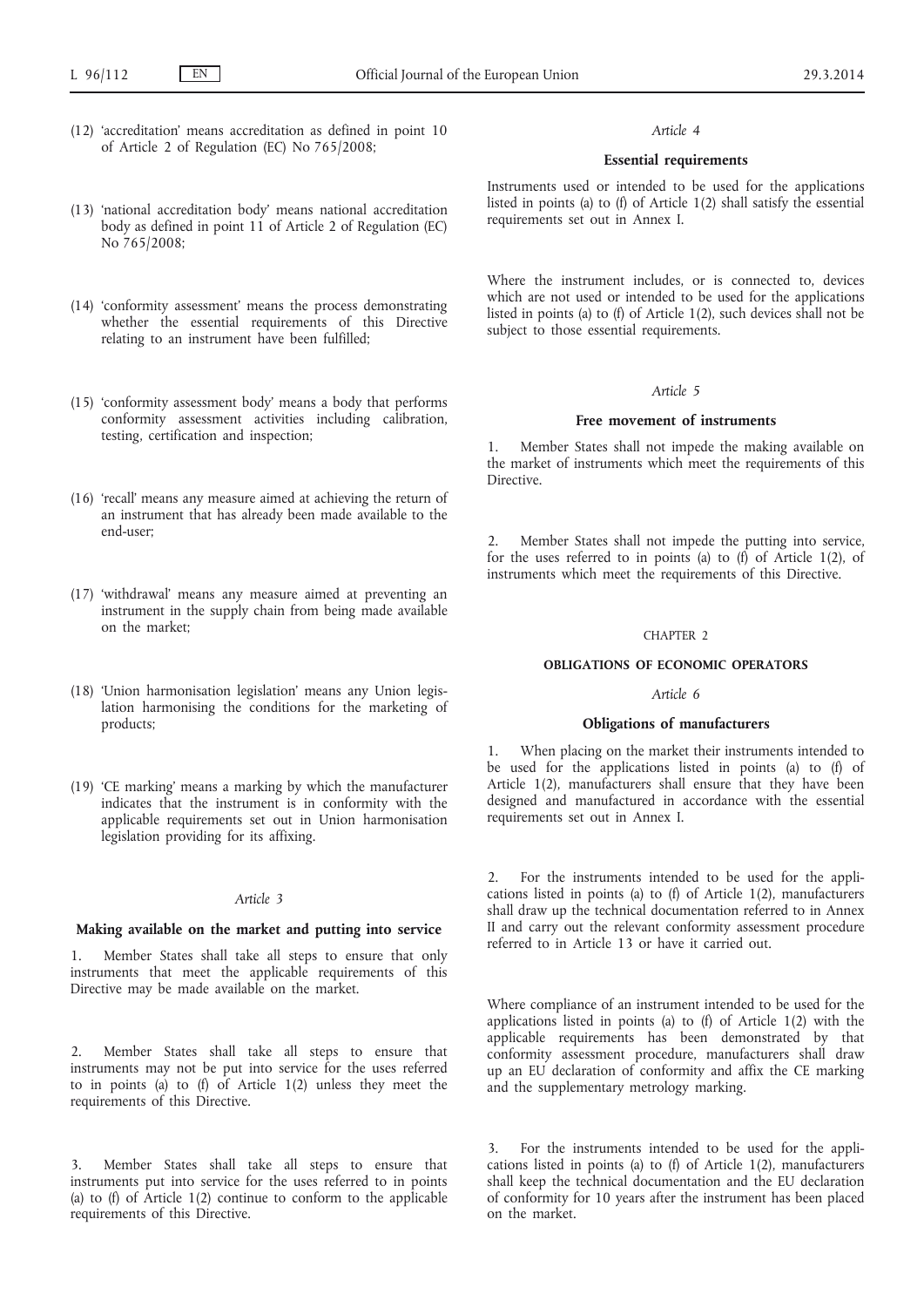Manufacturers shall ensure that procedures are in place for series production to remain in conformity with this Directive. Changes in instrument design or characteristics and changes in the harmonised standards or in other technical specifications by reference to which conformity of an instrument is declared shall be adequately taken into account.

When deemed appropriate with regard to the risks presented by an instrument intended to be used for the applications listed in points (a) to (f) of Article 1(2), manufacturers shall carry out sample testing of instruments made available on the market, investigate, and, if necessary, keep a register of complaints, of non-conforming instruments and instrument recalls, and shall keep distributors informed of any such monitoring.

5. Manufacturers shall ensure that instruments which they have placed on the market bear a type, batch or serial number or other element allowing their identification, as set out in Annex III.

For the instruments intended to be used for the applications listed in points (a) to (f) of Article 1(2), manufacturers shall affix the inscriptions provided for in point 1 of Annex III.

For the instruments not intended to be used for the applications listed in points (a) to (f) of Article 1(2), manufacturers shall affix the inscriptions provided for in point 2 of Annex III.

Where an instrument which is intended to be used for any of the applications listed in points (a) to (f) of Article 1(2) includes, or is connected to, devices which are not used or intended to be used for the applications listed in points (a) to (f) of Article 1(2), manufacturers shall affix to each of those devices the restrictive use symbol as provided for in Article 18 and in point 3 of Annex III.

6. Manufacturers shall indicate on the instrument their name, registered trade name or registered trade mark and the postal address at which they can be contacted. The address shall indicate a single point at which the manufacturer can be contacted. The contact details shall be in a language easily understood by end-users and market surveillance authorities.

7. Manufacturers shall ensure that the instrument intended to be used for the applications listed in points (a) to (f) of Article 1(2) is accompanied by instructions and information in a language which can be easily understood by end-users, as determined by the Member State concerned. Such instructions and information, as well as any labelling, shall be clear, understandable and intelligible.

8. Manufacturers who consider or have reason to believe that an instrument which they have placed on the market is not in conformity with this Directive shall immediately take the corrective measures necessary to bring that instrument into conformity, to withdraw it or recall it, if appropriate. Furthermore, where the instrument presents a risk, manufacturers shall immediately inform the competent national

authorities of the Member States in which they made the instrument available on the market to that effect, giving details, in particular, of the non-compliance and of any corrective measures taken.

Manufacturers shall, further to a reasoned request from a competent national authority, provide it with all the information and documentation in paper or electronic form necessary to demonstrate the conformity of the instrument with this Directive, in a language which can be easily understood by that authority. They shall cooperate with that authority, at its request, on any action taken to eliminate the risks posed by instruments which they have placed on the market.

#### *Article 7*

#### **Authorised representatives**

1. A manufacturer may, by a written mandate, appoint an authorised representative.

The obligations laid down in Article 6(1) and the obligation to draw up technical documentation referred to in Article 6(2) shall not form part of the authorised representative's mandate.

2. An authorised representative shall perform the tasks specified in the mandate received from the manufacturer. The mandate shall allow the authorised representative to do at least the following:

- (a) keep the EU declaration of conformity and the technical documentation at the disposal of national market surveillance authorities for  $10$  years after the instrument has been placed on the market;
- (b) further to a reasoned request from a competent national authority, provide that authority with all the information and documentation necessary to demonstrate the conformity of an instrument;
- (c) cooperate with the competent national authorities, at their request, on any action taken to eliminate the risks posed by instruments covered by the authorised representative's mandate.

#### *Article 8*

### **Obligations of importers**

1. Importers shall place only compliant instruments on the market.

2. Before placing on the market an instrument intended to be used for the applications listed in points (a) to (f) of Article  $1(2)$ , importers shall ensure that the appropriate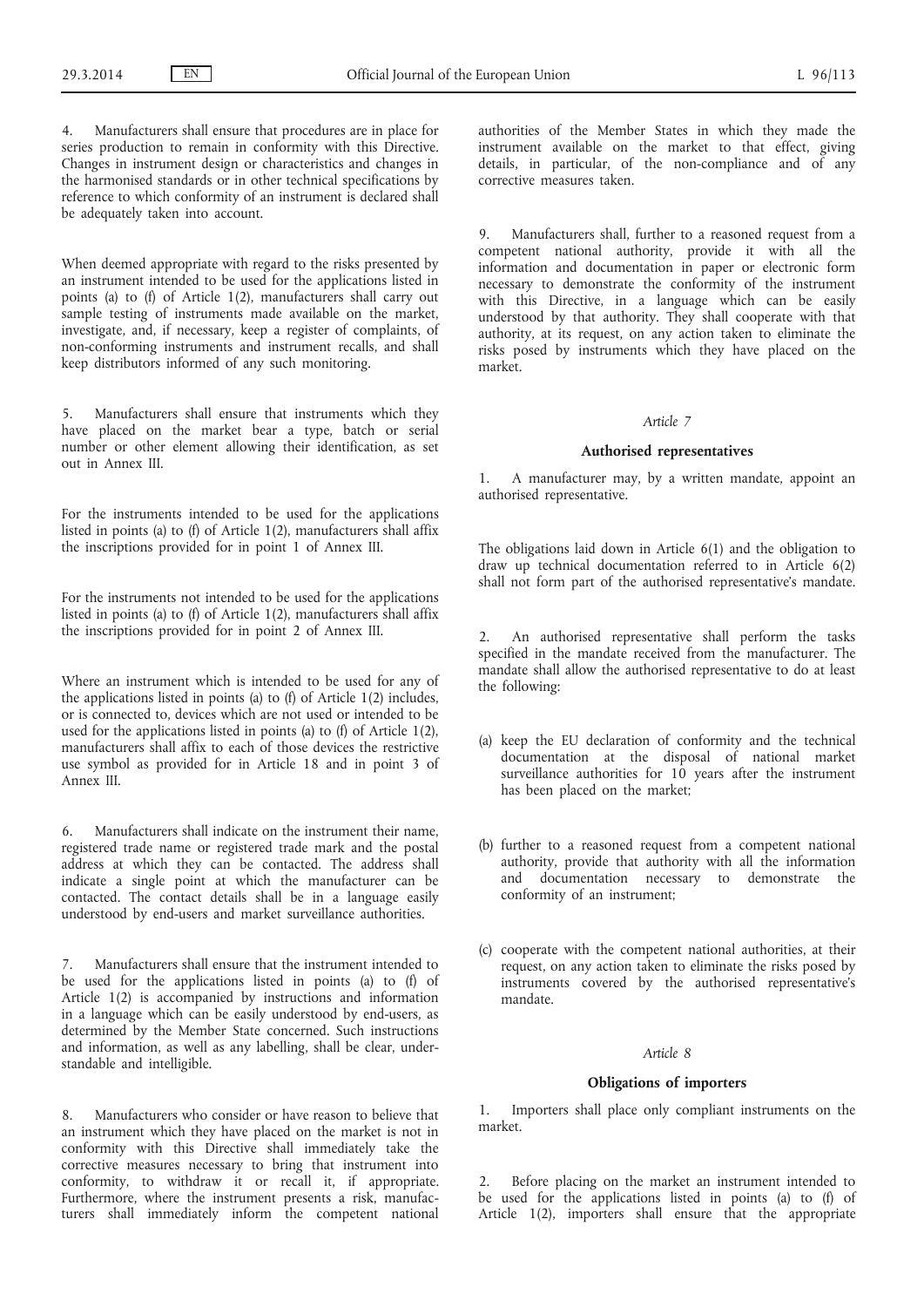conformity assessment procedure referred to in Article 13 has been carried out by the manufacturer. They shall ensure that the manufacturer has drawn up the technical documentation, that the instrument bears the CE marking and the supplementary metrology marking and is accompanied by the required documents, and that the manufacturer has complied with the requirements set out in Article 6(5) and (6).

Where an importer considers or has reason to believe that an instrument intended to be used for the applications listed in points (a) to (f) of Article 1(2) is not in conformity with the essential requirements set out in Annex I, he shall not place the instrument on the market until it has been brought into conformity. Furthermore, where the instrument presents a risk, the importer shall inform the manufacturer and the market surveillance authorities to that effect.

Before placing on the market an instrument not intended to be used for the applications listed in points (a) to (f) of Article 1(2) importers shall ensure that the manufacturer has complied with the requirements set out in Article 6(5) and (6).

Importers shall indicate on the instrument their name, registered trade name or registered trade mark and the postal address at which they can be contacted. Where this would require the packaging to be opened, those indications may be given on the packaging and in a document accompanying the instrument. The contact details shall be in a language easily understood by end-users and market surveillance authorities.

4. Importers shall ensure that the instrument intended to be used for the applications listed in points (a) to (f) of Article 1(2) is accompanied by instructions and information in a language which can be easily understood by end-users, as determined by the Member State concerned.

5. Importers shall ensure that, while an instrument intended to be used for the applications listed in points (a) to (f) of Article 1(2) is under their responsibility, its storage or transport conditions do not jeopardise its compliance with the essential requirements set out in Annex I.

6. When deemed appropriate with regard to the risks presented by an instrument intended to be used for the applications listed in points (a) to (f) of Article 1(2), importers shall carry out sample testing of instruments made available on the market, investigate, and, if necessary, keep a register of complaints, of non-conforming instruments and instrument recalls, and shall keep distributors informed of any such monitoring.

Importers who consider or have reason to believe that an instrument which they have placed on the market is not in conformity with this Directive shall immediately take the corrective measures necessary to bring that instrument into conformity, to withdraw it or recall it, if appropriate. Furthermore, where the instrument presents a risk, importers shall immediately inform the competent national authorities of the Member States in which they made the instrument available on the market to that effect, giving details, in particular, of the non-compliance and of any corrective measures taken.

8. For the instruments intended to be used for the applications listed in points (a) to (f) of Article 1(2), importers shall, for 10 years after the instrument has been placed on the market keep a copy of the EU declaration of conformity at the disposal of the market surveillance authorities and ensure that the technical documentation can be made available to those authorities, upon request.

9. Importers shall, further to a reasoned request from a competent national authority, provide it with all the information and documentation in paper or electronic form necessary to demonstrate the conformity of an instrument in a language which can be easily understood by that authority. They shall cooperate with that authority, at its request, on any action taken to eliminate the risks posed by instruments which they have placed on the market.

#### *Article 9*

## **Obligations of distributors**

When making an instrument available on the market distributors shall act with due care in relation to the requirements of this Directive.

2. Before making an instrument intended to be used for the applications listed in points (a) to (f) of Article 1(2) available on the market, distributors shall verify that the instrument bears the CE marking, and the supplementary metrology marking, that it is accompanied by the required documents and by instructions and information in a language which can be easily understood by end-users in the Member State in which the instrument is to be made available on the market, and that the manufacturer and the importer have complied with the requirements set out in Article 6(5) and (6) and Article 8(3) respectively.

Where a distributor considers or has reason to believe that an instrument intended to be used for the applications listed in points (a) to (f) of Article 1(2) is not in conformity with the essential requirements set out in Annex I, he shall not make the instrument available on the market until it has been brought into conformity. Furthermore, where the instrument presents a risk, the distributor shall inform the manufacturer or the importer to that effect as well as the market surveillance authorities.

Before making an instrument not intended to be used for the applications listed in points (a) to (f) of Article 1(2) available on the market, distributors shall verify that the manufacturer and the importer have complied with the requirements set out in Article 6(5) and (6) and Article 8(3) respectively.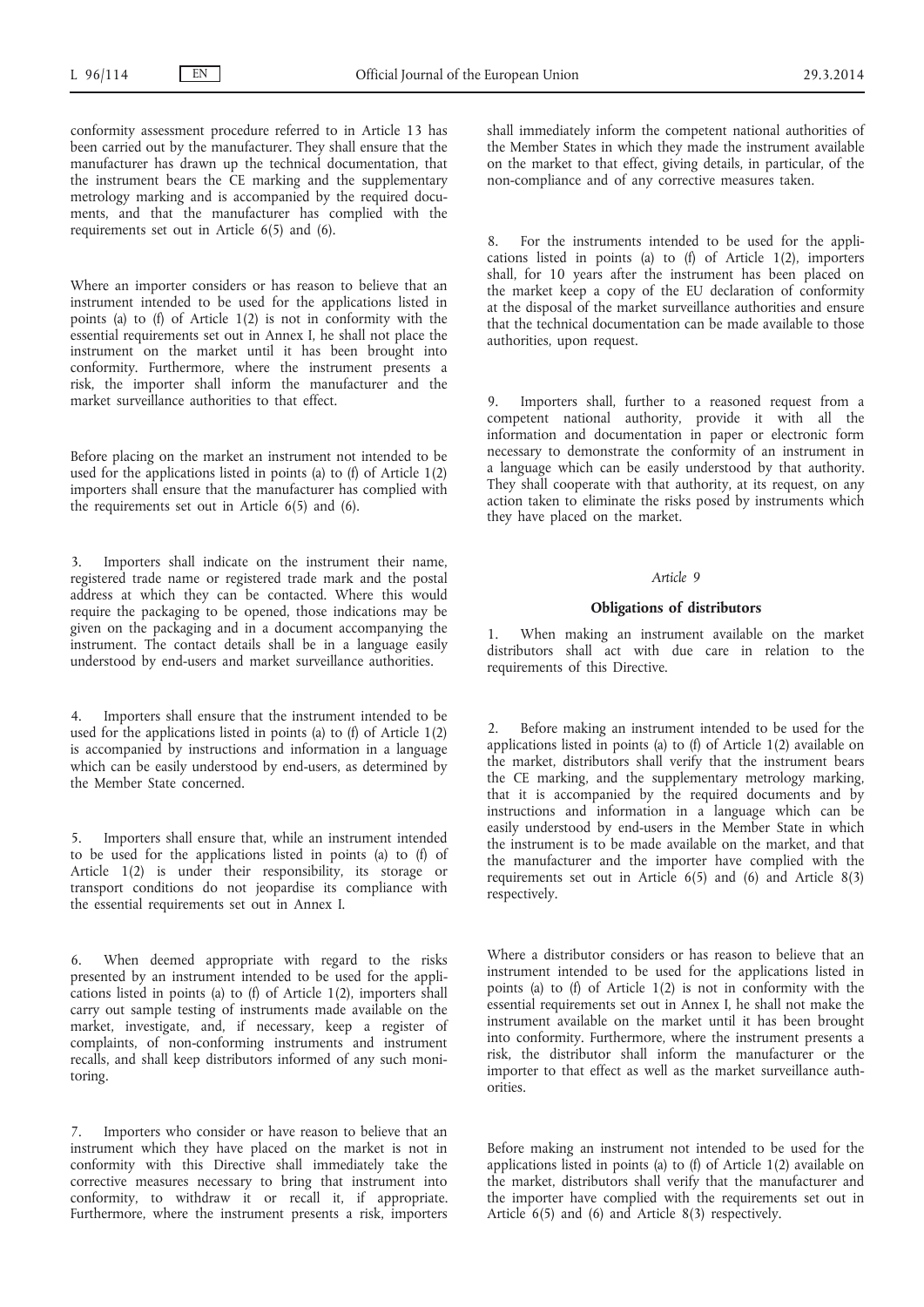Distributors shall ensure that, while an instrument intended to be used for the applications listed in points (a) to (f) of Article 1(2) is under their responsibility, its storage or transport conditions do not jeopardise its compliance with the essential requirements set out in Annex I.

4. Distributors who consider or have reason to believe that an instrument which they have made available on the market is not in conformity with this Directive shall make sure that the corrective measures necessary to bring that instrument into conformity, to withdraw it or recall it, if appropriate, are taken. Furthermore, where the instrument presents a risk, distributors shall immediately inform the competent national authorities of the Member States in which they made the instrument available on the market to that effect, giving details, in particular, of the non-compliance and of any corrective measures taken.

5. Distributors shall, further to a reasoned request from a competent national authority, provide it with all the information and documentation in paper or electronic form necessary to demonstrate the conformity of an instrument. They shall cooperate with that authority, at its request, on any action taken to eliminate the risks posed by instruments which they have made available on the market.

## *Article 10*

## **Cases in which obligations of manufacturers apply to importers and distributors**

An importer or distributor shall be considered a manufacturer for the purposes of this Directive and he shall be subject to the obligations of the manufacturer under Article 6, where he places an instrument on the market under his name or trade mark or modifies an instrument already placed on the market in such a way that compliance with this Directive may be affected.

#### *Article 11*

#### **Identification of economic operators**

For instruments intended to be used for the applications listed in points (a) to (f) of Article 1(2), economic operators shall, on request, identify the following to the market surveillance authorities:

- (a) any economic operator who has supplied them with an instrument;
- (b) any economic operator to whom they have supplied an instrument.

Economic operators shall be able to present the information referred to in the first paragraph for  $10$  years after they have been supplied with the instrument and for 10 years after they have supplied the instrument.

### CHAPTER 3

## **CONFORMITY OF INSTRUMENTS**

### *Article 12*

## **Presumption of conformity of instruments**

Instruments which are in conformity with harmonised standards or parts thereof the references of which have been published in the *Official Journal of the European Union* shall be presumed to be in conformity with the essential requirements set out in Annex I covered by those standards or parts thereof.

### *Article 13*

### **Conformity assessment procedures**

1. The conformity of instruments to the essential requirements set out in Annex I may be established by either of the following conformity assessment procedures as selected by the manufacturer:

(a) Module B as set out in point 1 of Annex II, followed either by Module D as set out in point 2 of Annex II, or by Module F as set out in point 4 of Annex II.

However, Module B shall not be compulsory for instruments which do not use electronic devices and the load-measuring device of which does not use a spring to balance the load. For those instruments not submitted to Module B, Module D1 as set out in point 3 of Annex II or Module F1 as set out in point 5 of Annex II shall apply;

(b) Module G as set out in point 6 of Annex II.

2. The documents and correspondence relating to the conformity assessment procedures referred to in paragraph 1 shall be drawn up in one of the official languages of the Member State where those procedures are carried out, or in a language accepted by the body notified in accordance with Article 19.

#### *Article 14*

## **EU declaration of conformity**

1. The EU declaration of conformity shall state that the fulfilment of the essential requirements set out in Annex I has been demonstrated.

2. The EU declaration of conformity shall have the model structure set out in Annex IV, shall contain the elements specified in the relevant modules set out in Annex II and shall be continuously updated. It shall be translated into the language or languages required by the Member State in which the instrument is placed or made available on the market.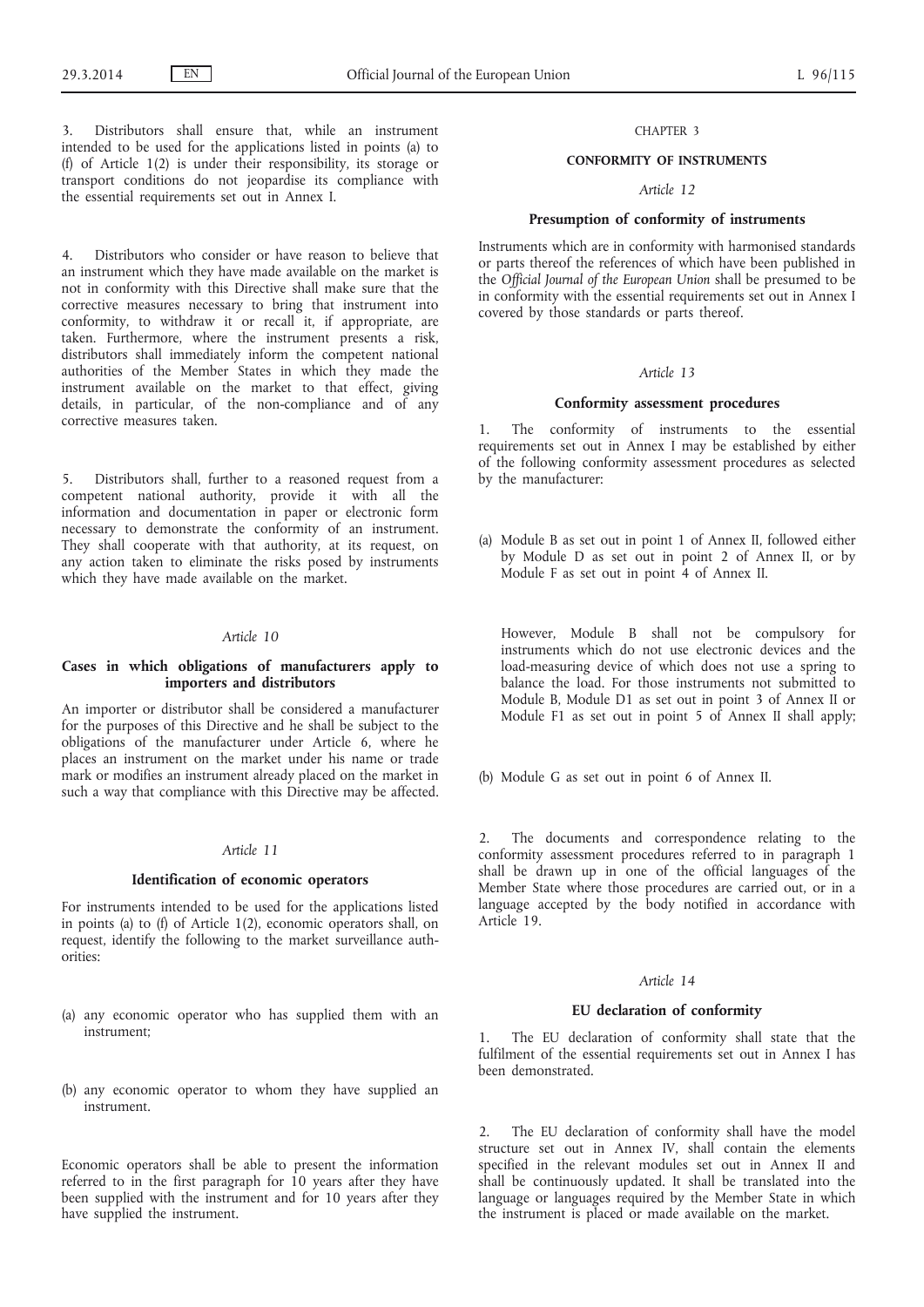Where an instrument is subject to more than one Union act requiring an EU declaration of conformity, a single EU declaration of conformity shall be drawn up in respect of all such Union acts. That declaration shall contain the identification of the Union acts concerned including their publication references.

4. By drawing up the EU declaration of conformity, the manufacturer shall assume responsibility for the compliance of the instrument with the requirements laid down in this Directive.

### *Article 15*

### **Conformity marking**

The conformity of an instrument intended to be used for the applications listed in points (a) to (f) of Article 1(2) with this Directive shall be indicated by the presence, on the instrument, of the CE marking and the supplementary metrology marking as specified in Article 16.

### *Article 16*

## **General principles of the CE marking and of the supplementary metrology marking**

1. The CE marking shall be subject to the general principles set out in Article 30 of Regulation (EC) No 765/2008.

2. The supplementary metrology marking shall consist of the capital letter 'M' and the last two digits of the year of its affixing, surrounded by a rectangle. The height of the rectangle shall be equal to the height of the CE marking.

The general principles set out in Article 30 of Regulation (EC) No 765/2008 shall apply, *mutatis mutandis*, to the supplementary metrology marking.

### *Article 17*

## **Rules and conditions for affixing the CE marking, the supplementary metrology marking and other markings**

The CE marking and the supplementary metrology marking shall be affixed visibly, legibly and indelibly to the instrument or to its data plate.

2. The CE marking and the supplementary metrology marking shall be affixed before the instrument is placed on the market.

3. The supplementary metrology marking shall immediately follow the CE marking.

4. The CE marking and the supplementary metrology marking shall be followed by the identification number(s) of the notified body or bodies involved in the production control phase as set out in Annex II.

The identification number of the notified body shall be affixed by the body itself or, under its instructions, by the manufacturer or his authorised representative.

The CE marking, the supplementary metrology marking and the identification number(s) of the notified body or bodies may be followed by any other mark indicating a special risk or use.

6. Member States shall build upon existing mechanisms to ensure correct application of the regime governing the CE marking and shall take appropriate action in the event of improper use of that marking.

#### *Article 18*

### **Restrictive use symbol**

The symbol referred to in the fourth subparagraph of Article 6(5) and specified in point 3 of Annex III shall be affixed to the devices in a clearly visible and indelible form.

#### CHAPTER 4

#### **NOTIFICATION OF CONFORMITY ASSESSMENT BODIES**

#### *Article 19*

### **Notification**

Member States shall notify the Commission and the other Member States of bodies authorised to carry out third-party conformity assessment tasks under this Directive.

#### *Article 20*

### **Notifying authorities**

Member States shall designate a notifying authority that shall be responsible for setting up and carrying out the necessary procedures for the assessment and notification of conformity assessment bodies and the monitoring of notified bodies, including compliance with Article 25.

2. Member States may decide that the assessment and monitoring referred to in paragraph 1 shall be carried out by a national accreditation body within the meaning of and in accordance with Regulation (EC) No 765/2008.

3. Where the notifying authority delegates or otherwise entrusts the assessment, notification or monitoring referred to in paragraph 1 to a body which is not a governmental entity, that body shall be a legal entity and shall comply *mutatis mutandis* with the requirements laid down in Article 21. In addition it shall have arrangements to cover liabilities arising out of its activities.

The notifying authority shall take full responsibility for the tasks performed by the body referred to in paragraph 3.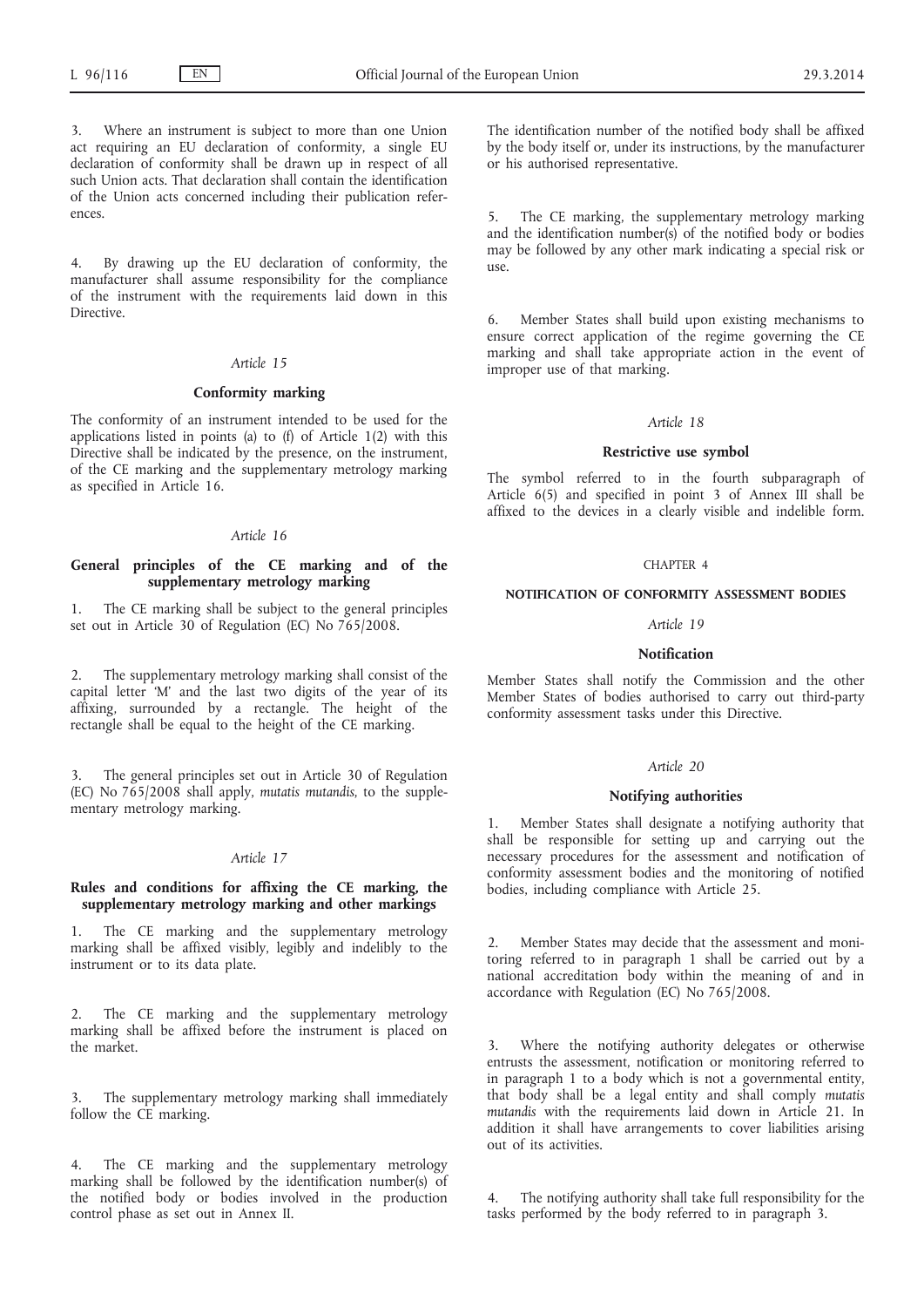## *Article 21*

## **Requirements relating to notifying authorities**

1. A notifying authority shall be established in such a way that no conflict of interest with conformity assessment bodies occurs.

2. A notifying authority shall be organised and operated so as to safeguard the objectivity and impartiality of its activities.

3. A notifying authority shall be organised in such a way that each decision relating to notification of a conformity assessment body is taken by competent persons different from those who carried out the assessment.

4. A notifying authority shall not offer or provide any activities that conformity assessment bodies perform or consultancy services on a commercial or competitive basis.

5. A notifying authority shall safeguard the confidentiality of the information it obtains.

6. A notifying authority shall have a sufficient number of competent personnel at its disposal for the proper performance of its tasks.

### *Article 22*

# **Information obligation on notifying authorities**

Member States shall inform the Commission of their procedures for the assessment and notification of conformity assessment bodies and the monitoring of notified bodies, and of any changes thereto.

The Commission shall make that information publicly available.

## *Article 23*

## **Requirements relating to notified bodies**

1. For the purposes of notification, a conformity assessment body shall meet the requirements laid down in paragraphs 2 to 11.

2. A conformity assessment body shall be established under the national law of a Member State and have legal personality.

3. A conformity assessment body shall be a third-party body independent of the organisation or the instrument it assesses.

A body belonging to a business association or professional federation representing undertakings involved in the design, manufacturing, provision, assembly, use or maintenance of instruments which it assesses, may, on condition that its independence and the absence of any conflict of interest are demonstrated, be considered such a body.

4. A conformity assessment body, its top level management and the personnel responsible for carrying out the conformity assessment tasks shall not be the designer, manufacturer, supplier, installer, purchaser, owner, user or maintainer of the instruments which they assess, nor the representative of any of those parties. This shall not preclude the use of assessed instruments that are necessary for the operations of the conformity assessment body or the use of such instruments for personal purposes.

A conformity assessment body, its top level management and the personnel responsible for carrying out the conformity assessment tasks shall not be directly involved in the design, manufacture or construction, the marketing, installation, use or maintenance of those instruments, or represent the parties engaged in those activities. They shall not engage in any activity that may conflict with their independence of judgement or integrity in relation to conformity assessment activities for which they are notified. This shall in particular apply to consultancy services.

Conformity assessment bodies shall ensure that the activities of their subsidiaries or subcontractors do not affect the confidentiality, objectivity or impartiality of their conformity assessment activities.

5. Conformity assessment bodies and their personnel shall carry out the conformity assessment activities with the highest degree of professional integrity and the requisite technical competence in the specific field and shall be free from all pressures and inducements, particularly financial, which might influence their judgement or the results of their conformity assessment activities, especially as regards persons or groups of persons with an interest in the results of those activities.

6. A conformity assessment body shall be capable of carrying out all the conformity assessment tasks assigned to it by Annex II and in relation to which it has been notified, whether those tasks are carried out by the conformity assessment body itself or on its behalf and under its responsibility.

At all times and for each conformity assessment procedure and each kind or category of instruments in relation to which it has been notified, a conformity assessment body shall have at its disposal the necessary:

(a) personnel with technical knowledge and sufficient and appropriate experience to perform the conformity assessment tasks;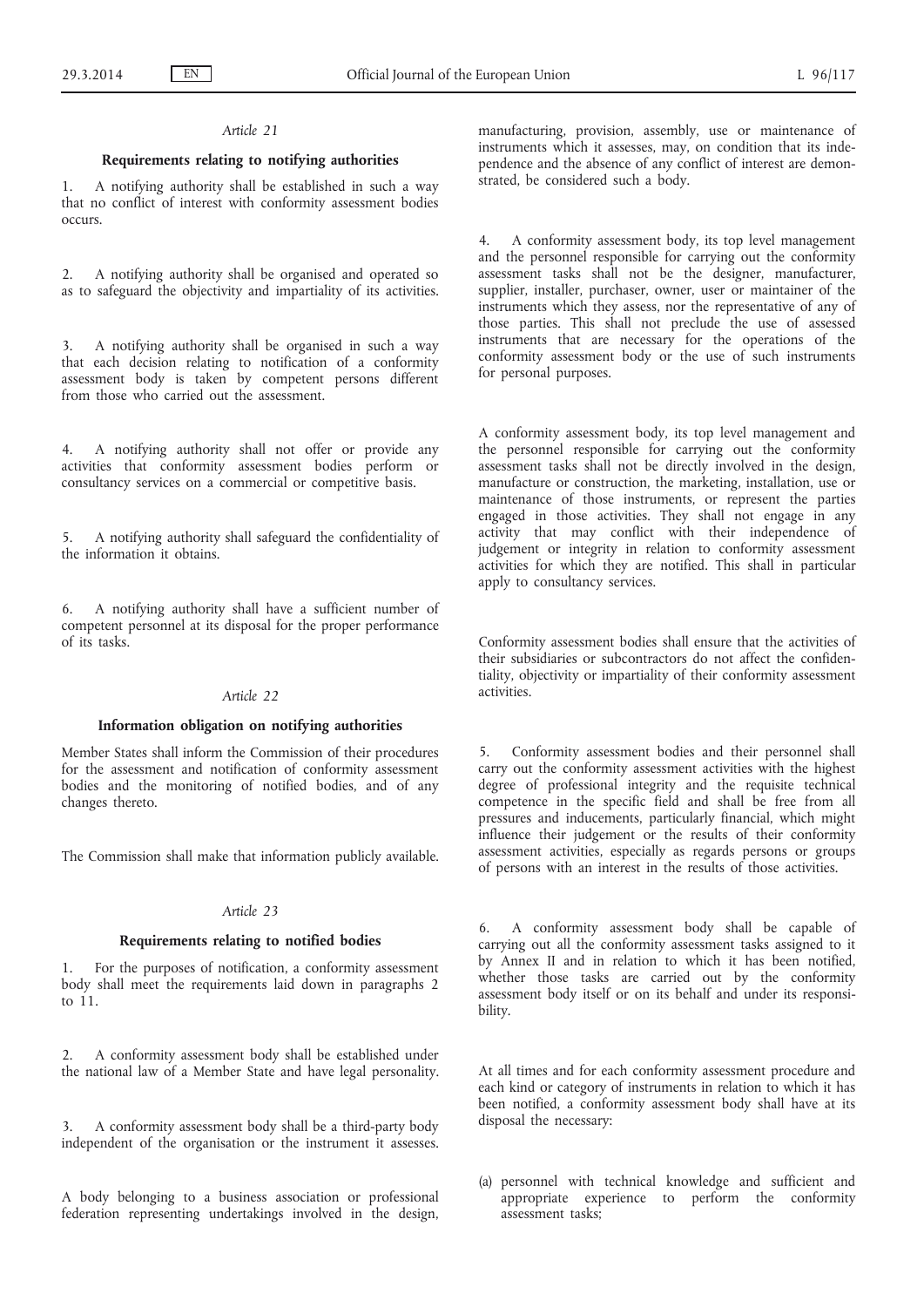- (b) descriptions of procedures in accordance with which conformity assessment is carried out, ensuring the transparency and the ability of reproduction of those procedures. It shall have appropriate policies and procedures in place that distinguish between tasks it carries out as a notified body and other activities;
- (c) procedures for the performance of activities which take due account of the size of an undertaking, the sector in which it operates, its structure, the degree of complexity of the instrument technology in question and the mass or serial nature of the production process.

A conformity assessment body shall have the means necessary to perform the technical and administrative tasks connected with the conformity assessment activities in an appropriate manner and shall have access to all necessary equipment or facilities.

7. The personnel responsible for carrying out conformity assessment tasks shall have the following:

- (a) sound technical and vocational training covering all the conformity assessment activities in relation to which the conformity assessment body has been notified;
- (b) satisfactory knowledge of the requirements of the assessments they carry out and adequate authority to carry out those assessments;
- (c) appropriate knowledge and understanding of the essential requirements set out in Annex I, of the applicable harmonised standards and of the relevant provisions of Union harmonisation legislation and of national legislation;
- (d) the ability to draw up certificates, records and reports demonstrating that assessments have been carried out.

8. The impartiality of the conformity assessment bodies, their top level management and of the personnel responsible for carrying out the conformity assessment tasks shall be guaranteed.

The remuneration of the top level management and personnel responsible for carrying out the conformity assessment tasks of a conformity assessment body shall not depend on the number of assessments carried out or on the results of those assessments.

9. Conformity assessment bodies shall take out liability insurance unless liability is assumed by the State in accordance with national law, or the Member State itself is directly responsible for the conformity assessment.

10. The personnel of a conformity assessment body shall observe professional secrecy with regard to all information obtained in carrying out their tasks under Annex II or any provision of national law giving effect to it, except in relation to the competent authorities of the Member State in which its activities are carried out. Proprietary rights shall be protected.

11. Conformity assessment bodies shall participate in, or ensure that their personnel responsible for carrying the conformity assessment tasks are informed of, the relevant standardisation activities and the activities of the notified body coordination group established under the relevant Union harmonisation legislation and shall apply as general guidance the administrative decisions and documents produced as a result of the work of that group.

## *Article 24*

### **Presumption of conformity of notified bodies**

Where a conformity assessment body demonstrates its conformity with the criteria laid down in the relevant harmonised standards or parts thereof the references of which have been published in the *Official Journal of the European Union* it shall be presumed to comply with the requirements set out in Article 23 in so far as the applicable harmonised standards cover those requirements.

#### *Article 25*

# **Subsidiaries of and subcontracting by notified bodies**

1. Where a notified body subcontracts specific tasks connected with conformity assessment or has recourse to a subsidiary, it shall ensure that the subcontractor or the subsidiary meets the requirements set out in Article 23 and shall inform the notifying authority accordingly.

2. Notified bodies shall take full responsibility for the tasks performed by subcontractors or subsidiaries wherever these are established.

Activities may be subcontracted or carried out by a subsidiary only with the agreement of the client.

4. Notified bodies shall keep at the disposal of the notifying authority the relevant documents concerning the assessment of the qualifications of the subcontractor or the subsidiary and the work carried out by them under Annex II.

#### *Article 26*

### **Application for notification**

1. A conformity assessment body shall submit an application for notification to the notifying authority of the Member State in which it is established.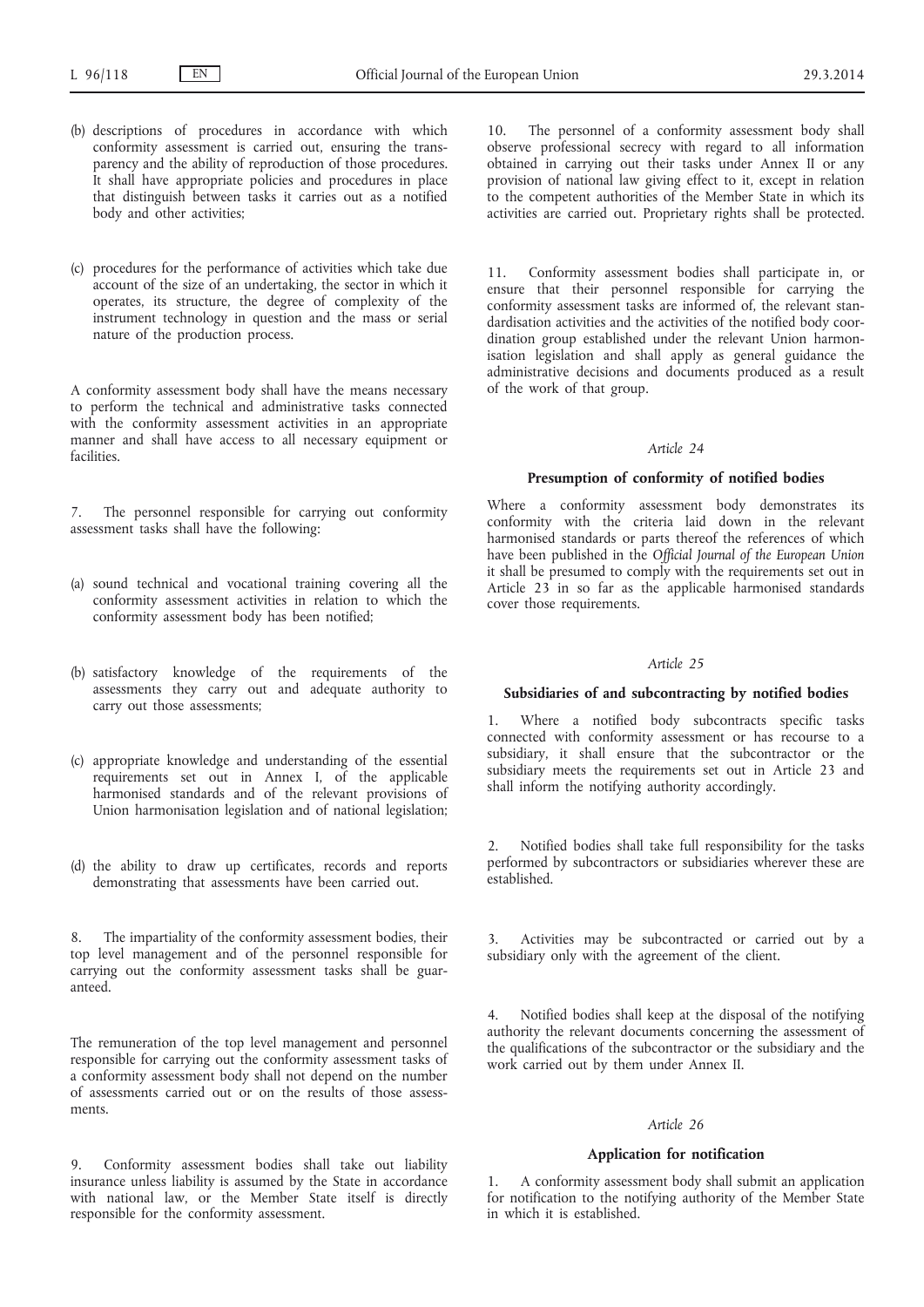2. The application for notification shall be accompanied by a description of the conformity assessment activities, the conformity assessment module or modules and the instrument or instruments for which that body claims to be competent, as well as by an accreditation certificate, where one exists, issued by a national accreditation body attesting that the conformity assessment body fulfils the requirements laid down in Article 23.

3. Where the conformity assessment body concerned cannot provide an accreditation certificate, it shall provide the notifying authority with all the documentary evidence necessary for the verification, recognition and regular monitoring of its compliance with the requirements laid down in Article 23.

### *Article 27*

## **Notification procedure**

1. Notifying authorities may notify only conformity assessment bodies which have satisfied the requirements laid down in Article 23.

2. They shall notify the Commission and the other Member States using the electronic notification tool developed and managed by the Commission.

The notification shall include full details of the conformity assessment activities, the conformity assessment module or modules and instrument or instruments concerned and the relevant attestation of competence.

4. Where a notification is not based on an accreditation certificate as referred to in Article 26(2), the notifying authority shall provide the Commission and the other Member States with documentary evidence which attests to the conformity assessment body's competence and the arrangements in place to ensure that that body will be monitored regularly and will continue to satisfy the requirements laid down in Article 23.

5. The body concerned may perform the activities of a notified body only where no objections are raised by the Commission or the other Member States within two weeks of a notification where an accreditation certificate is used or within two months of a notification where accreditation is not used.

Only such a body shall be considered a notified body for the purposes of this Directive.

6. The notifying authority shall notify the Commission and the other Member States of any subsequent relevant changes to the notification.

#### *Article 28*

## **Identification numbers and lists of notified bodies**

1. The Commission shall assign an identification number to a notified body.

It shall assign a single such number even where the body is notified under several Union acts.

2. The Commission shall make publicly available the list of the bodies notified under this Directive, including the identification numbers that have been assigned to them and the activities for which they have been notified.

The Commission shall ensure that the list is kept up to date.

#### *Article 29*

### **Changes to notifications**

1. Where a notifying authority has ascertained or has been informed that a notified body no longer meets the requirements laid down in Article 23, or that it is failing to fulfil its obligations, the notifying authority shall restrict, suspend or withdraw notification as appropriate, depending on the seriousness of the failure to meet those requirements or fulfil those obligations. It shall immediately inform the Commission and the other Member States accordingly.

2. In the event of restriction, suspension or withdrawal of notification, or where the notified body has ceased its activity, the notifying Member State shall take appropriate steps to ensure that the files of that body are either processed by another notified body or kept available for the responsible notifying and market surveillance authorities at their request.

#### *Article 30*

### **Challenge of the competence of notified bodies**

1. The Commission shall investigate all cases where it doubts, or doubt is brought to its attention regarding, the competence of a notified body or the continued fulfilment by a notified body of the requirements and responsibilities to which it is subject.

2. The notifying Member State shall provide the Commission, on request, with all information relating to the basis for the notification or the maintenance of the competence of the notified body concerned.

3. The Commission shall ensure that all sensitive information obtained in the course of its investigations is treated confidentially.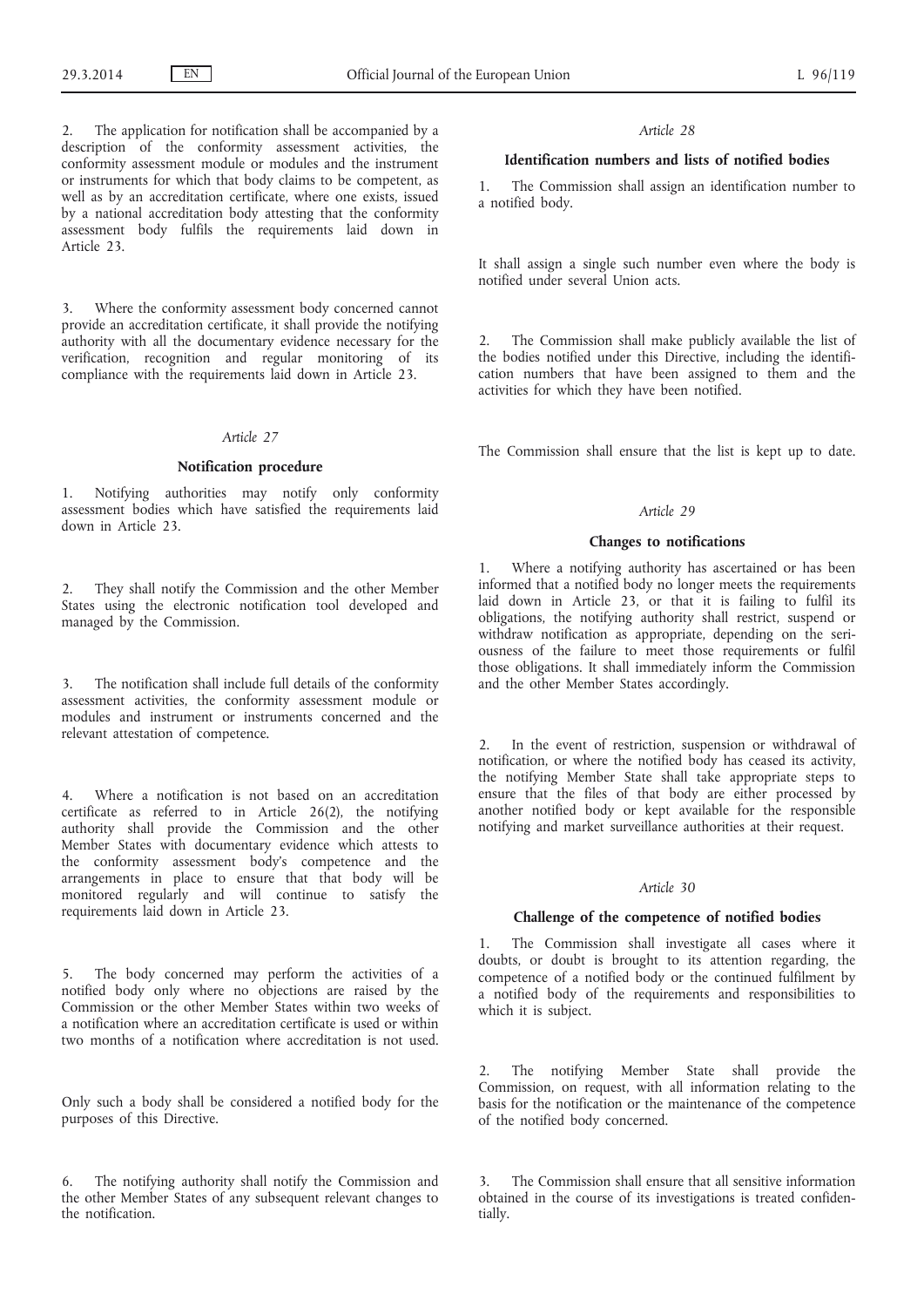4. Where the Commission ascertains that a notified body does not meet or no longer meets the requirements for its notification, it shall adopt an implementing act requesting the notifying Member State to take the necessary corrective measures, including withdrawal of notification if necessary.

That implementing act shall be adopted in accordance with the advisory procedure referred to in Article 41(2).

#### *Article 31*

### **Operational obligations of notified bodies**

1. Notified bodies shall carry out conformity assessments in accordance with the conformity assessment procedures provided for in Annex II.

2. Conformity assessments shall be carried out in a proportionate manner, avoiding unnecessary burdens for economic operators. Conformity assessment bodies shall perform their activities taking due account of the size of an undertaking, the sector in which it operates, its structure, the degree of complexity of the instrument technology in question and the mass or serial nature of the production process.

In so doing they shall nevertheless respect the degree of rigour and the level of protection required for the compliance of the instrument with this Directive.

3. Where a notified body finds that the essential requirements set out in Annex I or corresponding harmonised standards or other technical specifications have not been met by a manufacturer, it shall require that manufacturer to take appropriate corrective measures and shall not issue a certificate of conformity.

Where, in the course of the monitoring of conformity following the issue of a certificate, a notified body finds that an instrument no longer complies, it shall require the manufacturer to take appropriate corrective measures and shall suspend or withdraw the certificate if necessary.

5. Where corrective measures are not taken or do not have the required effect, the notified body shall restrict, suspend or withdraw any certificates, as appropriate.

### *Article 32*

### **Appeal against decisions of notified bodies**

Member States shall ensure that an appeal procedure against decisions of the notified bodies is available.

#### *Article 33*

### **Information obligation on notified bodies**

Notified bodies shall inform the notifying authority of the following:

- (a) any refusal, restriction, suspension or withdrawal of a certificate;
- (b) any circumstances affecting the scope of or conditions for notification;
- (c) any request for information which they have received from market surveillance authorities regarding conformity assessment activities;
- (d) on request, conformity assessment activities performed within the scope of their notification and any other activity performed, including cross-border activities and subcontracting.

2. Notified bodies shall provide the other bodies notified under this Directive carrying out similar conformity assessment activities covering the same instruments with relevant information on issues relating to negative and, on request, positive conformity assessment results.

#### *Article 34*

### **Exchange of experience**

The Commission shall provide for the organisation of exchange of experience between the Member States' national authorities responsible for notification policy.

### *Article 35*

## **Coordination of notified bodies**

The Commission shall ensure that appropriate coordination and cooperation between bodies notified under this Directive are put in place and properly operated in the form of a sectoral or cross sectoral group or groups of notified bodies.

Member States shall ensure that the bodies notified by them participate in the work of that group or those groups, directly or by means of designated representatives.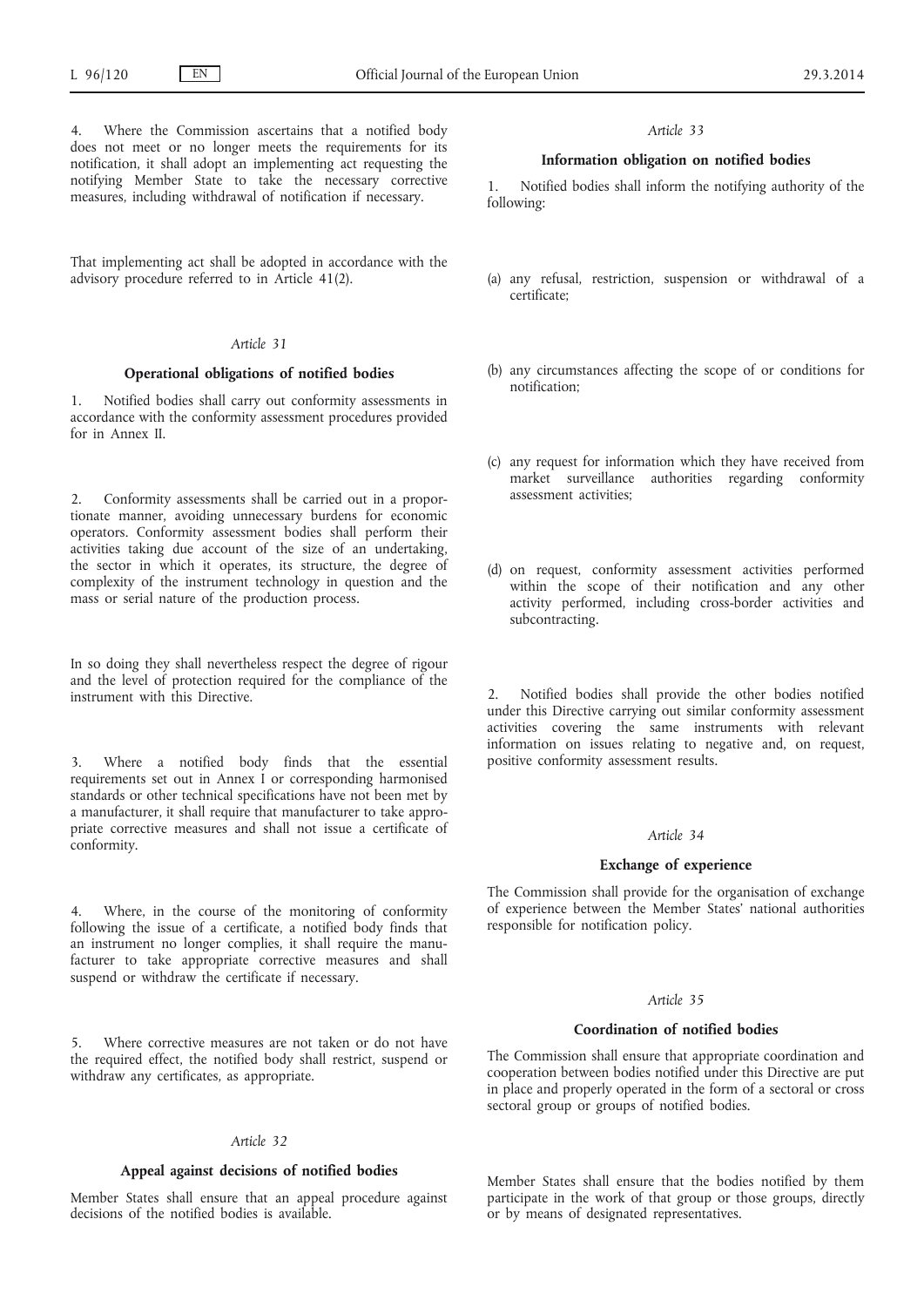### CHAPTER 5

### **UNION MARKET SURVEILLANCE, CONTROL OF INSTRUMENTS ENTERING THE UNION MARKET AND UNION SAFEGUARD PROCEDURE**

### *Article 36*

## **Union market surveillance and control of instruments entering the Union market**

Article 15(3) and Articles 16 to 29 of Regulation (EC) No 765/2008 shall apply to instruments covered by Article 1 of this Directive.

### *Article 37*

### **Procedure for dealing with instruments presenting a risk at national level**

1. Where the market surveillance authorities of one Member State have sufficient reason to believe that an instrument covered by this Directive presents a risk to aspects of public interest protection covered by this Directive, they shall carry out an evaluation in relation to the instrument concerned covering all relevant requirements laid down in this Directive. The relevant economic operators shall cooperate as necessary with the market surveillance authorities for that purpose.

Where, in the course of the evaluation referred to in the first subparagraph, the market surveillance authorities find that the instrument does not comply with the requirements laid down in this Directive, they shall without delay require the relevant economic operator to take all appropriate corrective actions to bring the instrument into compliance with those requirements, to withdraw the instrument from the market, or to recall it within a reasonable period, commensurate with the nature of the risk, as they may prescribe.

The market surveillance authorities shall inform the relevant notified body accordingly.

Article 21 of Regulation (EC) No 765/2008 shall apply to the measures referred to in the second subparagraph of this paragraph.

2. Where the market surveillance authorities consider that non-compliance is not restricted to their national territory, they shall inform the Commission and the other Member States of the results of the evaluation and of the actions which they have required the economic operator to take.

3. The economic operator shall ensure that all appropriate corrective action is taken in respect of all the instruments concerned that it has made available on the market throughout the Union.

Where the relevant economic operator does not take adequate corrective action within the period referred to in the second subparagraph of paragraph 1, the market surveillance authorities shall take all appropriate provisional measures to prohibit or restrict the instrument's being made available on their national market, to withdraw the instrument from that market or to recall it.

The market surveillance authorities shall inform the Commission and the other Member States, without delay, of those measures.

5. The information referred to in the second subparagraph of paragraph 4 shall include all available details, in particular the data necessary for the identification of the non-compliant instrument, the origin of the instrument, the nature of the non-compliance alleged and the risk involved, the nature and duration of the national measures taken and the arguments put forward by the relevant economic operator. In particular, the market surveillance authorities shall indicate whether the noncompliance is due to either of the following:

- (a) failure of the instrument to meet requirements relating to the aspects of public interest protection laid down in this Directive; or
- (b) shortcomings in the harmonised standards referred to in Article 12 conferring a presumption of conformity.

6. Member States other than the Member State initiating the procedure under this Article shall without delay inform the Commission and the other Member States of any measures adopted and of any additional information at their disposal relating to the non-compliance of the instrument concerned, and, in the event of disagreement with the adopted national measure, of their objections.

7. Where, within three months of receipt of the information referred to in the second subparagraph of paragraph 4, no objection has been raised by either a Member State or the Commission in respect of a provisional measure taken by a Member State, that measure shall be deemed justified.

Member States shall ensure that appropriate restrictive measures, such as withdrawal of the instrument from the market, are taken in respect of the instrument concerned without delay.

#### *Article 38*

## **Union safeguard procedure**

1. Where, on completion of the procedure set out in Article 37(3) and (4), objections are raised against a measure taken by a Member State, or where the Commission considers a national measure to be contrary to Union legislation, the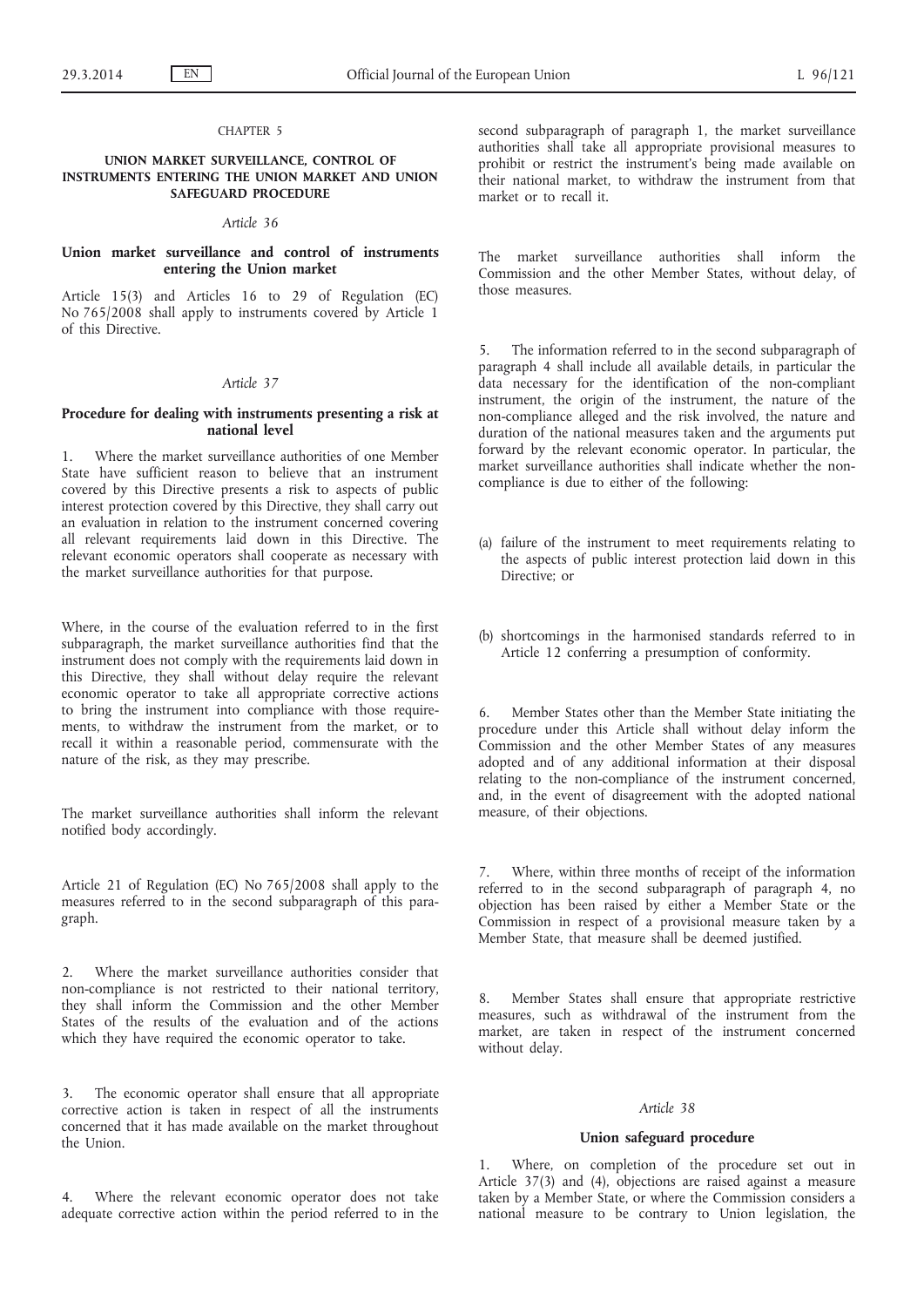Commission shall without delay enter into consultation with the Member States and the relevant economic operator or operators and shall evaluate the national measure. On the basis of the results of that evaluation, the Commission shall adopt an implementing act determining whether the national measure is justified or not.

The Commission shall address its decision to all Member States and shall immediately communicate it to them and the relevant economic operator or operators.

2. If the national measure is considered justified, all Member States shall take the necessary measures to ensure that the noncompliant instrument is withdrawn from their market, and shall inform the Commission accordingly. If the national measure is considered unjustified, the Member State concerned shall withdraw that measure.

3. Where the national measure is considered justified and the non-compliance of the instrument is attributed to shortcomings in the harmonised standards referred to in point (b) of Article 37(5) of this Directive, the Commission shall apply the procedure provided for in Article 11 of Regulation (EU) No 1025/2012.

### *Article 39*

## **Compliant instruments which present a risk**

1. Where, having carried out an evaluation under Article 37(1), a Member State finds that although an instrument is in compliance with this Directive, it presents a risk to aspects of public interest protection, it shall require the relevant economic operator to take all appropriate measures to ensure that the instrument concerned, when placed on the market, no longer presents that risk, to withdraw the instrument from the market or to recall it within a reasonable period, commensurate with the nature of the risk, as it may prescribe.

2. The economic operator shall ensure that corrective action is taken in respect of all the instruments concerned that he has made available on the market throughout the Union.

The Member State shall immediately inform the Commission and the other Member States. That information shall include all available details, in particular the data necessary for the identification of the instrument concerned, the origin and the supply chain of the instrument, the nature of the risk involved and the nature and duration of the national measures taken.

4. The Commission shall without delay enter into consultation with the Member States and the relevant economic operator or operators and shall evaluate the national measures taken. On the basis of the results of that evaluation, the Commission shall decide by means of implementing acts whether the national measure is justified or not, and where necessary, propose appropriate measures.

The implementing acts referred to in the first subparagraph of this paragraph shall be adopted in accordance with the examination procedure referred to in Article 41(3).

The Commission shall address its decision to all Member States and shall immediately communicate it to them and the relevant economic operator or operators.

### *Article 40*

### **Formal non-compliance**

1. Without prejudice to Article 37, where a Member State makes one of the following findings, it shall require the relevant economic operator to put an end to the non-compliance concerned:

- (a) the CE marking or the supplementary metrology marking has been affixed in violation of Article 30 of Regulation (EC) No 765/2008 or of Article 17 of this Directive;
- (b) the CE marking or the supplementary metrology marking has not been affixed;
- (c) the inscriptions provided for in Article 6(5) have not been affixed or have been affixed in violation of Article 6(5);
- (d) the identification number of the notified body, where that body is involved in the production control phase, has been affixed in violation of Article 17 or has not been affixed;
- (e) the EU declaration of conformity has not been drawn up;
- (f) the EU declaration of conformity has not been drawn up correctly;
- (g) technical documentation is either not available or not complete;
- (h) the information referred to in Article 6(6) or 8(3) is absent, false or incomplete;
- (i) any other administrative requirement provided for in Article 6 or 8 is not fulfilled.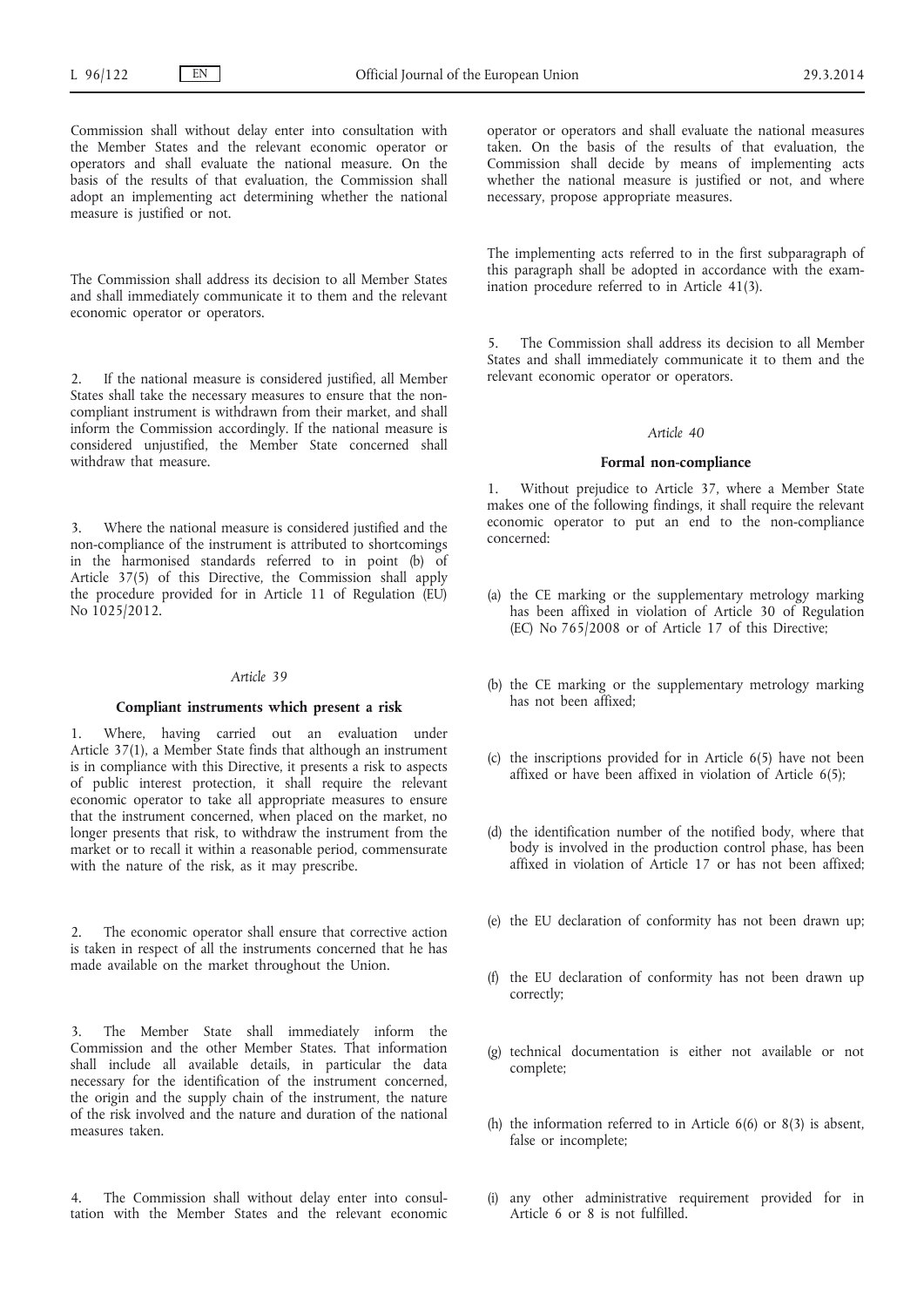Where the non-compliance referred to in paragraph 1 persists, the Member State concerned shall take all appropriate measures to restrict or prohibit the instrument being made available on the market or ensure that it is recalled or withdrawn from the market.

### CHAPTER 6

## **COMMITTEE, TRANSITIONAL AND FINAL PROVISIONS**

# *Article 41*

### **Committee procedure**

1. The Commission shall be assisted by the Committee on non-automatic weighing instruments. That committee shall be a committee within the meaning of Regulation (EU) No 182/2011.

2. Where reference is made to this paragraph, Article 4 of Regulation (EU) No 182/2011 shall apply.

3. Where reference is made to this paragraph, Article 5 of Regulation (EU) No 182/2011 shall apply.

The committee shall be consulted by the Commission on any matter for which consultation of sectoral experts is required by Regulation (EU) No 1025/2012 or by any other Union legislation.

The committee may furthermore examine any other matter concerning the application of this Directive raised either by its chair or by a representative of a Member State in accordance with its rules of procedure.

#### *Article 42*

### **Penalties**

Member States shall lay down rules on penalties applicable to infringements by economic operators of the provisions of national law adopted pursuant to this Directive and shall take all measures necessary to ensure that they are enforced. Such rules may include criminal penalties for serious infringements

The penalties provided for shall be effective, proportionate and dissuasive.

#### *Article 43*

### **Transitional provisions**

Member States shall not impede the making available on the market and/or the putting into service of instruments covered by Directive 2009/23/EC which are in conformity with that Directive and which were placed on the market before 20 April 2016.

Certificates issued under Directive 2009/23/EC shall be valid under this Directive.

### *Article 44*

## **Transposition**

1. Member States shall adopt and publish, by 19 April 2016 the laws, regulations and administrative provisions necessary to comply with points (3) to (19) of Article 2, Articles 6 to 17, Articles 19 to 43 and Annex II, III and IV. They shall forthwith communicate the text of those measures to the Commission.

They shall apply those measures from 20 April 2016.

When Member States adopt those measures, they shall contain a reference to this Directive or be accompanied by such a reference on the occasion of their official publication. They shall also include a statement that references in existing laws, regulations and administrative provisions to the Directive repealed by this Directive shall be construed as references to this Directive. Member States shall determine how such reference is to be made and how that statement is to be formulated.

2. Member States shall communicate to the Commission the text of the main provisions of national law which they adopt in the field covered by this Directive.

#### *Article 45*

### **Repeal**

Directive 2009/23/EC, as amended by the Regulation listed in Annex V, Part A, is repealed with effect from 20 April 2016, without prejudice to the obligations of the Member States relating to the time limits for transposition into national law and the dates of application of the Directives set out in Annex V, Part B.

References to the repealed Directive shall be construed as references to this Directive and shall be read in accordance with the correlation table in Annex VI.

#### *Article 46*

### **Entry into force and application**

This Directive shall enter into force on the twentieth day following that of its publication in the *Official Journal of the European Union*.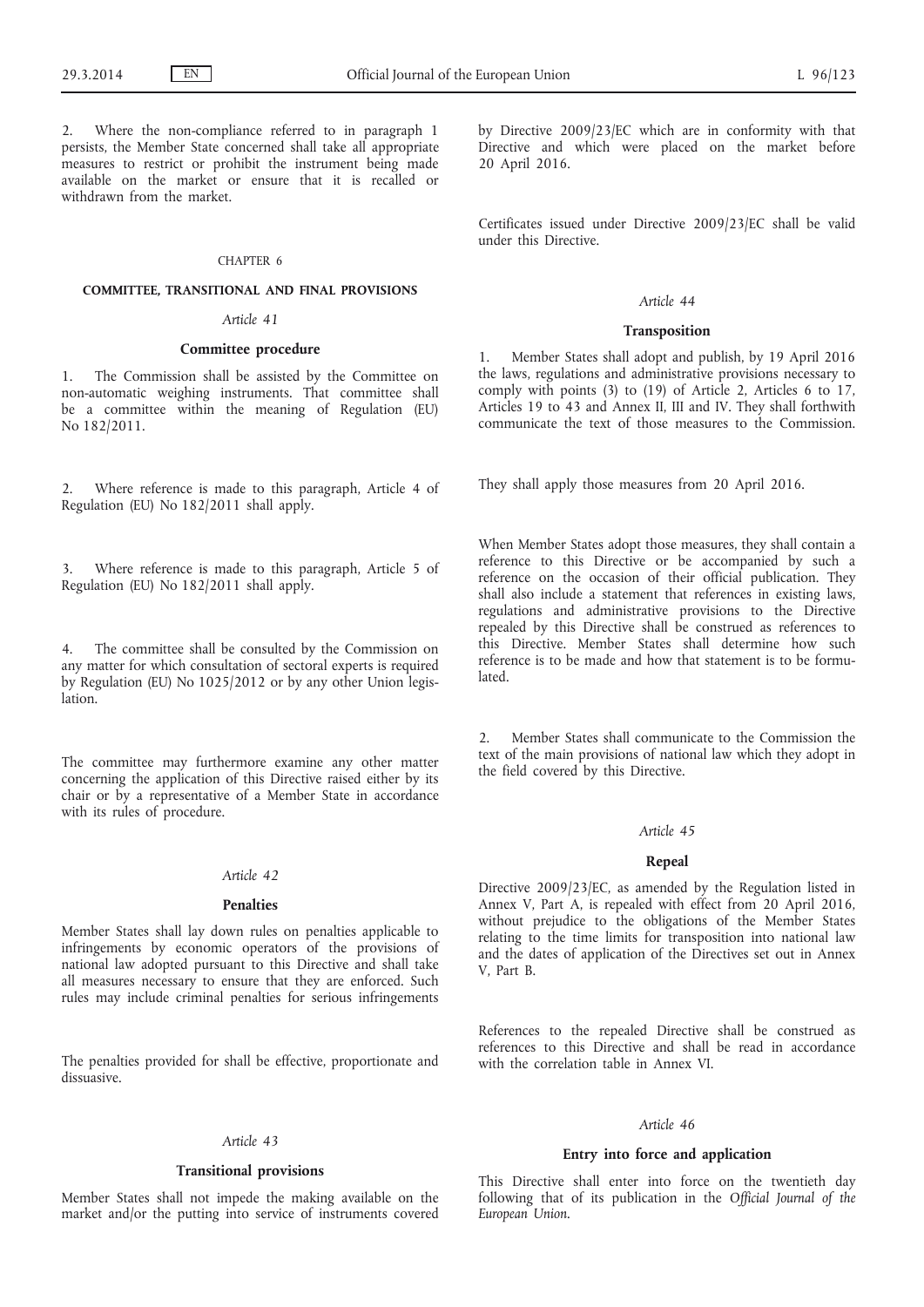Article 1, points (1) and (2) of Article 2, Articles 3, 4, 5 and 18 and Annexes I, V and VI shall apply from 20 April 2016.

## *Article 47*

# **Addressees**

This Directive is addressed to the Member States.

Done at Strasbourg, 26 February 2014.

*For the European Parliament The President* M. SCHULZ

*For the Council The President* D. KOURKOULAS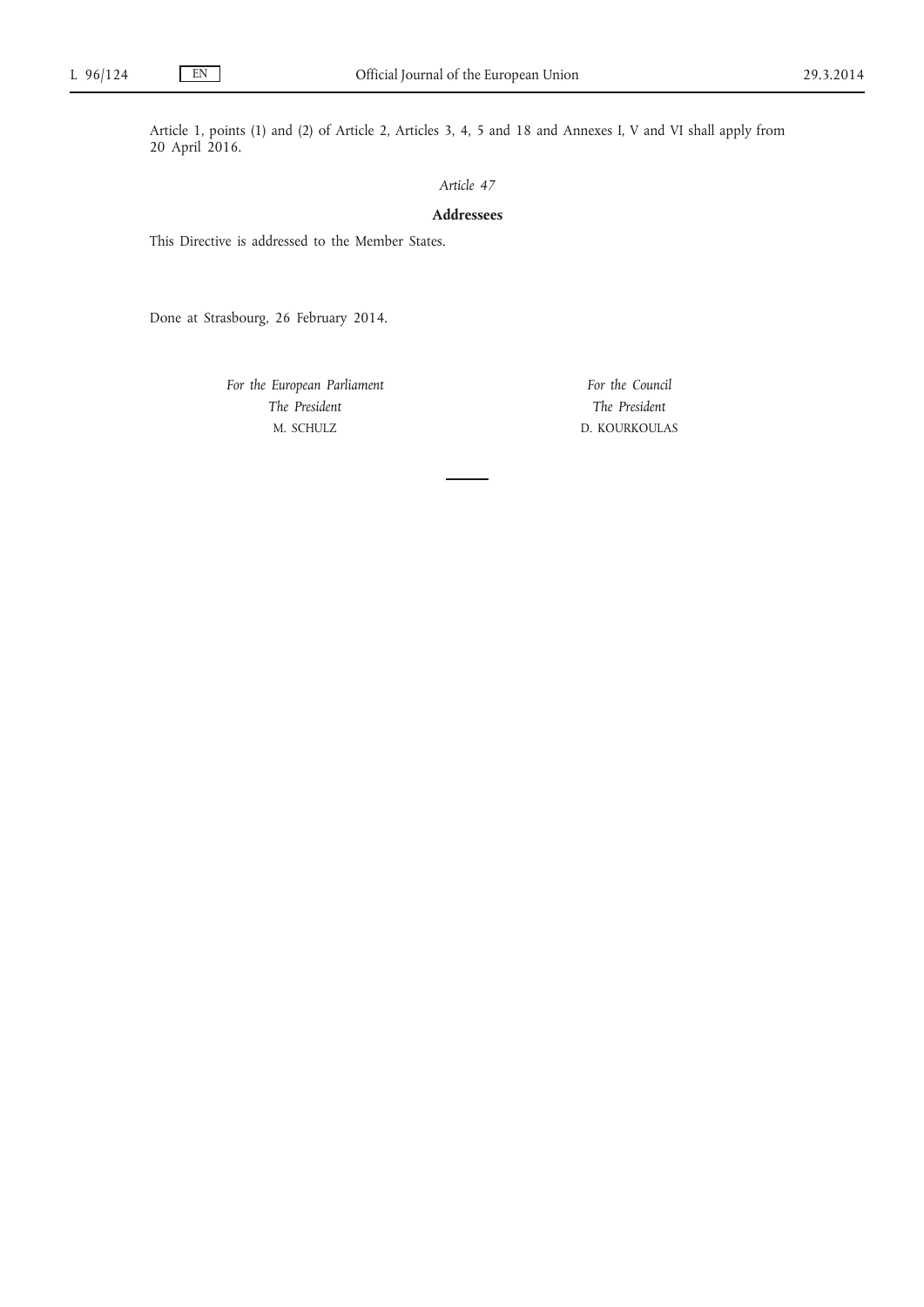## *ANNEX I*

#### ESSENTIAL REQUIREMENTS

The terminology used is that of the International Organisation of Legal Metrology.

#### **Preliminary observation**

Where an instrument includes, or is connected to, more than one indicating or printing device used for the applications listed in points (a) to (f) of Article 1(2), those devices which repeat the results of the weighing operation and which cannot influence the correct functioning of the instrument shall not be subject to the essential requirements if the weighing results are printed or recorded correctly and indelibly by a part of the instrument which meets the essential requirements and the results are accessible to both parties concerned by the measurement. However, in the case of instruments used for direct sales to the public, display and printing devices for the vendor and the customer must fulfil the essential requirements.

#### **Metrological requirements**

1. *Units of mass*

The units of mass used shall be the legal units within the meaning of Council Directive 80/181/EEC of 20 December 1979 on the approximation of the laws of the Member States relating to units of measurement (1).

Subject to compliance with this condition, the following units are permitted:

- (a) SI units: kilogram, microgram, milligram, gram, tonne;
- (b) imperial unit: troy ounce, if weighing precious metals;
- (c) other non-SI unit: metric carat, if weighing precious stones.

For instruments that make use of the imperial unit of mass referred to above, the relevant essential requirements specified below shall be converted to that unit, using simple interpolation.

- 2. *Accuracy classes*
- 2.1. The following accuracy classes have been defined:
	- (a) I special
	- (b) II high
	- (c) III medium
	- (d) IIII ordinary

The specifications of these classes are given in Table 1.

|              | Accuracy classes                             |                        |               |                                                             |
|--------------|----------------------------------------------|------------------------|---------------|-------------------------------------------------------------|
| Class        | Verification scale interval (e)              | Minimum capacity (Min) |               | Number of verification scale intervals<br>$n = ((Max)/(e))$ |
|              |                                              | minimum value          | minimum value | maximum value                                               |
| Ι            | $0,001 \text{ g} \leq e$                     | 100 e                  | 50 000        |                                                             |
| $\mathbf{I}$ | $0,001 \text{ g} \leq e \leq 0,05 \text{ g}$ | 20 e                   | 100           | 100 000                                                     |
|              | $0, 1, g \leq e$                             | 50e                    | 5 0 0 0       | 100 000                                                     |
| III          | $0, 1, g \le e \le 2, g$                     | 20 e                   | 100           | 10 000                                                      |
|              | $5 g \le e$                                  | 20 e                   | 500           | 10 000                                                      |
| IIII         | $5 g \le e$                                  | 10 <sub>e</sub>        | 100           | 1 0 0 0                                                     |

( 1) OJ L 39, 15.2.1980, p. 40.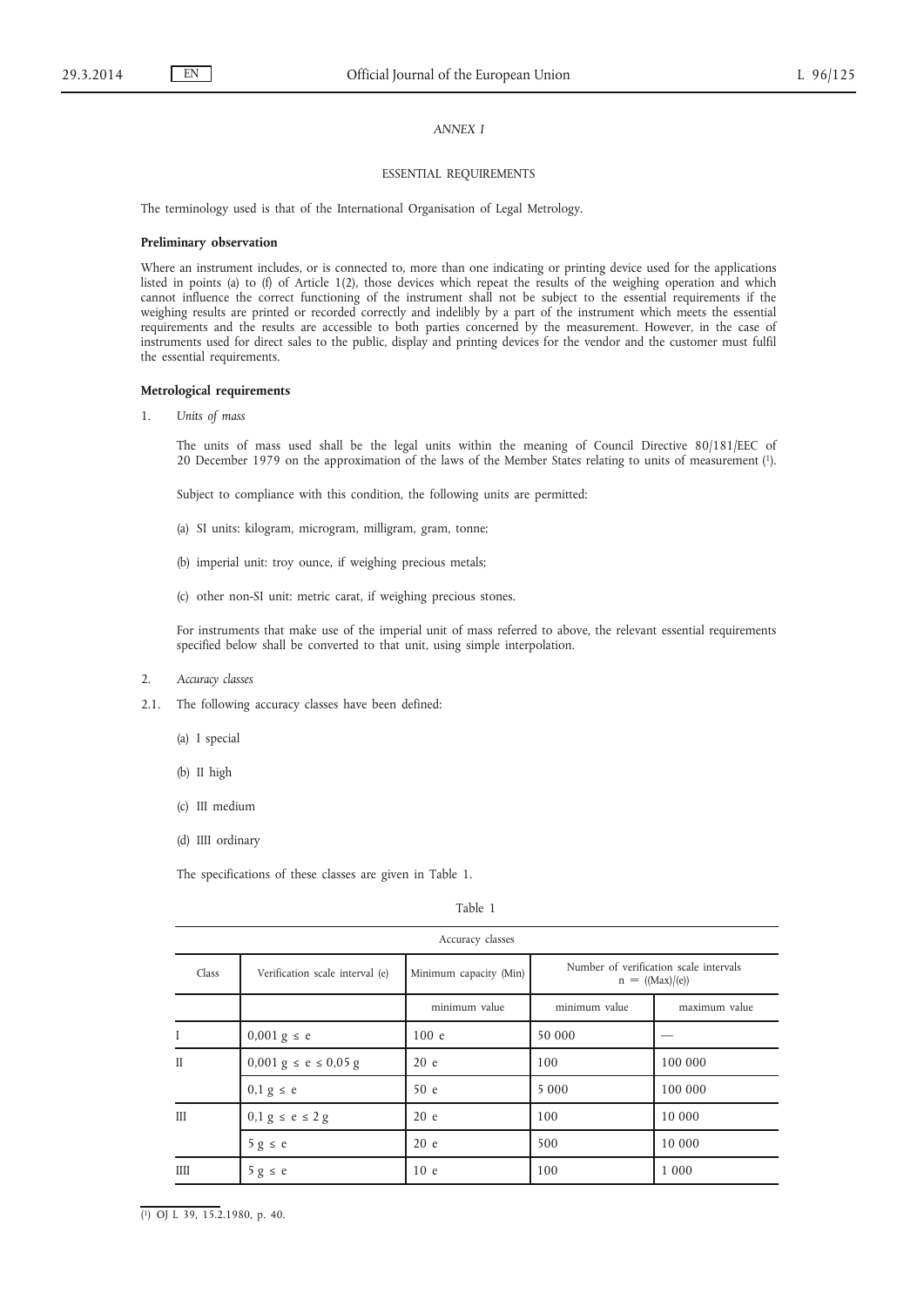The minimum capacity is reduced to 5 e for instruments in classes II and III for determining a conveying tariff.

- 2.2. Scale intervals
- 2.2.1. The actual scale interval (d) and the verification scale interval (e) shall be in the form:

 $1 \times 10^k$ ,  $2 \times 10^k$ , or  $5 \times 10^k$  mass units,

k being any integer or zero.

2.2.2. For all instruments other than those with auxiliary indicating devices:

 $d = e$ .

2.2.3. For instruments with auxiliary indicating devices the following conditions apply:

 $e = 1 \times 10^{k}$  g;  $d \le e \le 10 d$ .

Those conditions do not apply for instruments of class I with  $d < 10^{-4}$  g, for which e =  $10^{-3}$  g.

- 3. *Classification*
- 3.1. Instruments with one weighing range

Instruments equipped with an auxiliary indicating device shall belong to class I or class II. For these instruments the minimum capacity lower limits for these two classes are obtained from Table 1 by replacement in column 3 of the verification scale interval (e) by the actual scale interval (d).

If  $d < 10^{-4}$  g, the maximum capacity of class I may be less than 50 000 e.

3.2. Instruments with multiple weighing ranges

Multiple weighing ranges are permitted, provided they are clearly indicated on the instrument. Each individual weighing range is classified according to point 3.1. If the weighing ranges fall into different accuracy classes the instrument shall comply with the severest of the requirements that apply for the accuracy classes in which the weighing ranges fall.

- 3.3. Multi-interval instruments
- 3.3.1. Instruments with one weighing range may have several partial weighing ranges (multi-interval instruments).

Multi-interval instruments shall not be equipped with an auxiliary indicating device.

3.3.2. Each partial weighing range i of multi-interval instruments is defined by:

| $-$ its verification scale interval $e_i$ | with $e_{(i + 1)} > e_i$                        |
|-------------------------------------------|-------------------------------------------------|
| $-$ its maximum capacity Max <sub>i</sub> | with $Max_r = Max$                              |
| $-$ its minimum capacity Min.             | with $Min_i = Max_{(i-1)}$<br>and $Min_1 = Min$ |

where:

 $i = 1, 2, ... r$ ,

- i = partial weighing range number,
- $r =$  the total number of partial weighing ranges.

All capacities are capacities of net load, irrespective of the value of any tare used.

3.3.3. The partial weighing ranges are classified according to Table 2. All partial weighing ranges shall fall into the same accuracy class, that class being the instrument's accuracy class.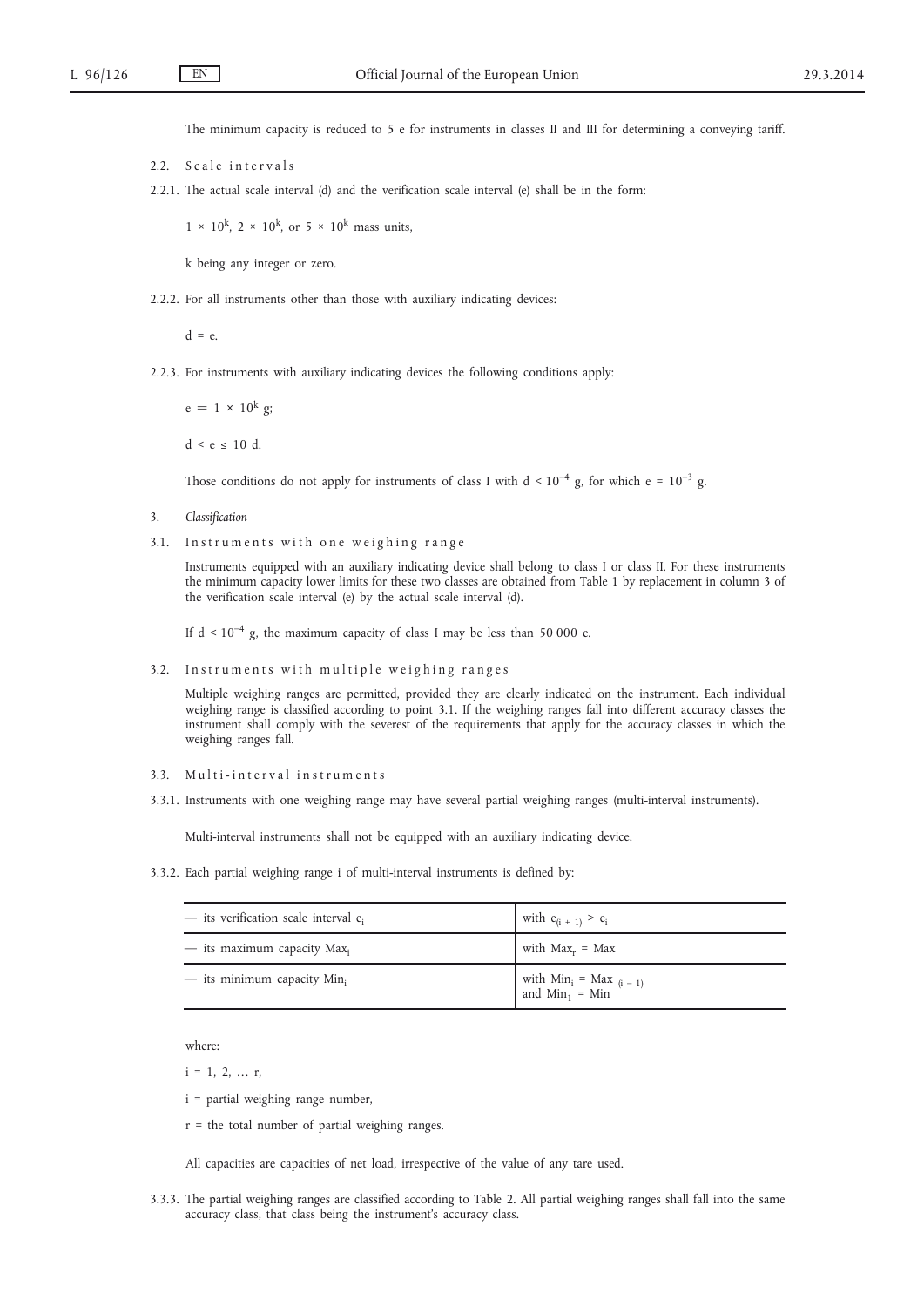|              | $i = 1, 2,  r$<br>$i =$ partial weighing range number<br>$r =$ total number of partial weighing ranges |                        |                                                                               |                                        |
|--------------|--------------------------------------------------------------------------------------------------------|------------------------|-------------------------------------------------------------------------------|----------------------------------------|
|              |                                                                                                        | Minimum capacity (Min) |                                                                               | Number of verification scale intervals |
| Class        | Verification scale interval (e)                                                                        | Minimum value          | Minimum value $(1)$<br>$\mathsf{n} = ((\text{Max}_i) / (\mathsf{e}_{(i+1)}))$ | Maximum value<br>$n = ((Max_i)/(e_i))$ |
|              | $0,001 \text{ g} \leq e_i$                                                                             | 100 $e_1$              | 50 000                                                                        |                                        |
| $\mathbf{I}$ | $0,001 \text{ g} \le \text{e}$ <sub>i</sub> $\le 0,05 \text{ g}$                                       | 20 $e_1$               | 5 0 0 0                                                                       | 100 000                                |
|              | $0, 1$ g $\leq e_i$                                                                                    | 50 $e_1$               | 5 0 0 0                                                                       | 100 000                                |
| III          | $0, 1, g \leq e_i$                                                                                     | 20 $e_1$               | 500                                                                           | 10 000                                 |
| <b>IIII</b>  | $5g \le e_i$                                                                                           | 10 $e_1$               | 50                                                                            | 1 0 0 0                                |
|              | (1) For $i = r$ , the corresponding column of Table 1 applies, with e replaced by $e_r$                |                        |                                                                               |                                        |

### 4. *Accuracy*

4.1. On implementation of the procedures laid down in Article 13, the error of indication shall not exceed the maximum permissible error of indication as shown in Table 3. In the case of digital indication the error of indication shall be corrected for the rounding error.

The maximum permissible errors apply to the net value and tare value for all possible loads, excluding preset tare values.

| ×. |  |
|----|--|

| Maximum permissible errors         |                                    |                                                   |                        |                     |
|------------------------------------|------------------------------------|---------------------------------------------------|------------------------|---------------------|
| Load                               |                                    |                                                   |                        | Maximum permissible |
| Class I                            | Class II                           | Class III                                         | Class IIII             | error               |
| $0 \le m \le 50000 e$              | $0 \le m \le 5000 e$               | $0 \le m \le 500$ e                               | $0 \le m \le 50 e$     | ± 0.5 e             |
| 50 000 $e < m$<br>$\leq$ 200 000 e | $5000 e \le m$<br>$\leq$ 20 000 e  | $500 e \le m \le 2000 e$   50 e $\le m \le 200 e$ |                        | ± 1.0 e             |
| $200000 e \le m$                   | $20000 e \le m$<br>$\leq 100000$ e | $2000 e \le m$<br>$\leq 10000$ e                  | $200 e < m \le 1000 e$ | ± 1.5e              |

- 4.2. The maximum permissible errors in service are twice the maximum permissible errors fixed in Section 4.1.
- 5. Weighing results of an instrument shall be repeatable, and shall be reproducible by the other indicating devices used and in accordance with other methods of balancing used.

The weighing results shall be sufficiently insensitive to changes in the position of the load on the load receptor.

- 6. The instrument shall react to small variations in the load.
- 7. *Influence quantities and time*
- 7.1. Instruments of classes II, III and IIII, liable to be used in a tilted position, shall be sufficiently insensitive to the degree of tilting that can occur in normal use.
- 7.2. The instruments shall meet the metrological requirements within the temperature range specified by the manufacturer. The value of this range shall be at least equal to:
	- (a) 5 °C for an instrument in class I;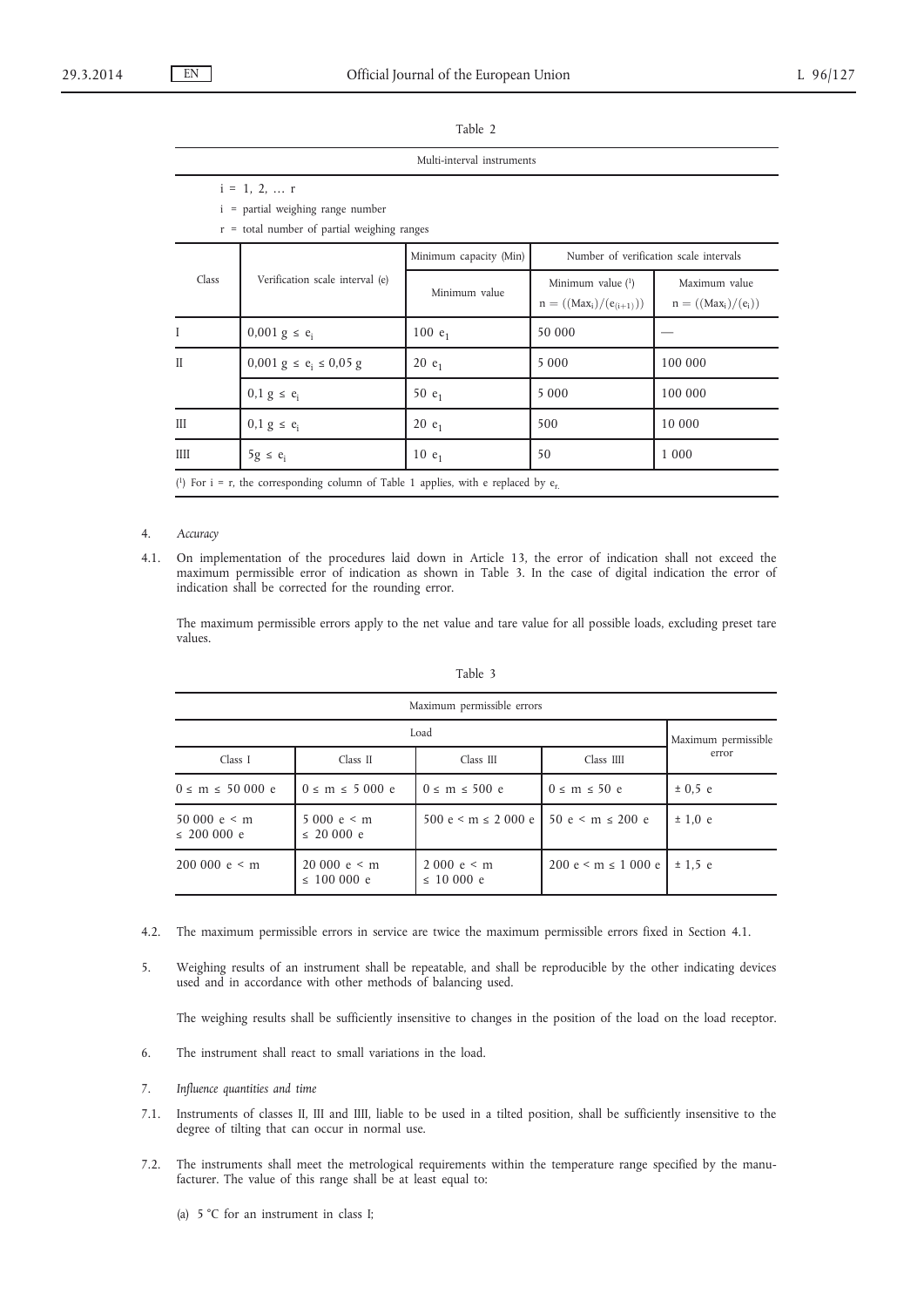- (b) 15 °C for an instrument in class II;
- (c) 30 °C for an instrument in class III or IIII.

In the absence of a manufacturer's specification, the temperature range of  $-10$  °C to  $+40$  °C applies.

7.3. Instruments operated from a mains power supply shall meet the metrological requirements under conditions of power supply within the limits of normal fluctuation.

Instruments operated from battery power shall indicate whenever the voltage drops below the minimum required value and shall under those circumstances either continue to function correctly or be automatically put out of service.

- 7.4. Electronic instruments, except those in class I and in class II if e is less than 1 g, shall meet the metrological requirements under conditions of high relative humidity at the upper limit of their temperature range.
- 7.5. Loading an instrument in class II, III or IIII for a prolonged period of time shall have a negligible influence on the indication at load or on the zero indication immediately after removal of the load.
- 7.6. Under other conditions the instruments shall either continue to function correctly or be automatically put out of service.

#### **Design and construction**

- 8. *General requirements*
- 8.1. Design and construction of the instruments shall be such that the instruments will preserve their metrological qualities when properly used and installed and when used in an environment for which they are intended. The value of the mass must be indicated.
- 8.2. When exposed to disturbances, electronic instruments shall not display the effects of significant faults, or shall automatically detect and indicate them.

Upon automatic detection of a significant fault, electronic instruments shall provide a visual or audible alarm that shall continue until the user takes corrective action or the fault disappears.

8.3. The requirements of points 8.1 and 8.2 shall be met on a lasting basis during a period of time that is normal in view of the intended use of such instruments.

Digital electronic devices shall always exercise adequate control of the correct operation of the measuring process, of the indicating device, and of all data storage and data transfer.

Upon automatic detection of a significant durability error, electronic instruments shall provide a visual or audible alarm that shall continue until the user takes corrective action or the error disappears.

- 8.4. When external equipment is connected to an electronic instrument through an appropriate interface the metrological qualities of the instrument shall not be adversely influenced.
- 8.5. The instruments shall have no characteristics likely to facilitate fraudulent use, whereas possibilities for unintentional misuse shall be minimal. Components that may not be dismantled or adjusted by the user shall be secured against such actions.
- 8.6. Instruments shall be designed to permit ready execution of the statutory controls laid down by this Directive.
- 9. *Indication of weighing results and other weight values*

The indication of the weighing results and other weight values shall be accurate, unambiguous and non-misleading and the indicating device shall permit easy reading of the indication under normal conditions of use.

The names and symbols of the units referred to in point 1 of this Annex shall comply with the provisions of Directive 80/181/EEC with the addition of the symbol for the metric carat which shall be the symbol 'ct'.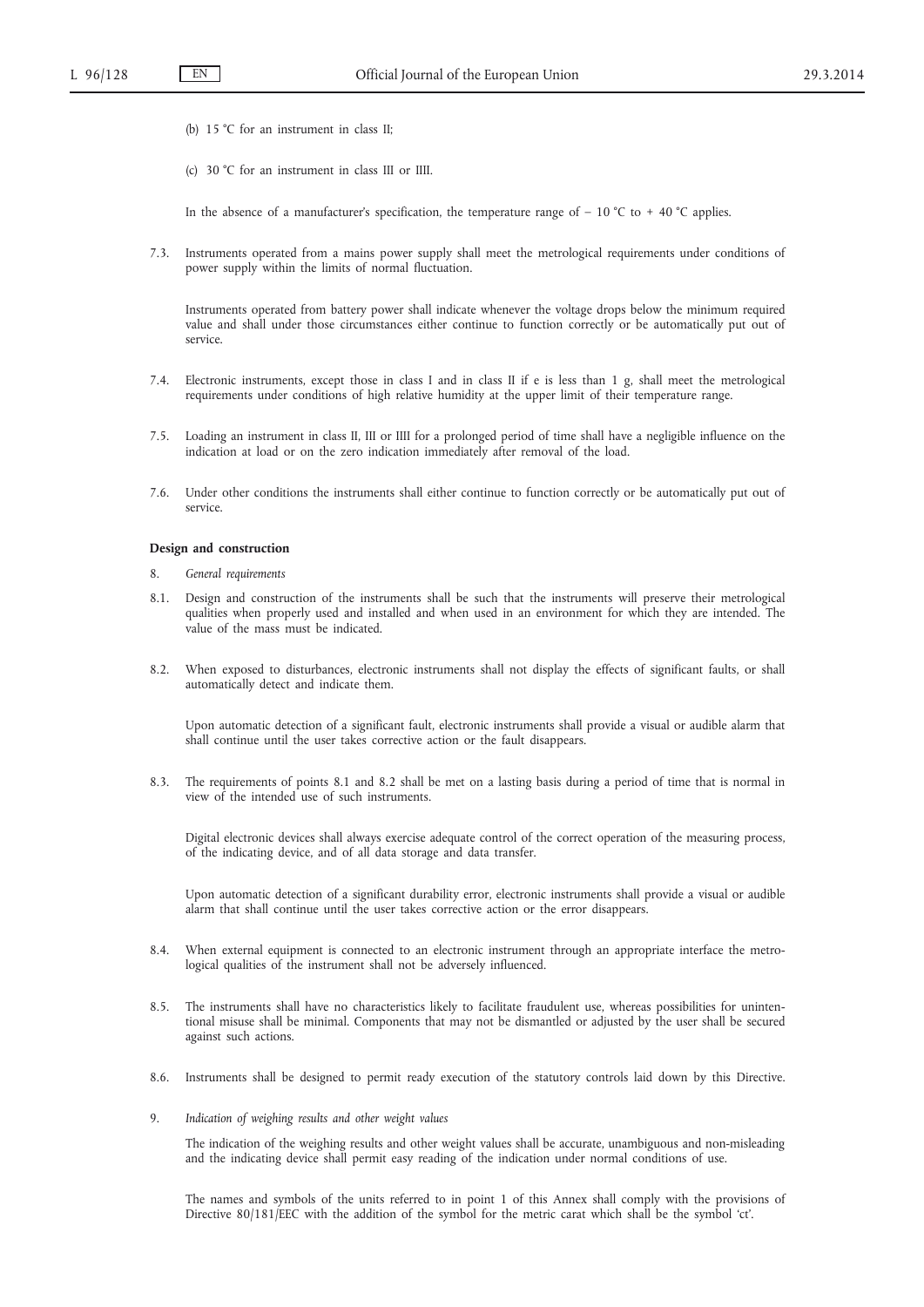Indication shall be impossible above the maximum capacity (Max), increased by 9 e.

An auxiliary indicating device is permitted only to the right of the decimal mark. An extended indicating device may be used only temporarily, and printing shall be inhibited during its functioning.

Secondary indications may be shown, provided that they cannot be mistaken for primary indications.

10. *Printing of weighing results and other weight values*

Printed results shall be correct, suitably identified and unambiguous. The printing shall be clear, legible, nonerasable and durable.

11. *Levelling*

When appropriate, instruments shall be fitted with a levelling device and a level indicator, sufficiently sensitive to allow proper installation.

12. *Zeroing*

Instruments may be equipped with zeroing devices. The operation of these devices shall result in accurate zeroing and shall not cause incorrect measuring results.

13. *Tare devices and preset tare devices*

The instruments may have one or more tare devices and a preset tare device. The operation of the tare devices shall result in accurate zeroing and shall ensure correct net weighing. The operation of the preset tare device shall ensure correct determination of the calculated net value.

14. *Instruments for direct sales to the public, with a maximum capacity not greater than 100 kg: additional requirements*

Instruments for direct sale to the public shall show all essential information about the weighing operation and, in the case of price-indicating instruments, shall clearly show the customer the price calculation of the product to be purchased.

The price to pay, if indicated, shall be accurate.

Price-computing instruments shall display the essential indications long enough for the customer to read them properly.

Price-computing instruments may perform functions other than per-article weighing and price computation only if all indications related to all transactions are printed clearly and unambiguously and are conveniently arranged on a ticket or label for the customer.

Instruments shall bear no characteristics that can cause, directly or indirectly, indications the interpretation of which is not easy or straightforward.

Instruments shall safeguard customers against incorrect sales transactions due to their malfunctioning.

Auxiliary indicating devices and extended indicating devices are not permitted.

Supplementary devices are permitted only if they cannot lead to fraudulent use.

Instruments similar to those normally used for direct sales to the public which do not satisfy the requirements of this Section must carry near to the display the indelible marking 'Not to be used for direct sale to the public'.

#### 15. *Price labelling instruments*

Price labelling instruments shall meet the requirements of price indicating instruments for direct sale to the public, as far as applicable to the instrument in question. The printing of a price label shall be impossible below a minimum capacity.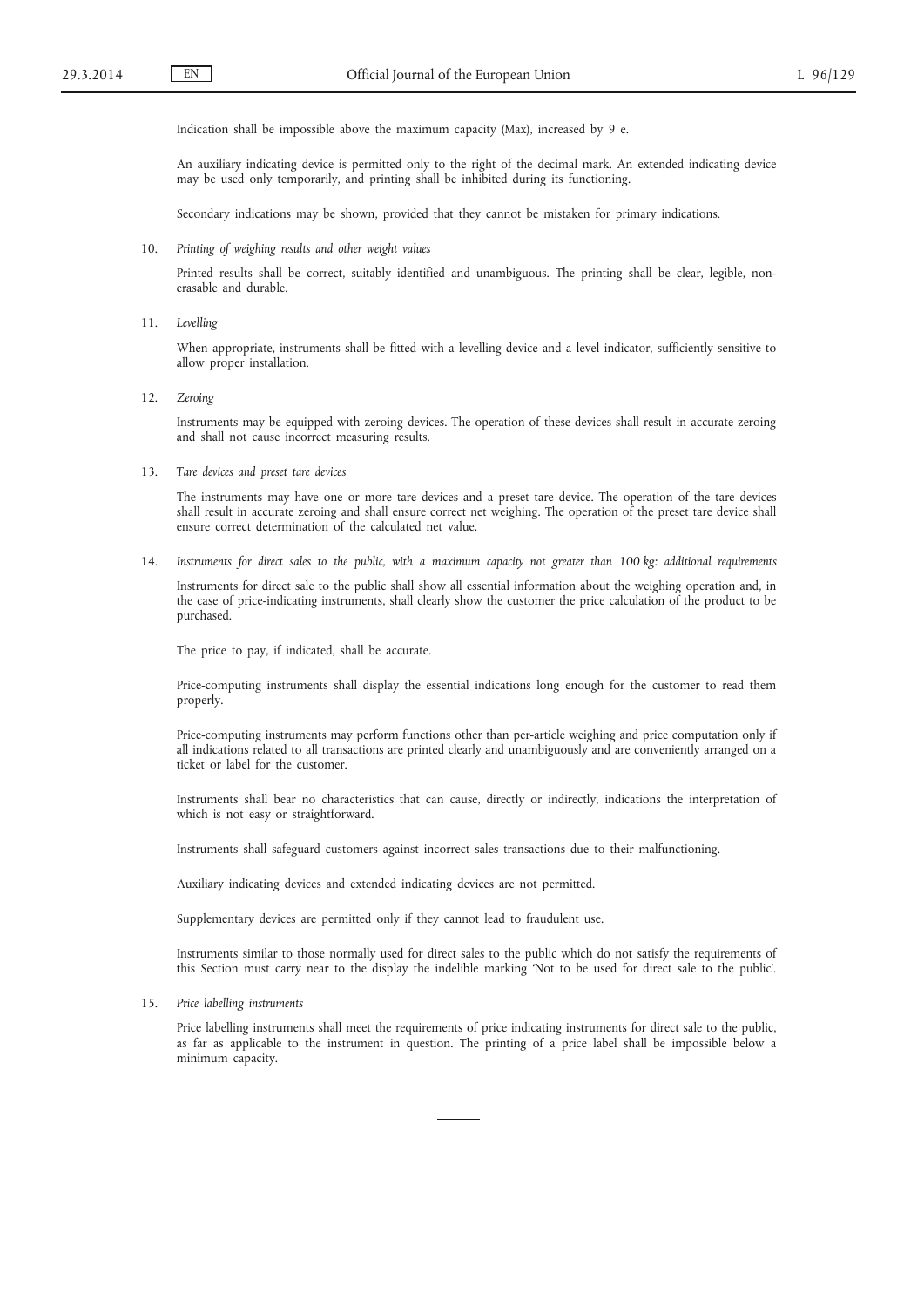## *ANNEX II*

#### CONFORMITY ASSESSMENT PROCEDURES

#### 1. **Module B: EU-type examination**

- 1.1. EU-type examination is the part of a conformity assessment procedure in which a notified body examines the technical design of an instrument and verifies and attests that the technical design of the instrument meets the requirements of this Directive that apply to it.
- 1.2. EU-type examination may be carried out in any of the following manners:
	- examination of a specimen, representative of the production envisaged, of the complete instrument (production type);
	- assessment of the adequacy of the technical design of the instrument through examination of the technical documentation and supporting evidence referred to in point 1.3, plus examination of specimens, representative of the production envisaged, of one or more critical parts of the instrument (combination of production type and design type);
	- assessment of the adequacy of the technical design of the instrument through examination of the technical documentation and supporting evidence referred to in point 1.3, without examination of a specimen (design type).
- 1.3. The manufacturer shall lodge an application for EU-type examination with a single notified body of his choice.

The application shall include:

- (a) the name and address of the manufacturer and, if the application is lodged by the authorised representative, his name and address as well;
- (b) a written declaration that the same application has not been lodged with any other notified body;
- (c) the technical documentation. The technical documentation shall make it possible to assess the instrument's conformity with the applicable requirements of this Directive and shall include an adequate analysis and assessment of the risk(s). The technical documentation shall specify the applicable requirements and cover, as far as relevant for the assessment, the design, manufacture and operation of the instrument. The technical documentation shall contain, wherever applicable, at least the following elements:
	- (i) a general description of the instrument;
	- (ii) conceptual design and manufacturing drawings and schemes of components, sub-assemblies, circuits, etc.;
	- (iii) descriptions and explanations necessary for the understanding of those drawings and schemes and the operation of the instrument;
	- (iv) a list of the harmonised standards applied in full or in part the references of which have been published in the *Official Journal of the European Union*, and, where those harmonised standards have not been applied, descriptions of the solutions adopted to meet the essential requirements of this Directive, including a list of other relevant technical specifications applied. In the event of partly applied harmonised standards, the technical documentation shall specify the parts which have been applied;
	- (v) results of design calculations made, examinations carried out, etc.;
	- (vi) test reports;
- (d) the specimens representative of the production envisaged. The notified body may request further specimens if needed for carrying out the test programme;
- (e) the supporting evidence for the adequacy of the technical design solution. This supporting evidence shall mention any documents that have been used, in particular where the relevant harmonised standards have not been applied in full. The supporting evidence shall include, where necessary, the results of tests carried out in accordance with other relevant technical specifications by the appropriate laboratory of the manufacturer or by another testing laboratory on his behalf and under his responsibility.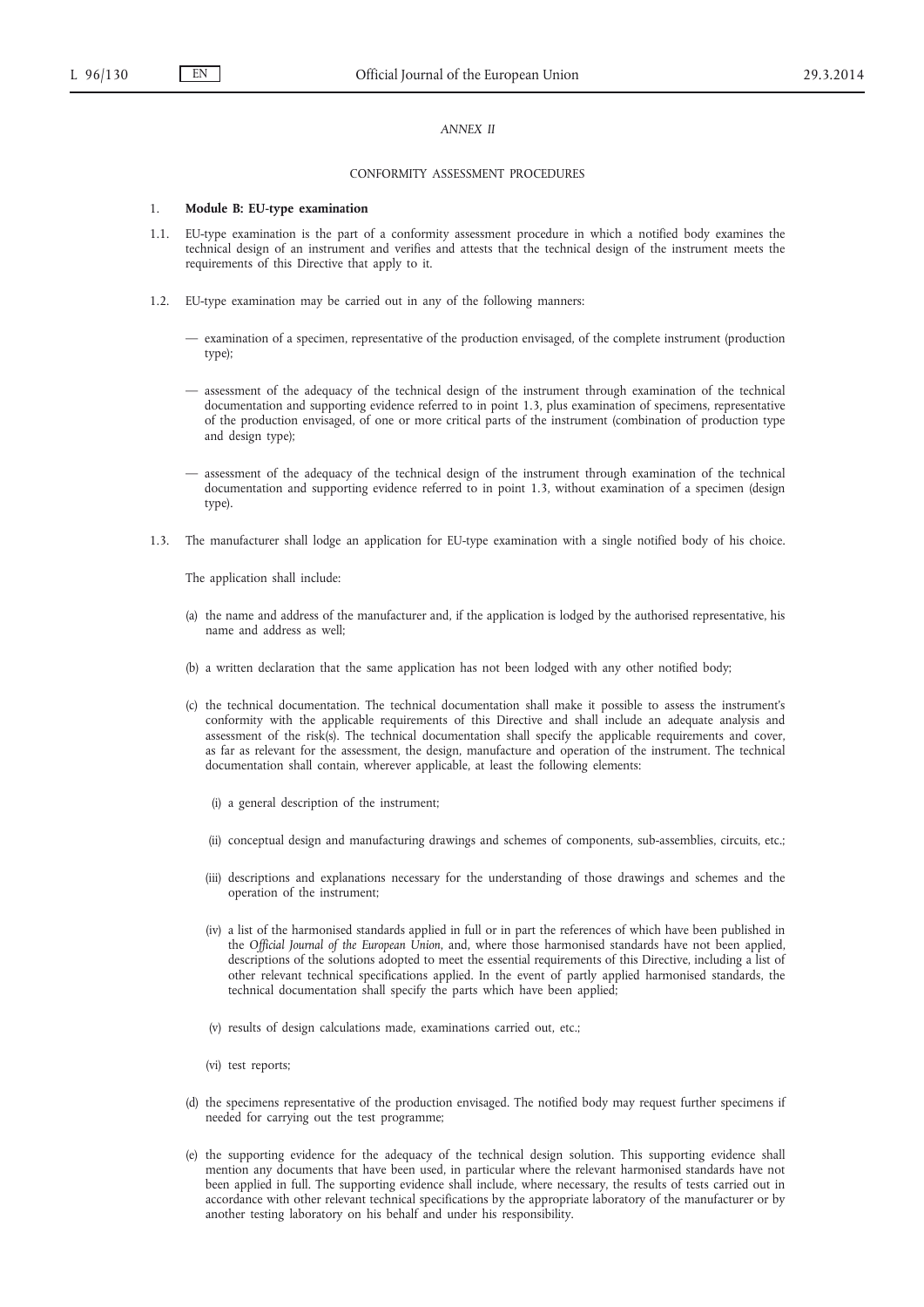1.4. The notified body shall:

For the instrument:

1.4.1. examine the technical documentation and supporting evidence to assess the adequacy of the technical design of the instrument;

For the specimen(s):

- 1.4.2. verify that the specimen(s) have been manufactured in conformity with the technical documentation, and identify the elements which have been designed in accordance with the applicable provisions of the relevant harmonised standards, as well as the elements which have been designed in accordance with other relevant technical specifications;
- 1.4.3. carry out appropriate examinations and tests, or have them carried out, to check whether, where the manufacturer has chosen to apply the solutions in the relevant harmonised standards, these have been applied correctly;
- 1.4.4. carry out appropriate examinations and tests, or have them carried out, to check whether, where the solutions in the relevant harmonised standards have not been applied, the solutions adopted by the manufacturer applying other relevant technical specifications meet the corresponding essential requirements of this Directive;
- 1.4.5. agree with the manufacturer on a location where the examinations and tests will be carried out.
- 1.5. The notified body shall draw up an evaluation report that records the activities undertaken in accordance with point 1.4 and their outcomes. Without prejudice to its obligations vis-à-vis the notifying authorities, the notified body shall release the content of that report, in full or in part, only with the agreement of the manufacturer.
- 1.6. Where the type meets the requirements of this Directive, that apply to the instrument concerned, the notified body shall issue an EU-type examination certificate to the manufacturer. That certificate shall contain the name and address of the manufacturer, the conclusions of the examination, the conditions (if any) for its validity and the necessary data for identification of the approved type. The EU-type examination certificate may have one or more annexes attached.

The EU-type examination certificate and its annexes shall contain all relevant information to allow the conformity of manufactured instruments with the examined type to be evaluated and to allow for in-service control.

The EU-type examination certificate shall have a validity period of 10 years from the date of its issue, and may be renewed for subsequent periods of 10 years each. In the event of fundamental changes to the design of the instrument, e.g. as a result of the application of new techniques, the validity of EU-type examination certificate may be limited to two years and extended by three years.

Where the type does not satisfy the applicable requirements of this Directive, the notified body shall refuse to issue an EU-type examination certificate and shall inform the applicant accordingly, giving detailed reasons for its refusal.

- 1.7. The notified body shall keep itself apprised of any changes in the generally acknowledged state of the art which indicate that the approved type may no longer comply with the applicable requirements of this Directive, and shall determine whether such changes require further investigation. If so, the notified body shall inform the manufacturer accordingly. The manufacturer shall inform the notified body that holds the technical documentation relating to the EU-type examination certificate of all modifications to the approved type that may affect the conformity of the instrument with the essential requirements of this Directive or the conditions for validity of that certificate. Such modifications shall require additional approval in the form of an addition to the original EUtype examination certificate.
- 1.8. Each notified body shall inform its notifying authority concerning the EU-type examination certificates and/or any additions thereto which it has issued or withdrawn, and shall, periodically or upon request, make available to its notifying authority the list of such certificates and/or any additions thereto refused, suspended or otherwise restricted.

Each notified body shall inform the other notified bodies concerning the EU-type examination certificates and/or any additions thereto which it has refused, withdrawn, suspended or otherwise restricted, and, upon request, concerning such certificates and/or additions thereto which it has issued.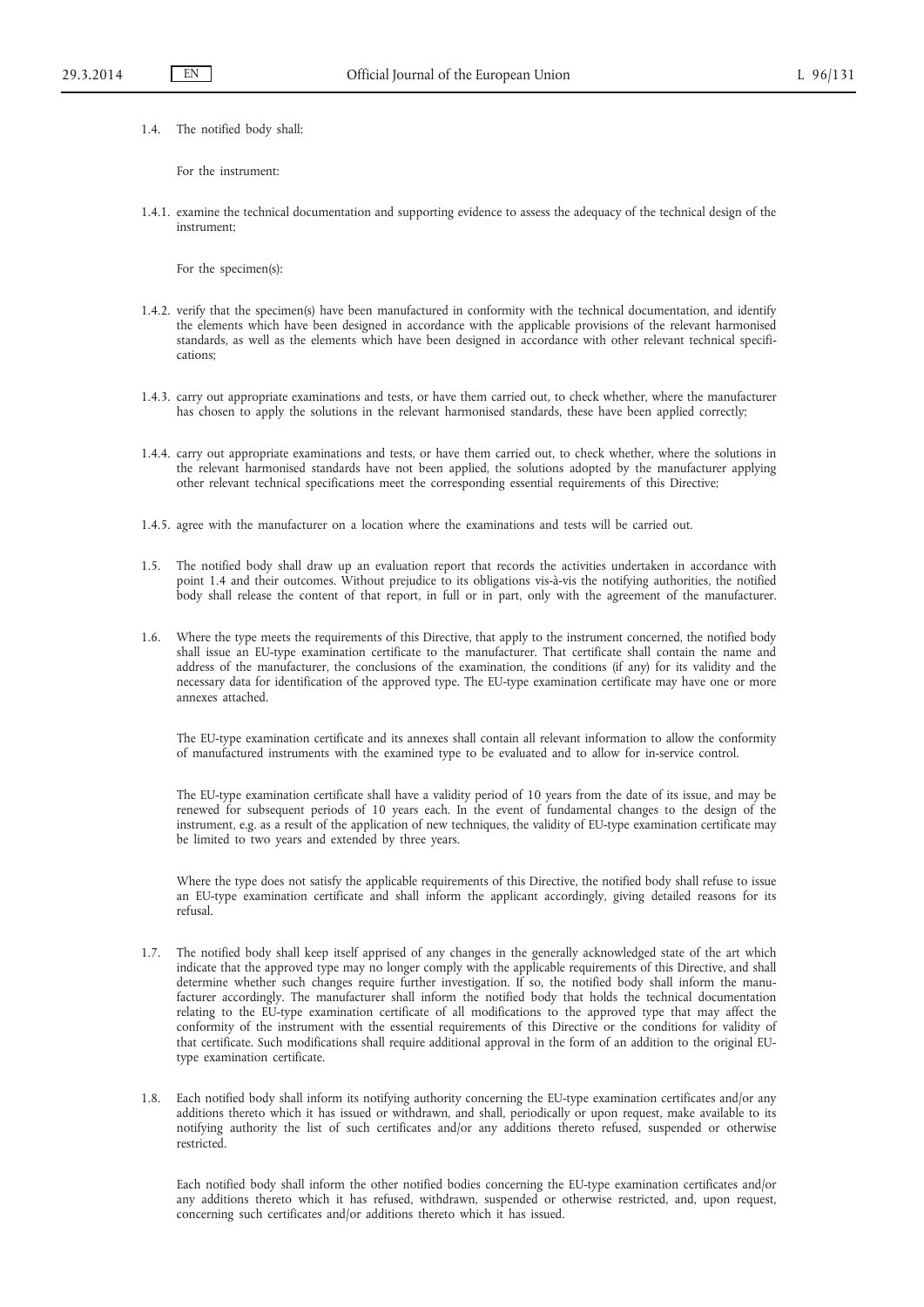The Commission, the Member States and the other notified bodies may, on request, obtain a copy of the EU-type examination certificates and/or additions thereto. On request, the Commission and the Member States may obtain a copy of the technical documentation and the results of the examinations carried out by the notified body. The notified body shall keep a copy of the EU-type examination certificate, its annexes and additions, as well as the technical file including the documentation submitted by the manufacturer, until the expiry of the validity of that certificate.

- 1.9. The manufacturer shall keep a copy of the EU-type examination certificate, its annexes and additions together with the technical documentation at the disposal of the national authorities for 10 years after the instrument has been placed on the market.
- 1.10. The manufacturer's authorised representative may lodge the application referred to in point 1.3 and fulfil the obligations set out in points 1.7 and 1.9, provided that they are specified in the mandate.

# 2. **Module D: Conformity to type based on quality assurance of the production process**

- 2.1. Conformity to type based on quality assurance of the production process is the part of a conformity assessment procedure whereby the manufacturer fulfils the obligations laid down in points 2.2 and 2.5, and ensures and declares on his sole responsibility that the instruments concerned are in conformity with the type described in the EU-type examination certificate and satisfy the requirements of this Directive that apply to them.
- 2.2. *Manufacturing*

The manufacturer shall operate an approved quality system for production, final product inspection and testing of the instruments concerned as specified in point 2.3, and shall be subject to surveillance as specified in point 2.4.

- 2.3. *Quality system*
- 2.3.1. The manufacturer shall lodge an application for assessment of his quality system with the notified body of his choice, for the instruments concerned.

The application shall include:

- (a) the name and address of the manufacturer and, if the application is lodged by the authorised representative, his name and address as well;
- (b) a written declaration that the same application has not been lodged with any other notified body;
- (c) all relevant information for the instrument category envisaged;
- (d) the documentation concerning the quality system; and
- (e) the technical documentation of the approved type and a copy of the EU-type examination certificate.
- 2.3.2. The quality system shall ensure that the instruments are in conformity with the type described in the EU-type examination certificate and comply with the requirements of this Directive that apply to them.

All the elements, requirements and provisions adopted by the manufacturer shall be documented in a systematic and orderly manner in the form of written policies, procedures and instructions. The quality system documentation shall permit a consistent interpretation of the quality programmes, plans, manuals and records.

It shall, in particular, contain an adequate description of:

- (a) the quality objectives and the organisational structure, responsibilities and powers of the management with regard to product quality;
- (b) the corresponding manufacturing, quality control and quality assurance techniques, processes and systematic actions that will be used;
- (c) the examinations and tests that will be carried out before, during and after manufacture, and the frequency with which they will be carried out;
- (d) the quality records, such as inspection reports and test data, calibration data, qualification reports on the personnel concerned, etc.;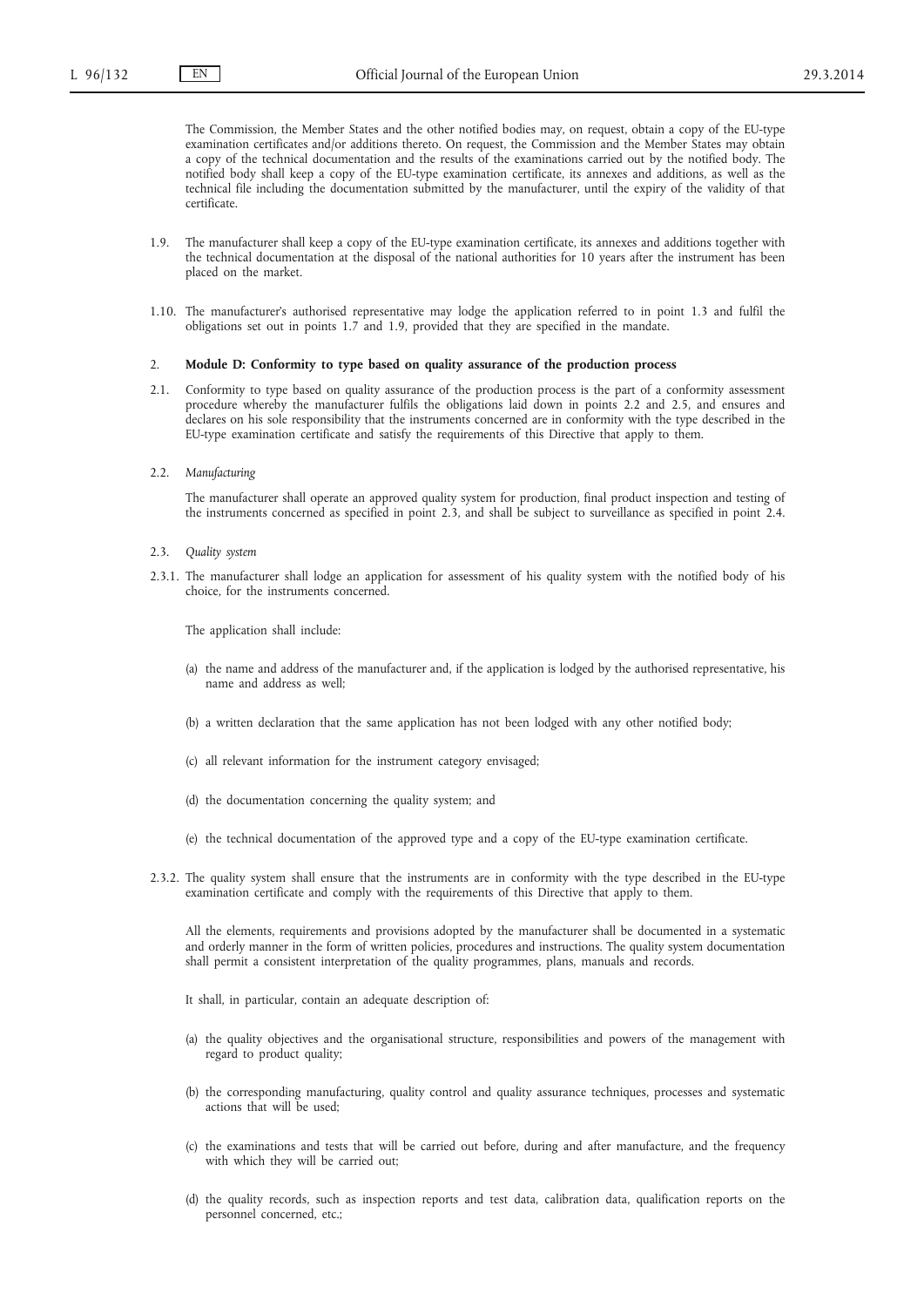- (e) the means of monitoring the achievement of the required product quality and the effective operation of the quality system.
- 2.3.3. The notified body shall assess the quality system to determine whether it satisfies the requirements referred to in point 2.3.2.

It shall presume conformity with those requirements in respect of the elements of the quality system that comply with the corresponding specifications of the relevant harmonised standard.

In addition to experience in quality management systems, the auditing team shall have at least one member with experience of evaluation in the relevant instrument field and instrument technology concerned, and knowledge of the applicable requirements of this Directive. The audit shall include an assessment visit to the manufacturer's premises. The auditing team shall review the technical documentation referred to in point 2.3.1(e) to verify the manufacturer's ability to identify the relevant requirements of this Directive and to carry out the necessary examinations with a view to ensuring compliance of the instrument with those requirements.

The decision shall be notified to the manufacturer. The notification shall contain the conclusions of the audit and the reasoned assessment decision.

- 2.3.4. The manufacturer shall undertake to fulfil the obligations arising out of the quality system as approved and to maintain it so that it remains adequate and efficient.
- 2.3.5. The manufacturer shall keep the notified body that has approved the quality system informed of any intended change to the quality system.

The notified body shall evaluate any proposed changes and decide whether the modified quality system will continue to satisfy the requirements referred to in point 2.3.2 or whether a reassessment is necessary.

It shall notify the manufacturer of its decision. The notification shall contain the conclusions of the examination and the reasoned assessment decision.

- 2.4. *Surveillance under the responsibility of the notified body*
- 2.4.1. The purpose of surveillance is to make sure that the manufacturer duly fulfils the obligations arising out of the approved quality system.
- 2.4.2. The manufacturer shall, for assessment purposes, allow the notified body access to the manufacture, inspection, testing and storage sites and shall provide it with all necessary information, in particular:
	- (a) the quality system documentation;
	- (b) the quality records, such as inspection reports and test data, calibration data, qualification reports on the personnel concerned, etc.
- 2.4.3. The notified body shall carry out periodic audits to make sure that the manufacturer maintains and applies the quality system and shall provide the manufacturer with an audit report.
- 2.4.4. In addition, the notified body may pay unexpected visits to the manufacturer. During such visits the notified body may, if necessary, carry out instrument tests, or have them carried out, in order to verify that the quality system is functioning correctly. The notified body shall provide the manufacturer with a visit report and, if tests have been carried out, with a test report.
- 2.5. *Conformity marking and EU declaration of conformity*
- 2.5.1. The manufacturer shall affix the CE marking and the supplementary metrology marking set out in this Directive, and, under the responsibility of the notified body referred to in point 2.3.1, the latter's identification number to each individual instrument that is in conformity with the type described in the EU-type examination certificate and satisfies the applicable requirements of this Directive.
- 2.5.2. The manufacturer shall draw up a written EU declaration of conformity for each instrument model and keep it at the disposal of the national authorities for 10 years after the instrument has been placed on the market. The EU declaration of conformity shall identify the instrument model for which it has been drawn up.

A copy of the EU declaration of conformity shall be made available to the relevant authorities upon request.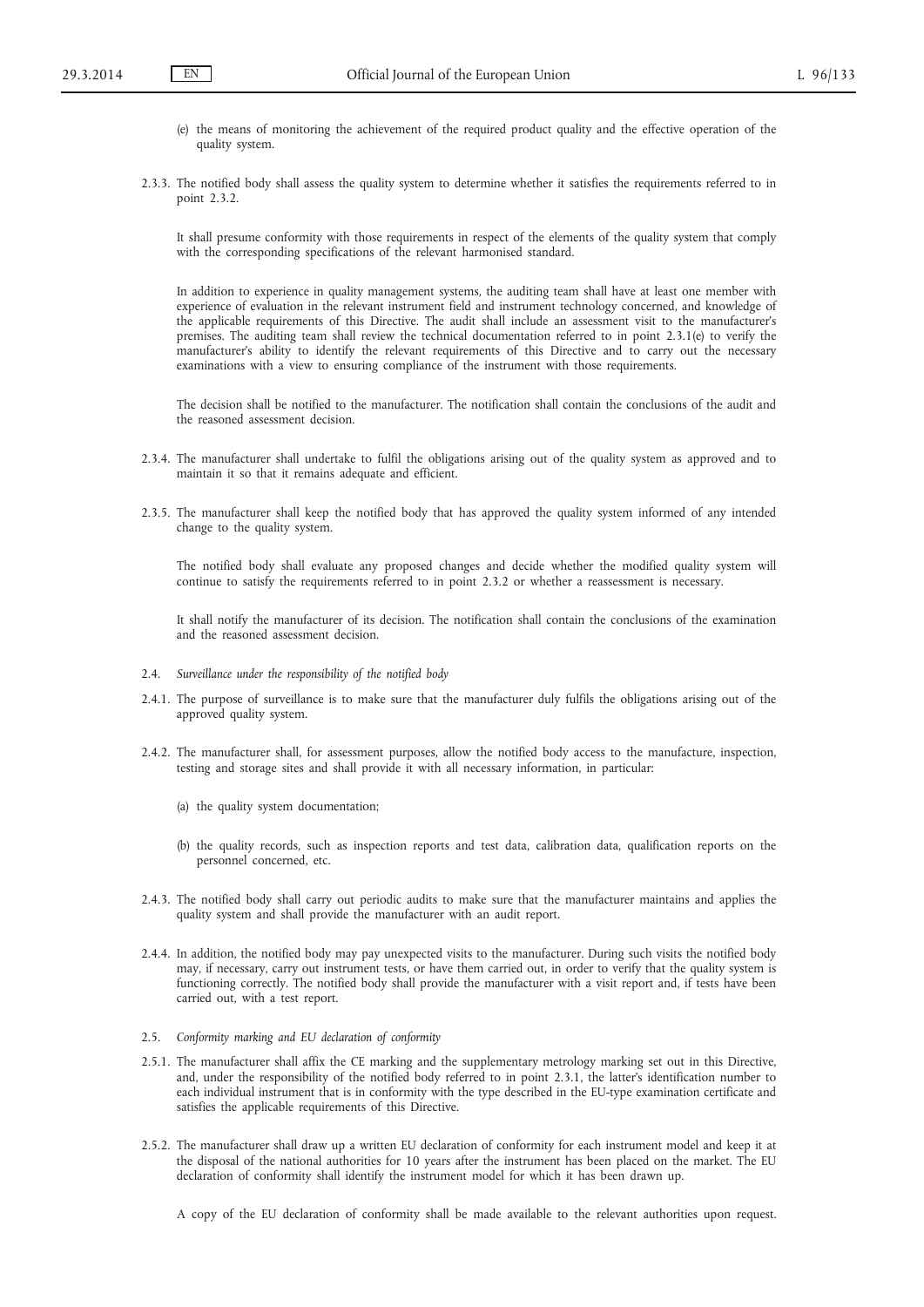- 2.6. The manufacturer shall, for a period ending 10 years after the instrument has been placed on the market, keep at the disposal of the national authorities:
	- (a) the documentation referred to in point 2.3.1;
	- (b) the information relating to the change referred to in point 2.3.5, as approved;
	- (c) the decisions and reports of the notified body referred to in points 2.3.5, 2.4.3 and 2.4.4.
- 2.7. Each notified body shall inform its notifying authority of quality system approvals issued or withdrawn, and shall, periodically or upon request, make available to its notifying authority the list of quality system approvals refused, suspended or otherwise restricted.
- 2.8. *Authorised representative*

The manufacturer's obligations set out in points 2.3.1, 2.3.5, 2.5 and 2.6 may be fulfilled by his authorised representative, on his behalf and under his responsibility, provided that they are specified in the mandate.

#### 3. **Module D1: Quality assurance of the production process**

- 3.1. Quality assurance of the production process is the conformity assessment procedure whereby the manufacturer fulfils the obligations laid down in points 3.2, 3.4 and 3.7, and ensures and declares on his sole responsibility that the instruments concerned satisfy the requirements of this Directive that apply to them.
- 3.2. *Technical documentation*

The manufacturer shall establish the technical documentation. The documentation shall make it possible to assess the instrument's conformity with the relevant requirements, and shall include an adequate analysis and assessment of the risk(s). The technical documentation shall specify the applicable requirements and cover, as far as relevant for the assessment, the design, manufacture and operation of the instrument. The technical documentation shall, wherever applicable, contain at least the following elements:

- (a) a general description of the instrument;
- (b) conceptual design and manufacturing drawings and schemes of components, sub-assemblies, circuits, etc.;
- (c) descriptions and explanations necessary for the understanding of those drawings and schemes and the operation of the instrument;
- (d) a list of the harmonised standards applied in full or in part the references of which have been published in the *Official Journal of the European Union*, and, where those harmonised standards have not been applied, descriptions of the solutions adopted to meet the essential requirements of this Directive, including a list of other relevant technical specifications applied. In the event of partly applied harmonised standards, the technical documentation shall specify the parts which have been applied;
- (e) results of design calculations made, examinations carried out, etc.;
- (f) test reports.
- 3.3. The manufacturer shall keep the technical documentation at the disposal of the relevant national authorities for 10 years after the instrument has been placed on the market.
- 3.4. *Manufacturing*

The manufacturer shall operate an approved quality system for production, final product inspection and testing of the instruments concerned as specified in point 3.5, and shall be subject to surveillance as specified in point 3.6.

- 3.5. *Quality system*
- 3.5.1. The manufacturer shall lodge an application for assessment of his quality system with the notified body of his choice, for the instruments concerned.

The application shall include:

(a) the name and address of the manufacturer and, if the application is lodged by the authorised representative, his name and address as well;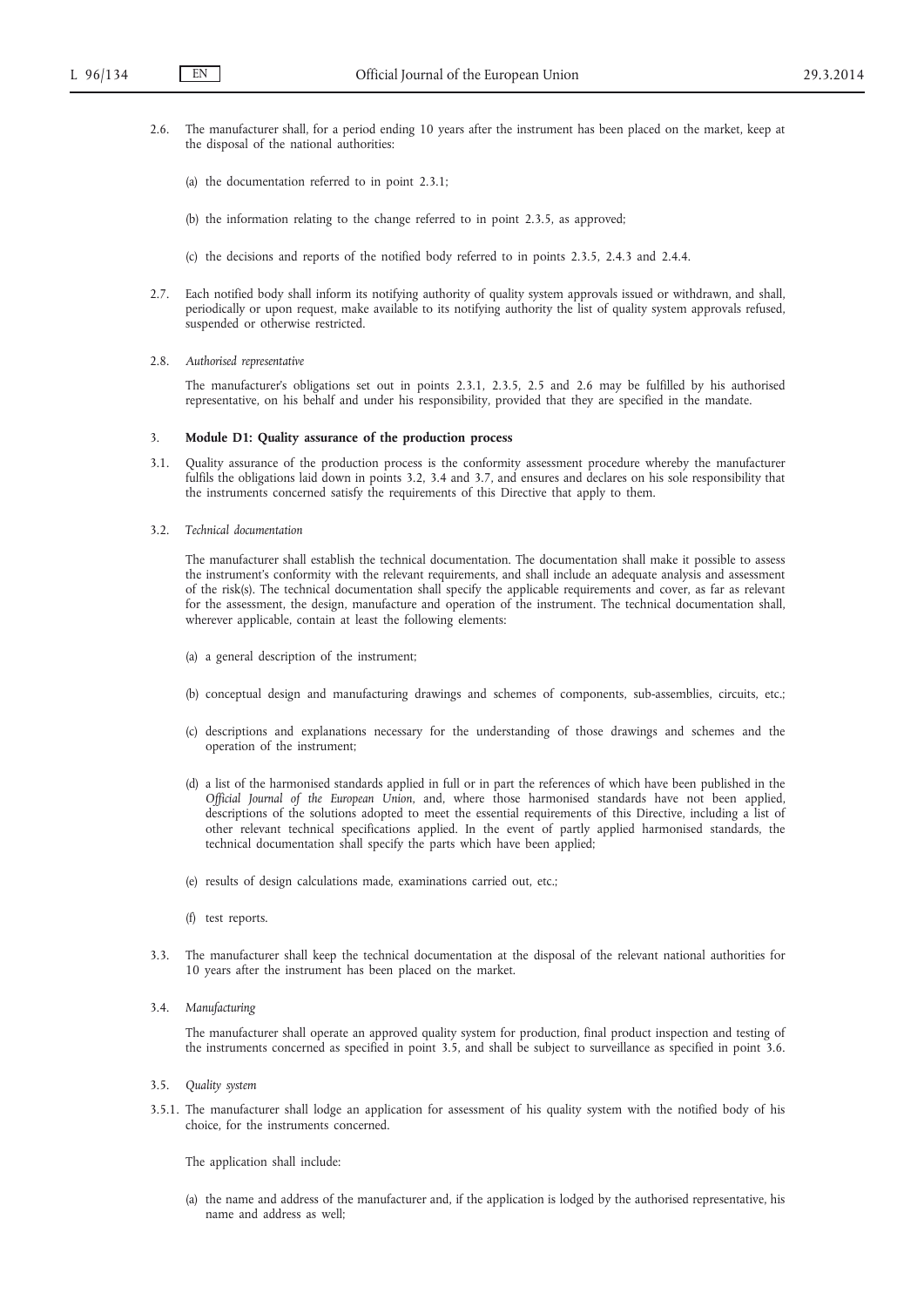- (b) a written declaration that the same application has not been lodged with any other notified body;
- (c) all relevant information for the instrument category envisaged;
- (d) the documentation concerning the quality system;
- (e) the technical documentation referred to in point 3.2.
- 3.5.2. The quality system shall ensure compliance of the instruments with the requirements of this Directive that apply to them.

All the elements, requirements and provisions adopted by the manufacturer shall be documented in a systematic and orderly manner in the form of written policies, procedures and instructions. The quality system documentation shall permit a consistent interpretation of the quality programmes, plans, manuals and records.

It shall, in particular, contain an adequate description of:

- (a) the quality objectives and the organisational structure, responsibilities and powers of the management with regard to product quality;
- (b) the corresponding manufacturing, quality control and quality assurance techniques, processes and systematic actions that will be used;
- (c) the examinations and tests that will be carried out before, during and after manufacture, and the frequency with which they will be carried out;
- (d) the quality records, such as inspection reports and test data, calibration data, qualification reports on the personnel concerned, etc.;
- (e) the means of monitoring the achievement of the required product quality and the effective operation of the quality system.
- 3.5.3. The notified body shall assess the quality system to determine whether it satisfies the requirements referred to in point 3.5.2.

It shall presume conformity with those requirements in respect of the elements of the quality system that comply with the corresponding specifications of the relevant harmonised standard.

In addition to experience in quality management systems, the auditing team shall have at least one member with experience of evaluation in the relevant instrument field and instrument technology concerned, and knowledge of the applicable requirements of this Directive. The audit shall include an assessment visit to the manufacturer's premises. The auditing team shall review the technical documentation referred to in point 3.2 in order to verify the manufacturer's ability to identify the relevant requirements of this Directive and to carry out the necessary examinations with a view to ensuring compliance of the instrument with those requirements.

The decision shall be notified to the manufacturer. The notification shall contain the conclusions of the audit and the reasoned assessment decision.

- 3.5.4. The manufacturer shall undertake to fulfil the obligations arising out of the quality system as approved and to maintain it so that it remains adequate and efficient.
- 3.5.5. The manufacturer shall keep the notified body that has approved the quality system informed of any intended change to the quality system.

The notified body shall evaluate any proposed changes and decide whether the modified quality system will continue to satisfy the requirements referred to in point 3.5.2 or whether reassessment is necessary.

It shall notify the manufacturer of its decision. The notification shall contain the conclusions of the examination and the reasoned assessment decision.

- 3.6. *Surveillance under the responsibility of the notified body*
- 3.6.1. The purpose of surveillance is to make sure that the manufacturer duly fulfils the obligations arising out of the approved quality system.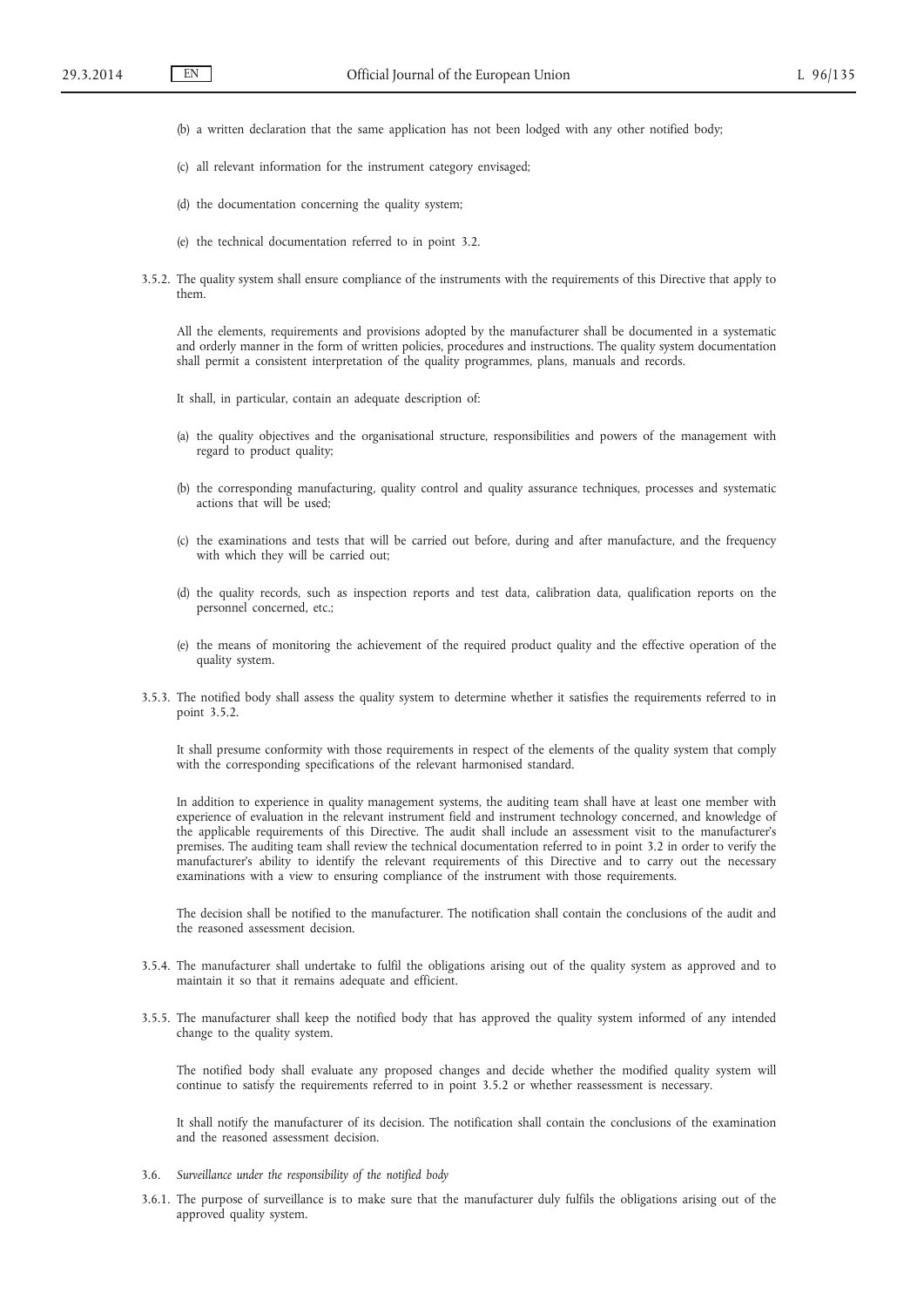- 3.6.2. The manufacturer shall, for assessment purposes, allow the notified body access to the manufacture, inspection, testing and storage sites and shall provide it with all necessary information, in particular:
	- (a) the quality system documentation;
	- (b) the technical documentation referred to in point 3.2;
	- (c) the quality records, such as inspection reports and test data, calibration data, qualification reports on the personnel concerned, etc.
- 3.6.3. The notified body shall carry out periodic audits to make sure that the manufacturer maintains and applies the quality system and shall provide the manufacturer with an audit report.
- 3.6.4. In addition, the notified body may pay unexpected visits to the manufacturer. During such visits the notified body may, if necessary, carry out product tests, or have them carried out, in order to verify that the quality system is functioning correctly. The notified body shall provide the manufacturer with a visit report and, if tests have been carried out, with a test report.
- 3.7. *Conformity marking and EU declaration of conformity*
- 3.7.1. The manufacturer shall affix the CE marking and the supplementary metrology marking, set out in this Directive, and, under the responsibility of the notified body referred to in point 3.5.1, the latter's identification number to each individual instrument that satisfies the applicable requirements of this Directive.
- 3.7.2. The manufacturer shall draw up a written EU declaration of conformity for each instrument model and keep it at the disposal of the national authorities for 10 years after the instrument has been placed on the market. The EU declaration of conformity shall identify the instrument model for which it has been drawn up.

A copy of the EU declaration of conformity shall be made available to the relevant authorities upon request.

- 3.8. The manufacturer shall, for a period ending 10 years after the instrument has been placed on the market, keep at the disposal of the national authorities:
	- (a) the documentation referred to in point 3.5.1;
	- (b) the information relating to the change referred to in point 3.5.5, as approved;
	- (c) the decisions and reports of the notified body referred to in points 3.5.5, 3.6.3 and 3.6.4.
- 3.9. Each notified body shall inform its notifying authority of quality system approvals issued or withdrawn, and shall, periodically or upon request, make available to its notifying authority the list of quality system approvals refused, suspended or otherwise restricted.
- 3.10. *Authorised representative*

The manufacturer's obligations set out in points 3.3, 3.5.1, 3.5.5, 3.7 and 3.8 may be fulfilled by his authorised representative, on his behalf and under his responsibility, provided that they are specified in the mandate.

### 4. **Module F: Conformity to type based on product verification**

- 4.1. Conformity to type based on product verification is the part of a conformity assessment procedure whereby the manufacturer fulfils the obligations laid down in points 4.2 and 4.5 and ensures and declares on his sole responsibility that the instruments concerned, which have been subject to the provisions of point 4.3, are in conformity with the type described in the EU-type examination certificate and satisfy the requirements of this Directive that apply to them.
- 4.2. *Manufacturing*

The manufacturer shall take all measures necessary so that the manufacturing process and its monitoring ensure conformity of the manufactured instruments with the approved type described in the EU-type examination certificate and with the requirements of this Directive that apply to them.

4.3. *Verification*

A notified body chosen by the manufacturer shall carry out appropriate examinations and tests in order to check the conformity of the instruments with the approved type described in the EU-type examination certificate and with the appropriate requirements of this Directive.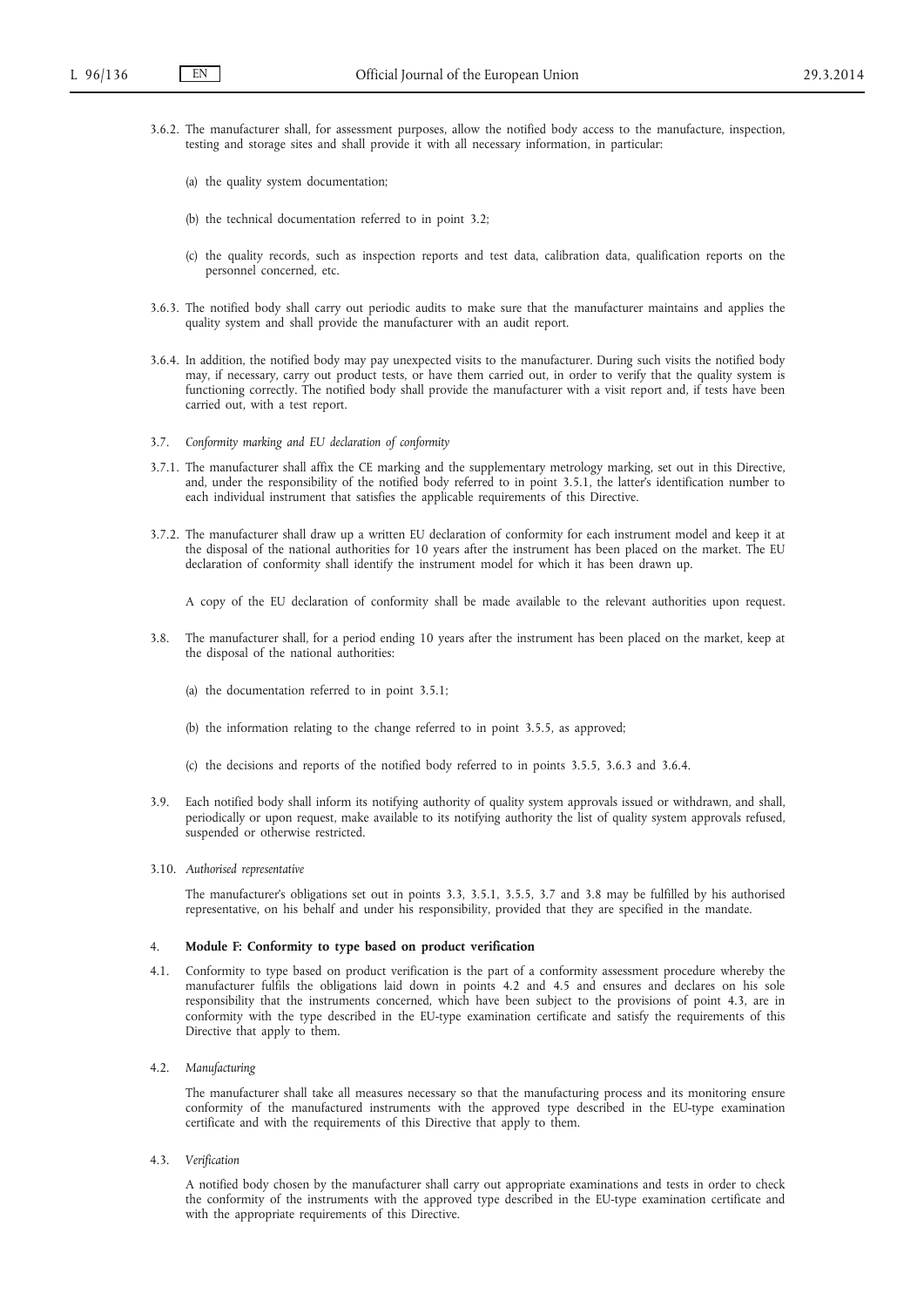The examinations and tests to check the conformity of the instruments with the appropriate requirements shall be carried out by examination and testing of every instrument as specified in point 4.4.

- 4.4. *Verification of conformity by examination and testing of every instrument*
- 4.4.1. All instruments shall be individually examined and appropriate tests set out in the relevant harmonised standard(s), and/or equivalent tests set out in other relevant technical specifications, shall be carried out in order to verify conformity with the approved type described in the EU-type examination certificate and with the appropriate requirements of this Directive.

In the absence of such a harmonised standard, the notified body concerned shall decide on the appropriate tests to be carried out.

4.4.2. The notified body shall issue a certificate of conformity in respect of the examinations and tests carried out, and shall affix its identification number to each approved instrument or have it affixed under its responsibility.

The manufacturer shall keep the certificates of conformity available for inspection by the national authorities for 10 years after the instrument has been placed on the market.

- 4.5. *Conformity marking and EU declaration of conformity*
- 4.5.1. The manufacturer shall affix the CE marking and the supplementary metrology marking, set out in this Directive, and, under the responsibility of the notified body referred to in point 4.3, the latter's identification number to each individual instrument that is in conformity with the approved type described in the EU-type examination certificate and satisfies the applicable requirements of this Directive.
- 4.5.2. The manufacturer shall draw up a written EU declaration of conformity for each instrument model and keep it at the disposal of the national authorities, for 10 years after the instrument has been placed on the market. The EU declaration of conformity shall identify the instrument model for which it has been drawn up.

A copy of the EU declaration of conformity shall be made available to the relevant authorities upon request.

If the notified body referred to in point 4.3 agrees and under its responsibility, the manufacturer may also affix the notified body's identification number to the instruments.

- 4.6. If the notified body agrees and under its responsibility, the manufacturer may affix the notified body's identification number to the instruments during the manufacturing process.
- 4.7. *Authorised representative*

The manufacturer's obligations may be fulfilled by his authorised representative, on his behalf and under his responsibility, provided that they are specified in the mandate. An authorised representative may not fulfil the manufacturer's obligations set out in point 4.2.

#### 5. **Module F1: Conformity based on product verification**

- 5.1. Conformity based on product verification is the conformity assessment procedure whereby the manufacturer fulfils the obligations laid down in points 5.2, 5.3 and 5.6 and ensures and declares on his sole responsibility that the instruments concerned, which have been subject to the provisions of point 5.4, are in conformity with the requirements of this Directive that apply to them.
- 5.2. *Technical documentation*
- 5.2.1. The manufacturer shall establish the technical documentation. The documentation shall make it possible to assess the instrument's conformity with the relevant requirements, and shall include an adequate analysis and assessment of the risk(s). The technical documentation shall specify the applicable requirements and cover, as far as relevant for the assessment, the design, manufacture and operation of the instrument. The technical documentation shall, wherever applicable, contain at least the following elements:
	- (a) a general description of the instrument;
	- (b) conceptual design and manufacturing drawings and schemes of components, sub-assemblies, circuits, etc.;
	- (c) descriptions and explanations necessary for the understanding of those drawings and schemes and the operation of the instrument;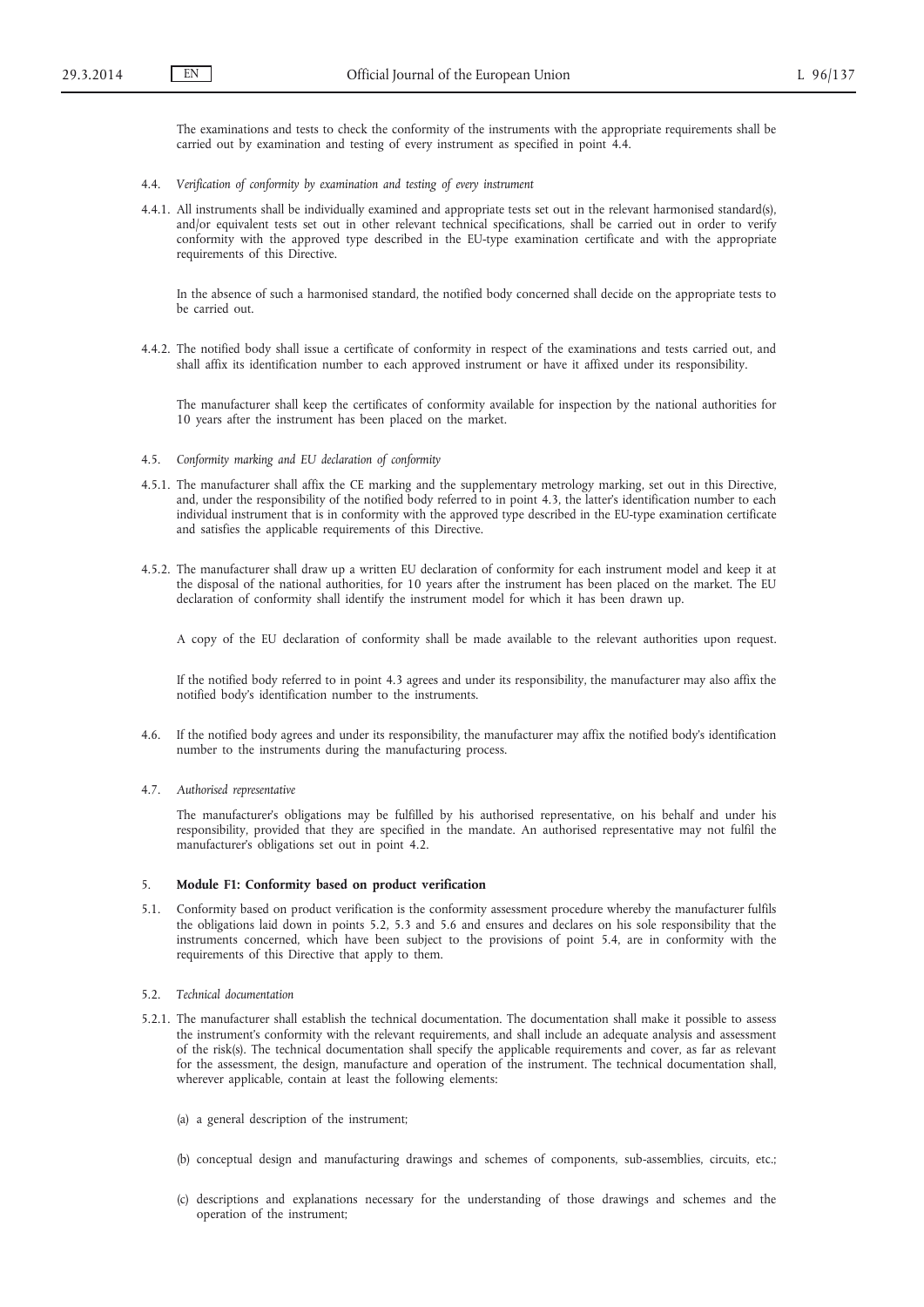- (d) a list of the harmonised standards applied in full or in part the references of which have been published in the *Official Journal of the European Union*, and, where those harmonised standards have not been applied, descriptions of the solutions adopted to meet the essential requirements of this Directive, including a list of other relevant technical specifications applied. In the event of partly applied harmonised standards, the technical documentation shall specify the parts which have been applied;
- (e) results of design calculations made, examinations carried out, etc.;
- (f) test reports.
- 5.2.2. The manufacturer shall keep the technical documentation at the disposal of the relevant national authorities for 10 years after the instrument has been placed on the market.
- 5.3. *Manufacturing*

The manufacturer shall take all measures necessary so that the manufacturing process and its monitoring ensure conformity of the manufactured instruments with the applicable requirements of this Directive.

5.4. *Verification*

A notified body chosen by the manufacturer shall carry out appropriate examinations and tests to check the conformity of the instruments with the applicable requirements of this Directive.

The examinations and tests to check the conformity with those requirements shall be carried out by examination and testing of every instrument as specified in point 5.5.

- 5.5. *Verification of conformity by examination and testing of every instrument*
- 5.5.1. All instruments shall be individually examined and appropriate tests, set out in the relevant harmonised standards and/or equivalent tests set out in other relevant technical specifications, shall be carried out to verify conformity with the requirements that apply to them. In the absence of such a harmonised standard the notified body concerned shall decide on the appropriate tests to be carried out.
- 5.5.2. The notified body shall issue a certificate of conformity in respect of the examinations and tests carried out, and shall affix its identification number to each approved instrument or have it affixed under its responsibility.

The manufacturer shall keep the certificates of conformity at the disposal of the national authorities for 10 years after the instrument has been placed on the market.

- 5.6. *Conformity marking and EU declaration of conformity*
- 5.6.1. The manufacturer shall affix the CE marking and the supplementary metrology marking, set out in this Directive, and, under the responsibility of the notified body referred to in point 5.4, the latter's identification number to each individual instrument that satisfies the applicable requirements of this Directive.
- 5.6.2. The manufacturer shall draw up a written EU declaration of conformity for each instrument model and keep it at the disposal of the national authorities for 10 years after the instrument has been placed on the market. The EU declaration of conformity shall identify the instrument model for which it has been drawn up.

A copy of the EU declaration of conformity shall be made available to the relevant authorities upon request.

If the notified body referred to in point 5.5 agrees and under its responsibility, the manufacturer may also affix the notified body's identification number to the instruments.

- 5.7. If the notified body agrees and under its responsibility, the manufacturer may affix the notified body's identification number to the instruments during the manufacturing process.
- 5.8. *Authorised representative*

The manufacturer's obligations may be fulfilled by his authorised representative, on his behalf and under his responsibility, provided that they are specified in the mandate. An authorised representative may not fulfil the manufacturer's obligations set out in points 5.2.1 and 5.3.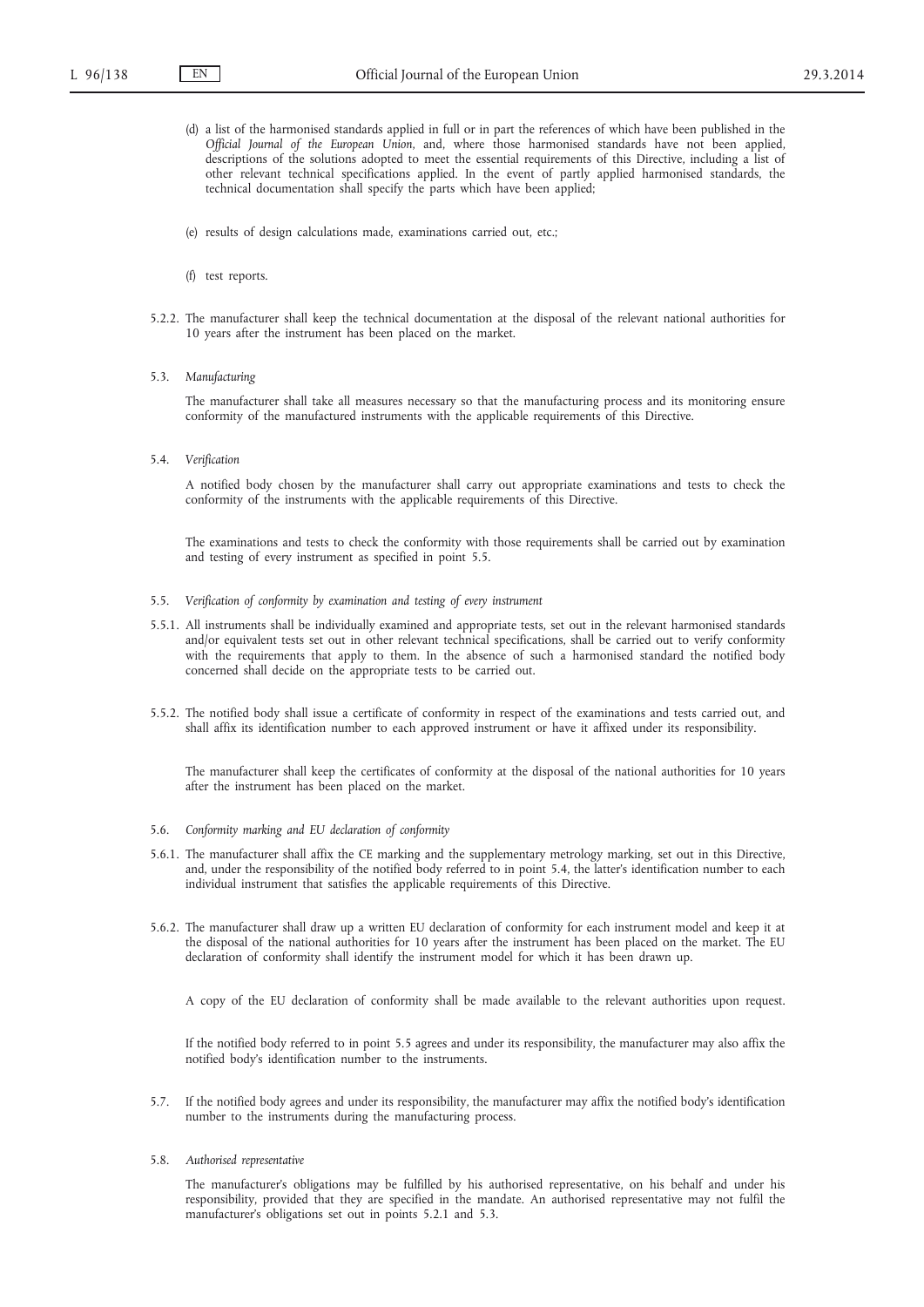## 6. **Module G: Conformity based on unit verification**

6.1. Conformity based on unit verification is the conformity assessment procedure whereby the manufacturer fulfils the obligations laid down in points 6.2, 6.3 and 6.5, and ensures and declares on his sole responsibility that the instrument concerned, which has been subject to the provisions of point 6.4, is in conformity with the requirements of this Directive that apply to it.

#### 6.2. *Technical documentation*

- 6.2.1. The manufacturer shall establish the technical documentation and make it available to the notified body referred to in point 6.4. The documentation shall make it possible to assess the instrument's conformity with the relevant requirements, and shall include an adequate analysis and assessment of the risk(s). The technical documentation shall specify the applicable requirements and cover, as far as relevant for the assessment, the design, manufacture and operation of the instrument. The technical documentation shall, wherever applicable, contain at least the following elements:
	- (a) a general description of the instrument;
	- (b) conceptual design and manufacturing drawings and schemes of components, sub-assemblies, circuits, etc.;
	- (c) descriptions and explanations necessary for the understanding of those drawings and schemes and the operation of the instrument;
	- (d) a list of the harmonised standards applied in full or in part the references of which have been published in the *Official Journal of the European Union*, and, where those harmonised standards have not been applied, descriptions of the solutions adopted to meet the essential requirements of this Directive, including a list of other relevant technical specifications applied. In the event of partly applied harmonised standards, the technical documentation shall specify the parts which have been applied;
	- (e) results of design calculations made, examinations carried out, etc.;
	- (f) test reports.
- 6.2.2. The manufacturer shall keep the technical documentation at the disposal of the relevant national authorities for 10 years after the instrument has been placed on the market.
- 6.3. *Manufacturing*

The manufacturer shall take all measures necessary so that the manufacturing process and its monitoring ensure conformity of the manufactured instrument with the applicable requirements of this Directive.

6.4. *Verification*

A notified body chosen by the manufacturer shall carry out appropriate examinations and tests, set out in the relevant harmonised standards and/or equivalent tests set out in other relevant technical specifications, to check the conformity of the instrument with the applicable requirements of this Directive, or have them carried out. In the absence of such a harmonised standard the notified body concerned shall decide on the appropriate tests to be carried out.

The notified body shall issue a certificate of conformity in respect of the examinations and tests carried out and shall affix its identification number to the approved instrument, or have it affixed under its responsibility.

The manufacturer shall keep the certificates of conformity at the disposal of the national authorities for 10 years after the instrument has been placed on the market.

- 6.5. *Conformity marking and EU declaration of conformity*
- 6.5.1. The manufacturer shall affix the CE marking and the supplementary metrology marking, set out in this Directive, and, under the responsibility of the notified body referred to in point 6.4, the latter's identification number to each instrument that satisfies the applicable requirements of this Directive.
- 6.5.2. The manufacturer shall draw up a written EU declaration of conformity and keep it at the disposal of the national authorities for 10 years after the instrument has been placed on the market. The EU declaration of conformity shall identify the instrument for which it has been drawn up.

A copy of the EU declaration of conformity shall be made available to the relevant authorities upon request.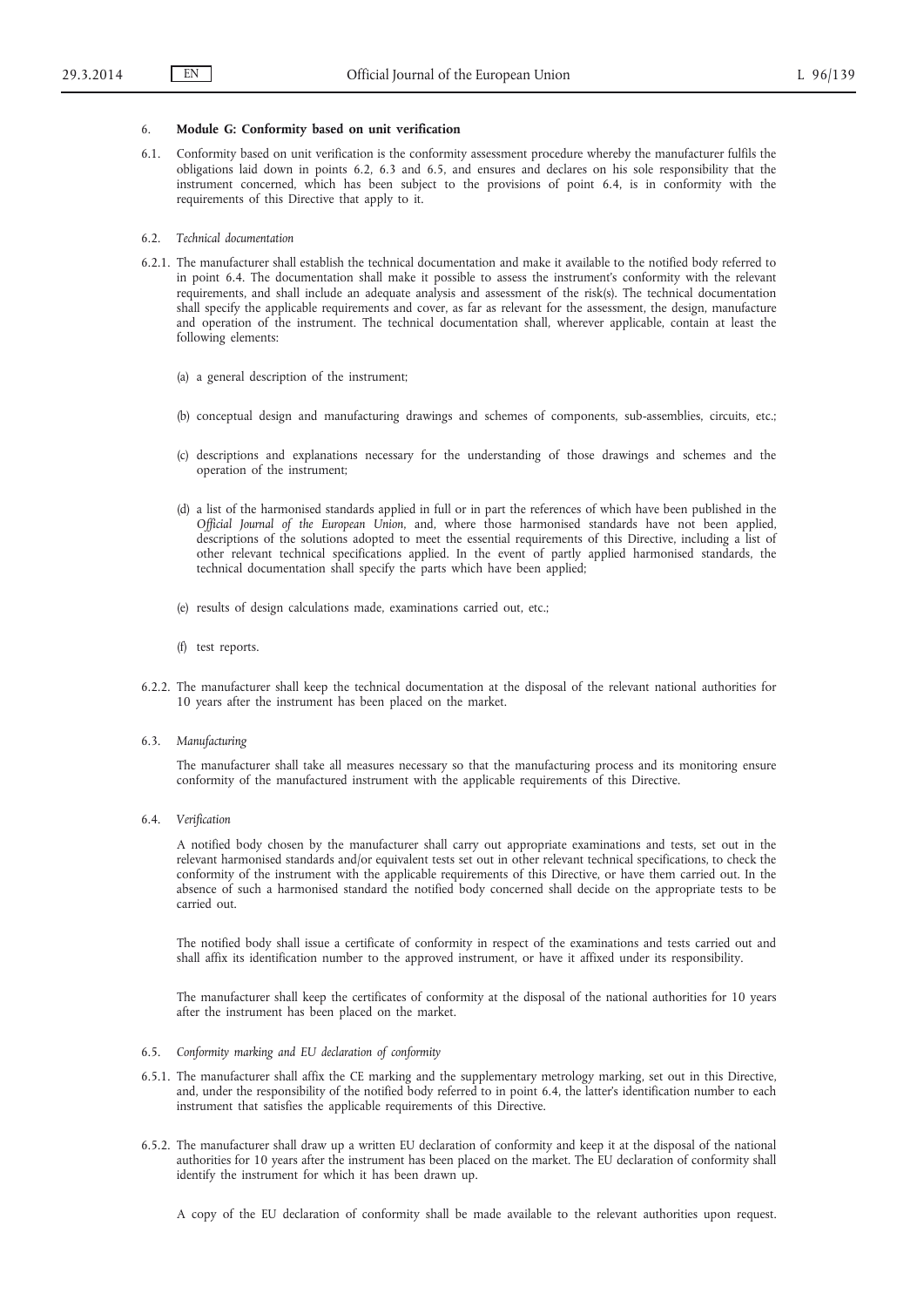#### 6.6. *Authorised representative*

The manufacturer's obligations set out in points 6.2.2 and 6.5 may be fulfilled by his authorised representative, on his behalf and under his responsibility, provided that they are specified in the mandate.

#### 7. **Common provisions**

- 7.1. The conformity assessment according to Module D, D1, F, F1 or G may be carried out at the manufacturer's works or any other location if transport to the place of use does not require dismantling of the instrument, if the putting into service at the place of use does not require assembly of the instrument or other technical installation work likely to affect the instrument's performance, and if the gravity value at the place of putting into service is taken into consideration or if the instrument's performance is insensitive to gravity variations. In all other cases, it shall be carried out at the place of use of the instrument.
- 7.2. If the instrument's performance is sensitive to gravity variations the procedures referred to in point 7.1 may be carried out in two stages, with the second stage comprising all examinations and tests of which the outcome is gravity-dependent, and the first stage all other examinations and tests. The second stage shall be carried out at the place of use of the instrument. If a Member State has established gravity zones on its territory the expression 'at the place of use of the instrument' may be read as 'in the gravity zone of use of the instrument'.
- 7.2.1. Where a manufacturer has opted for execution in two stages of one of the procedures mentioned in point 7.1, and where these two stages will be carried out by different parties, an instrument which has undergone the first stage of the procedure shall bear the identification number of the notified body involved in that stage.
- 7.2.2. The party which has carried out the first stage of the procedure shall issue for each of the instruments a certificate containing the data necessary for identification of the instrument and specifying the examinations and tests that have been carried out.

The party which carries out the second stage of the procedure shall carry out those examinations and tests that have not yet been carried out.

The manufacturer or his authorised representative shall ensure that he is able to supply the notified body's certificates of conformity on request.

- 7.2.3. A manufacturer who has opted for Module D or D1 in the first stage may either use this same procedure in the second stage or decide to continue in the second stage with Module F or F1 as appropriate.
- 7.2.4. The CE marking and the supplementary metrology marking shall be affixed to the instrument on completion of the second stage, along with the identification number of the notified body which took part in the second stage.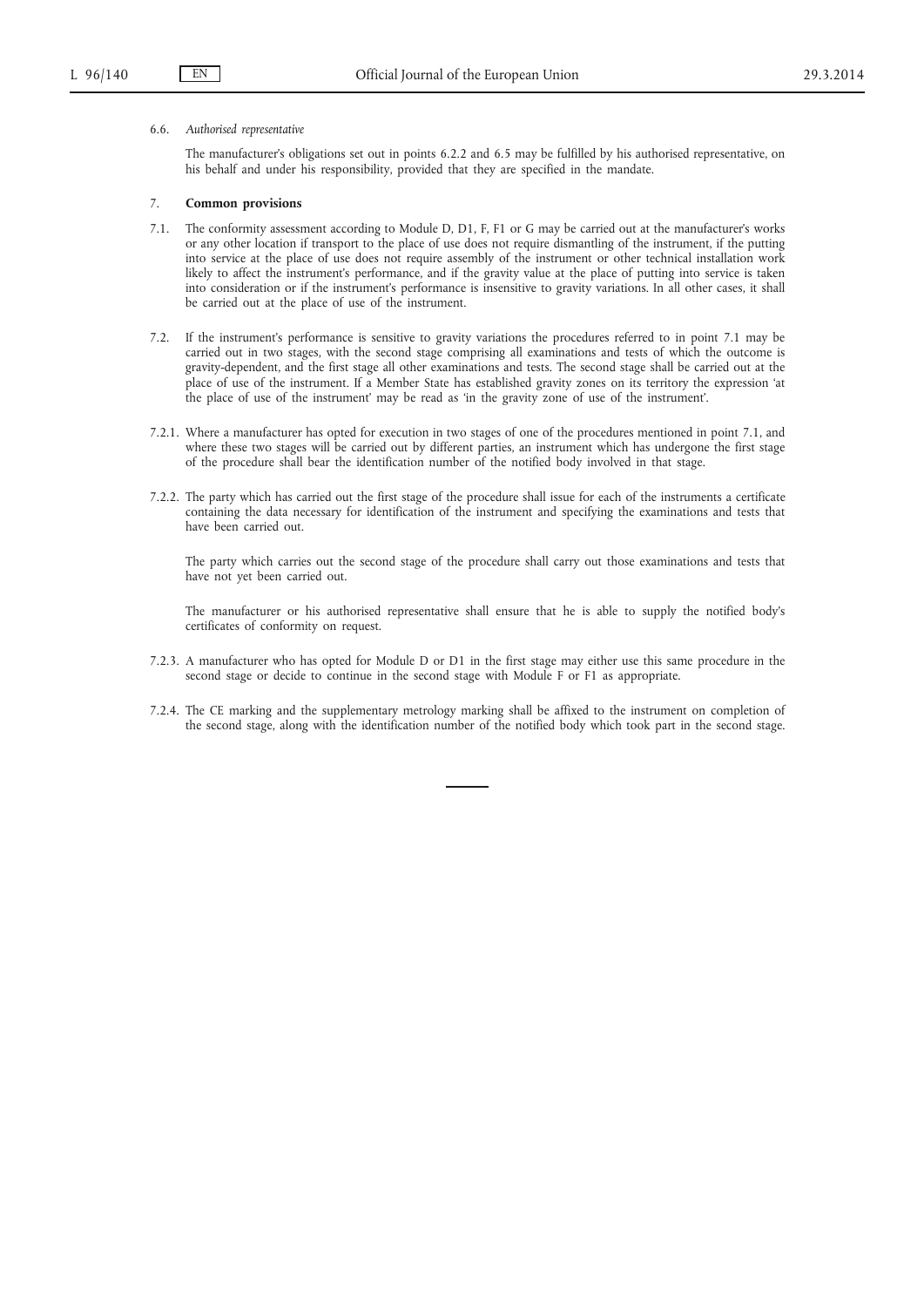## *ANNEX III*

#### INSCRIPTIONS

#### 1. **Instruments intended to be used for the applications listed in points (a) to (f) of Article 1(2)**

- 1.1. Those instruments shall bear visibly, legibly and indelibly the following inscriptions:
	- (i) the number of the EU-type examination certificate, where appropriate;
	- (ii) the manufacturer's name, registered trade name or registered trade mark;
	- (iii) the accuracy class, enclosed in an oval or in two horizontal lines joined by two half circles;
	- (iv) maximum capacity, in the form Max …;
	- (v) minimum capacity, in the form Min …;
	- (vi) verification scale interval, in the form e = …;
	- (vii) type, batch or serial number;
	- and when applicable:
	- (viii) for instruments consisting of separate but associated units: identification mark on each unit;
	- (ix) scale interval if it is different from e, in the form  $d = ...$ ;
	- (x) maximum additive tare effect, in the form  $T = +$  ...;
	- (xi) maximum subtractive tare effect if it is different from Max, in the form  $T = -$  ...;
	- (xii) tare interval if it is different from d, in the form  $d_T = ...$ ;
	- (xiii) maximum safe load if it is different from Max, in the form Lim …;
	- (xiv) the special temperature limits, in the form ...  $^{\circ}C$ /...  $^{\circ}C$ ;
	- (xv) ratio between load receptor and load.
- 1.2. Those instruments shall have adequate facilities for the affixing of the conformity marking and inscriptions. These shall be such that it shall be impossible to remove the conformity marking and inscriptions without damaging them, and that the conformity marking and inscriptions shall be visible when the instrument is in its regular operating position.
- 1.3. Where a data plate is used it shall be possible to seal the plate unless it cannot be removed without being destroyed. If the data plate is sealable it shall be possible to apply a control mark to it.
- 1.4. The inscriptions Max, Min, e, and d, shall also be shown near the display of the result if they are not already located there.
- 1.5. Each load measuring device which is connected or can be connected to one or more load receptors shall bear the relevant inscriptions relating to the said load receptors.
- 2. Instruments not intended to be used for the applications listed in points (a) to (f) of Article 1(2) shall bear visibly, legibly and indelibly:
	- the manufacturer's name, registered trade name or registered trade mark;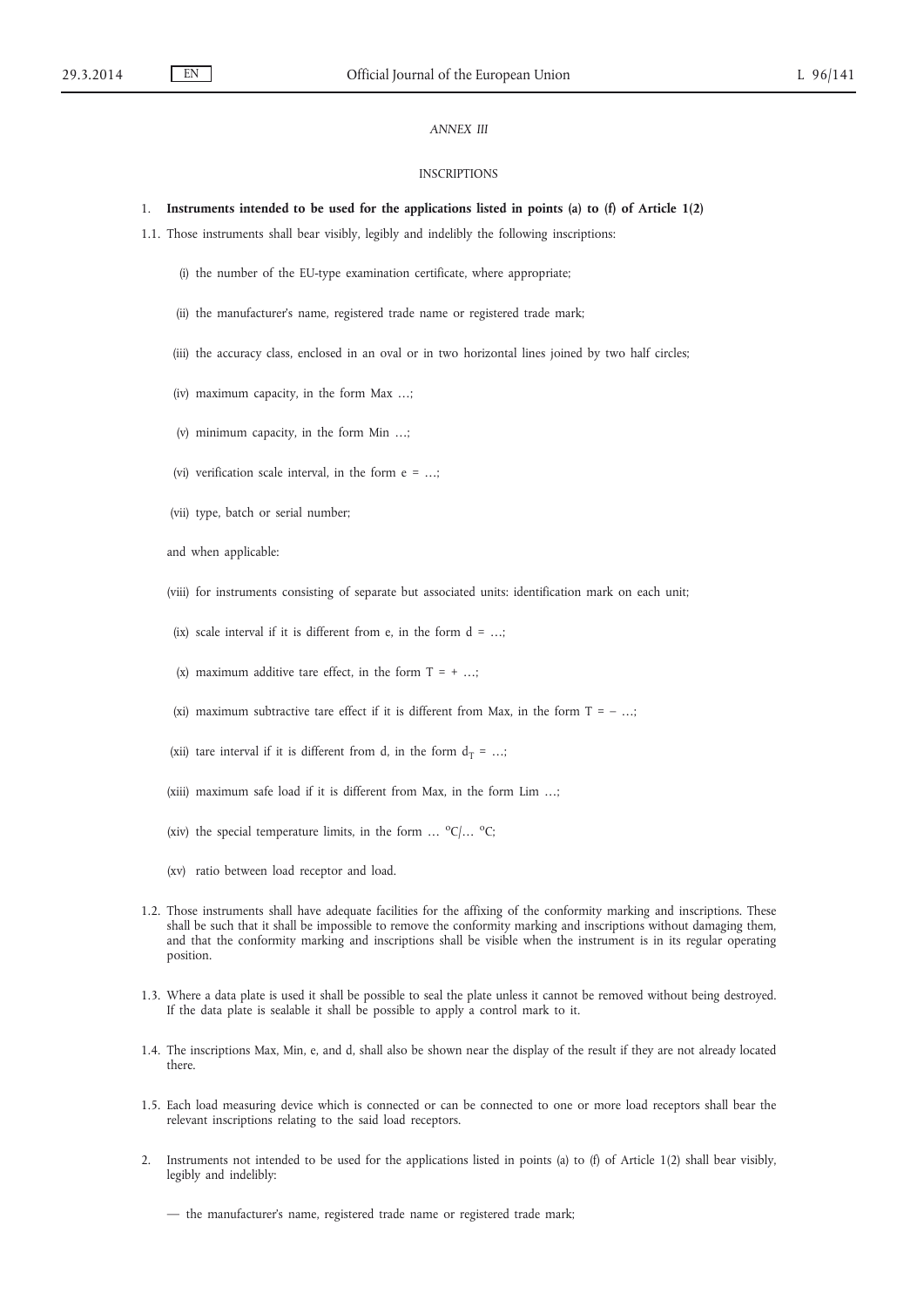— maximum capacity, in the form Max ….

Those instruments shall not bear the conformity marking as set out in this Directive.

## 3. **Restrictive use symbol referred to in Article 18**

The restrictive use symbol shall be constituted by a capital letter 'M' printed in black on a red background at least 25 mm × 25 mm square with two intersecting diagonals forming a cross.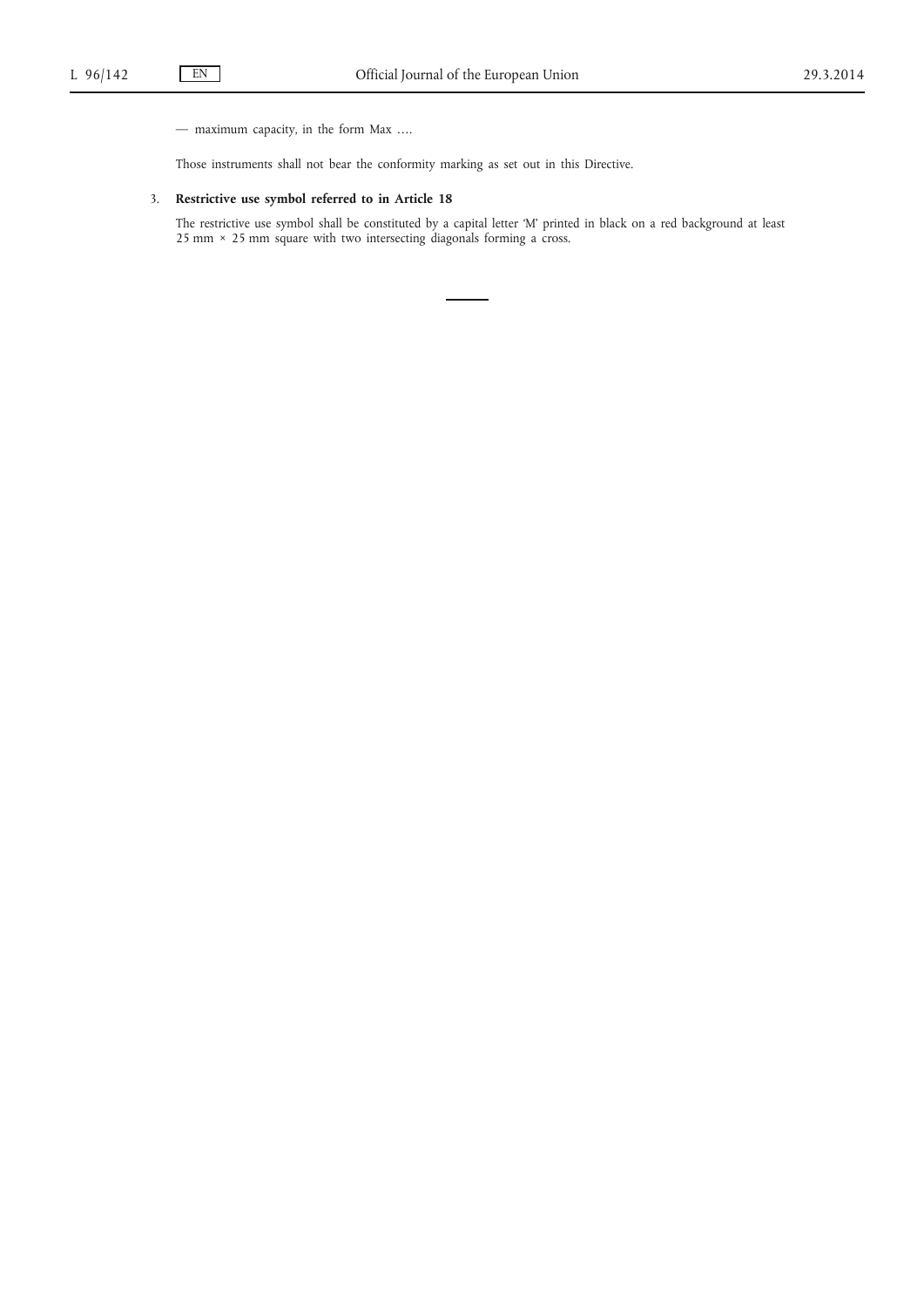# *ANNEX IV*

### EU DECLARATION OF CONFORMITY (No XXXX) (1)

- 1. Instrument model/Instrument (product, type, batch or serial number):
- 2. Name and address of the manufacturer and, where applicable, his authorised representative:
- 3. This declaration of conformity is issued under the sole responsibility of the manufacturer.
- 4. Object of the declaration (identification of instrument allowing traceability; it may, where necessary for the identification of the instrument, include an image):
- 5. The object of the declaration described above is in conformity with the relevant Union harmonisation legislation:
- 6. References to the relevant harmonised standards used or references to the other technical specifications in relation to which conformity is declared:
- 7. The notified body … (name, number) performed … (description of intervention) and issued the certificate:

### 8. Additional information:

Signed for and on behalf of:

(place and date of issue):

(name, function) (signature):

<sup>(</sup> 1) It is optional for the manufacturer to assign a number to the declaration of conformity.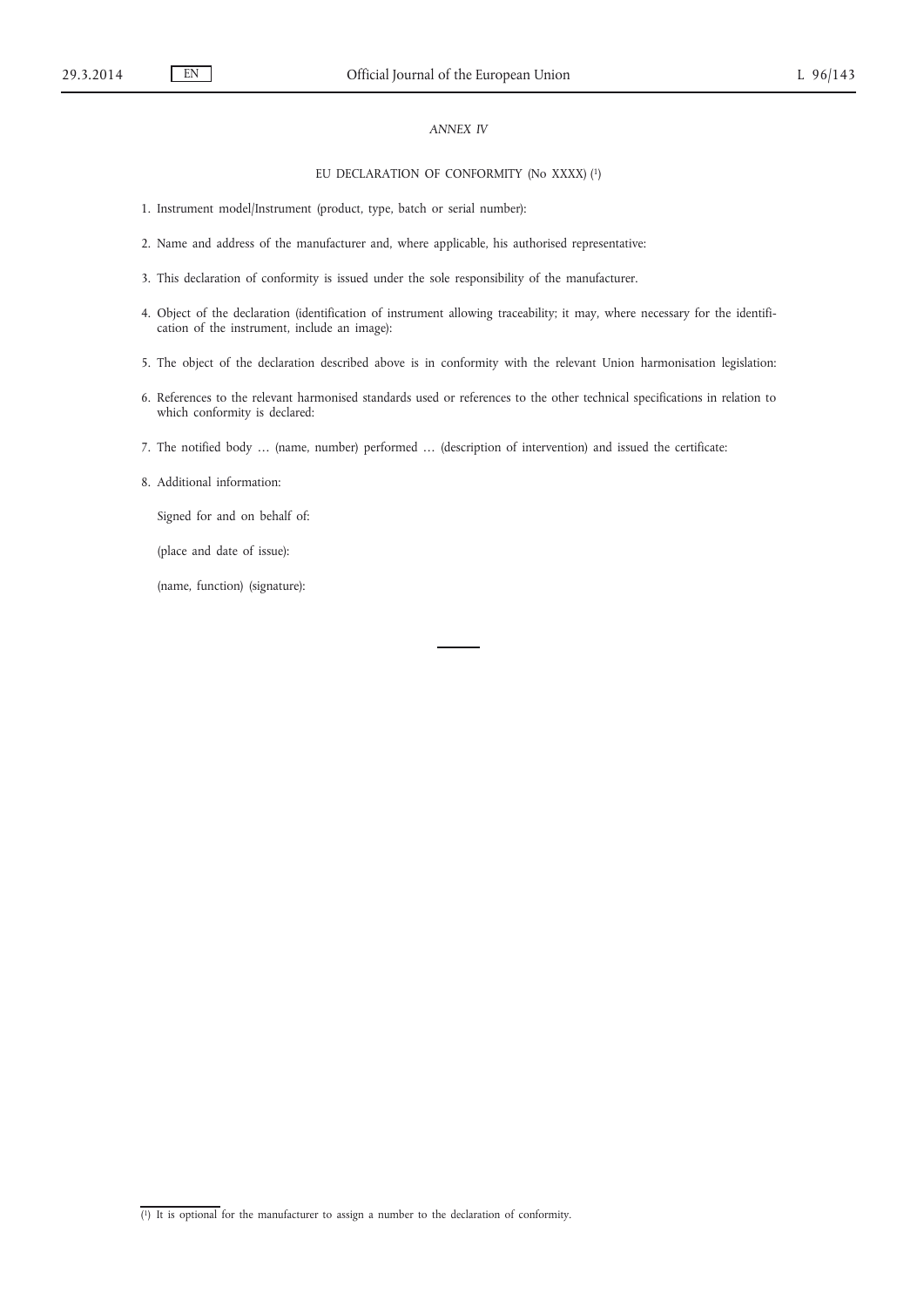# *ANNEX V*

### PART A

### **Repealed Directive with the amendment thereto**

## **(referred to in Article 45)**

Directive 2009/23/EC of the European Parliament and of the Council

(OJ L 122, 16.5.2009, p. 6).

Regulation (EU) No 1025/2012 of the European Parliament and of the Council (OJ L 316, 14.11.2012, p. 12).

Only point (i) of Article 26(1)

### PART B

#### **Time-limits for transposition into national law and dates of application of the Directives set out in Part B of Annex VII to Directive 2009/23/EC**

### **(referred to in Article 45)**

| Directive  | Time-limit for transposition | Date of application  |
|------------|------------------------------|----------------------|
| 90/384/EEC | 30 June 1992                 | 1 January 1993 $(1)$ |
| 93/68/EEC  | 30 June 1994                 | 1 January 1995 $(2)$ |

( 1) In accordance with Article 15(3) of Directive 90/384/EEC Member States shall permit, during a period of 10 years from the date on which they apply the laws, regulations and administrative provisions adopted by the Member States in order to transpose that Directive into national law, the placing on the market and/or putting into service of instruments which conform to the rules in force before 1 January 1993.

( 2) In accordance with Article 14(2) of Directive 93/68/EEC: 'Until 1 January 1997, Member States shall allow the placing on the market and the bringing into service of products which comply with the marking arrangements in force before 1 January 1995.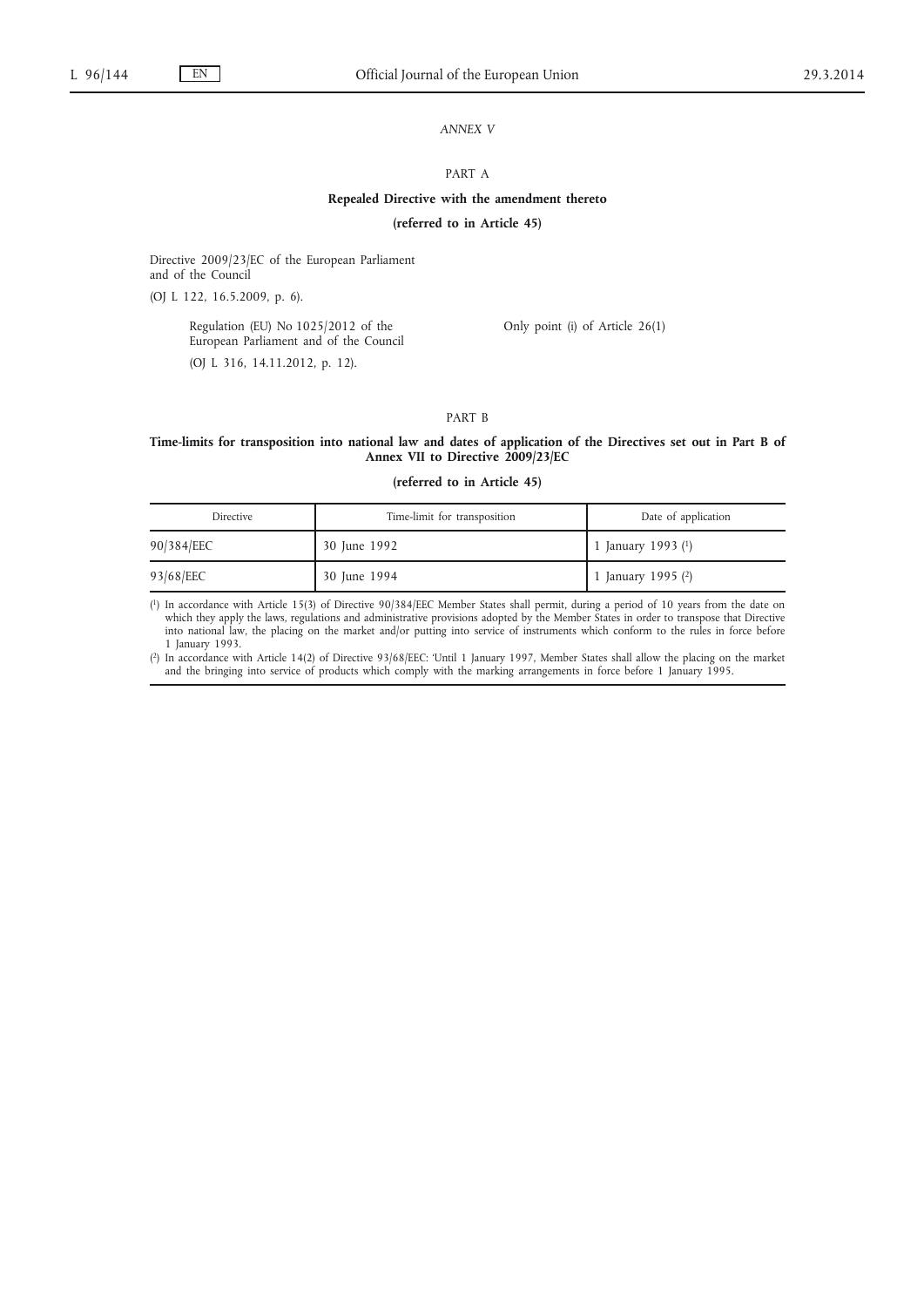# *ANNEX VI*

# CORRELATION TABLE

| Directive 2009/23/EC               | This Directive                      |
|------------------------------------|-------------------------------------|
| Article 1(1)                       | Article 1(1)                        |
| Article 1(2), introductory wording | Article 1(2), introductory wording  |
| Article 1(2), point (a)(i)         | Article 1(2), point (a)             |
| Article 1(2), point (a)(ii)        | Article 1(2), point (b)             |
| Article 1(2), point (a)(iii)       | Article 1(2), point (c)             |
| Article 1(2), point (a)(iv)        | Article $1(2)$ , point $(d)$        |
| Article $1(2)$ , point $(a)(v)$    | Article 1(2), point (e)             |
| Article 1(2), point (a)(vi)        | Article $1(2)$ , point (f)          |
| Article $1(2)$ , point $(b)$       | Article 1(2), point (g)             |
| Article 2(1)                       | Article 2(1)                        |
| Article 2(2)                       | Article 2(2)                        |
| Article 2(3)                       |                                     |
|                                    | Article $2(3)$ to $(19)$            |
| Article 3                          | Article $3(1)$ and $(2)$            |
| Article 4                          | Article 4                           |
| Article 5                          | Article 5                           |
| Article 6                          |                                     |
| Article 7                          |                                     |
| Article 8                          |                                     |
|                                    | Article 6                           |
|                                    | Article 7                           |
|                                    | Article 8                           |
|                                    | Article 9                           |
|                                    | Article 10                          |
|                                    | Article 11                          |
|                                    | Article 12                          |
| Article 9(1), introductory wording | Article 13(1), introductory wording |
| Article 9(1), point (a)            | Article 13(1), point (a)            |
| Article 9(1), point (b)            | Article 13(1), point (b)            |
| Article 9(2)                       | Article 13(2)                       |
| Article 9(3)                       |                                     |
| Article 10                         |                                     |
| Article 11                         |                                     |
| Article 12                         |                                     |
|                                    | Article 14                          |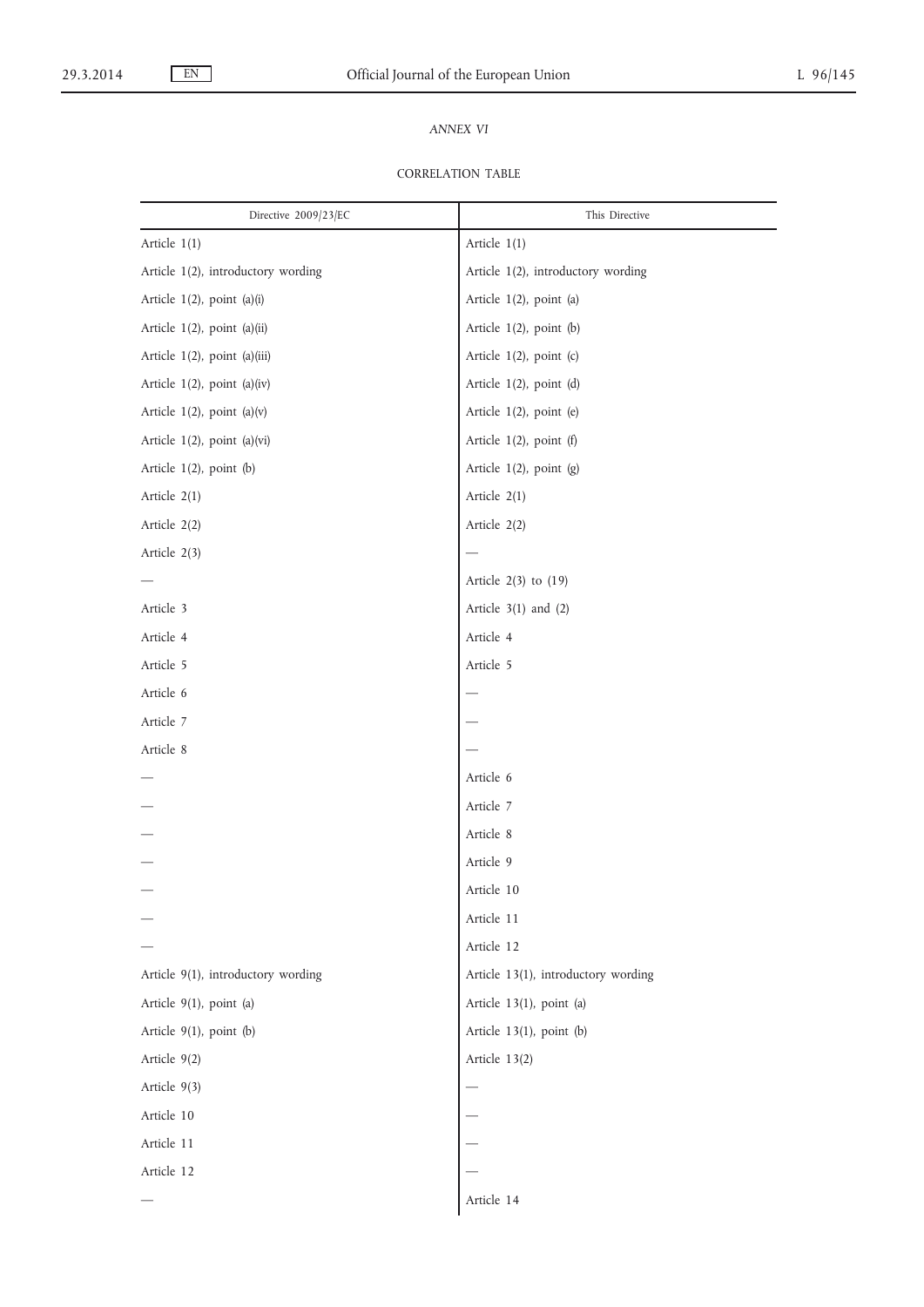| Directive 2009/23/EC        | This Directive                    |
|-----------------------------|-----------------------------------|
|                             | Article 15                        |
|                             | Article 16                        |
|                             | Article $17(1)$ to $(5)$          |
|                             | Article 17(6)                     |
| Article 13, first sentence  | Article 6(5), fourth subparagraph |
| Article 13, second sentence | Article 18                        |
|                             | Article 19                        |
|                             | Article 20                        |
|                             | Article 21                        |
|                             | Article 22                        |
|                             | Article 23                        |
|                             | Article 24                        |
|                             | Article 25                        |
|                             | Article 26                        |
|                             | Article 27                        |
|                             | Article 28                        |
|                             | Article 29                        |
|                             | Article 30                        |
|                             | Article 31                        |
|                             | Article 32                        |
|                             | Article 33                        |
|                             | Article 34                        |
|                             | Article 35                        |
|                             | Article 36                        |
|                             | Article 37                        |
|                             | Article 38                        |
|                             | Article 39                        |
|                             | Article 40                        |
|                             | Article 41                        |
|                             | Article 42                        |
| Article 14                  | Article 3(3)                      |
| Article 15                  | $\overline{\phantom{0}}$          |
|                             | Article 43                        |
|                             | Article 44(1)                     |
| Article 16                  | Article 44(2)                     |
| Article 17                  | Article 45                        |
| Article 18                  | Article 46, first paragraph       |
|                             | Article 46, second paragraph      |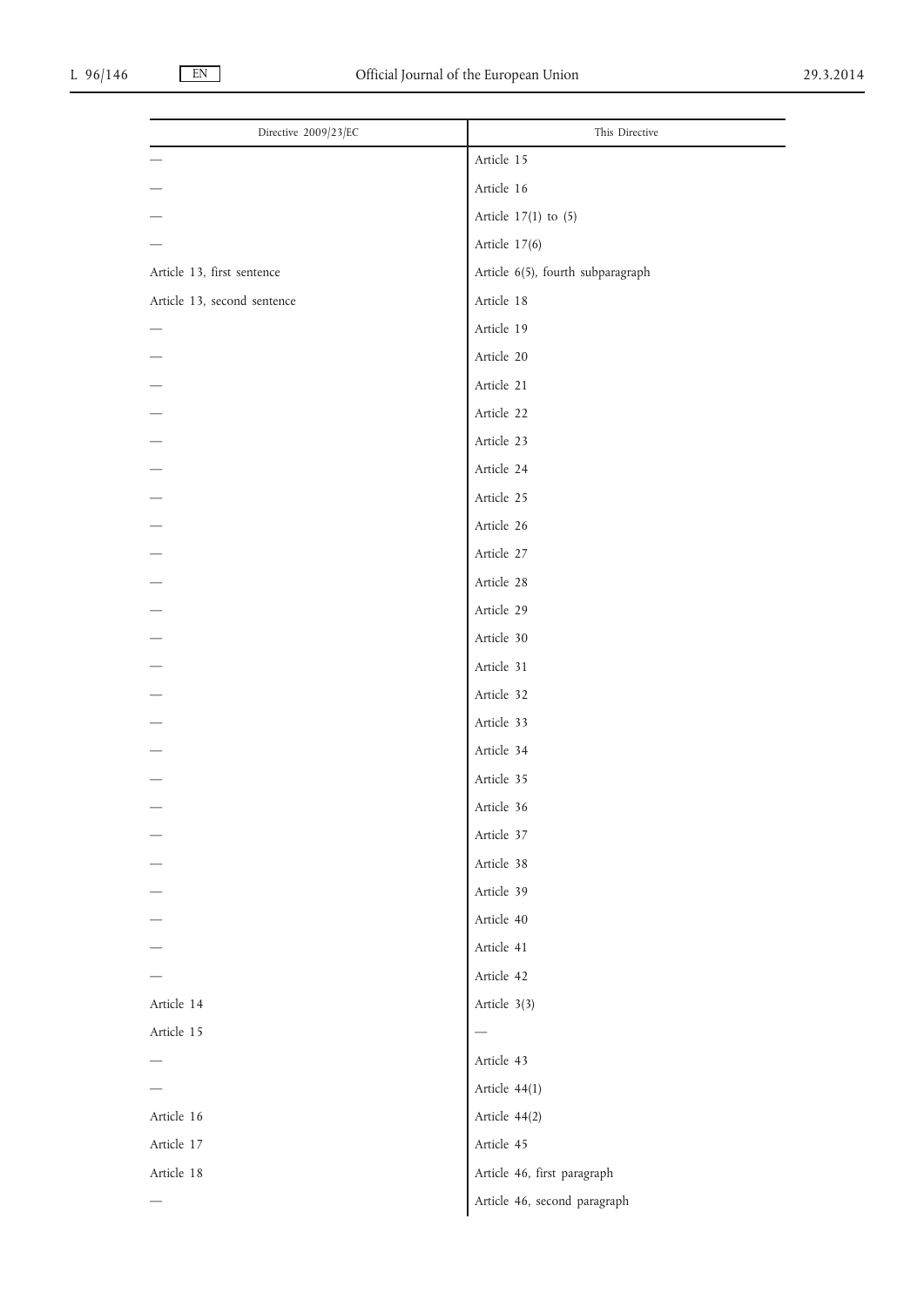| Directive 2009/23/EC | This Directive    |
|----------------------|-------------------|
| Article 19           | Article 47        |
| Annex I              | Annex I           |
| Annex II, point 1    |                   |
|                      | Annex II, point 1 |
| Annex II, point 2    |                   |
|                      | Annex II, point 2 |
|                      | Annex II, point 3 |
| Annex II, point 3    |                   |
|                      | Annex II, point 4 |
|                      | Annex II, point 5 |
| Annex II, point 4    |                   |
|                      | Annex II, point 6 |
| Annex II, point 5    | Annex II, point 7 |
| Annex III            |                   |
| Annex IV             | Annex III         |
|                      | Annex IV          |
| Annex V              |                   |
| Annex VI             |                   |
| Annex VII            | Annex V           |
| Annex VIII           |                   |
|                      | Annex VI          |